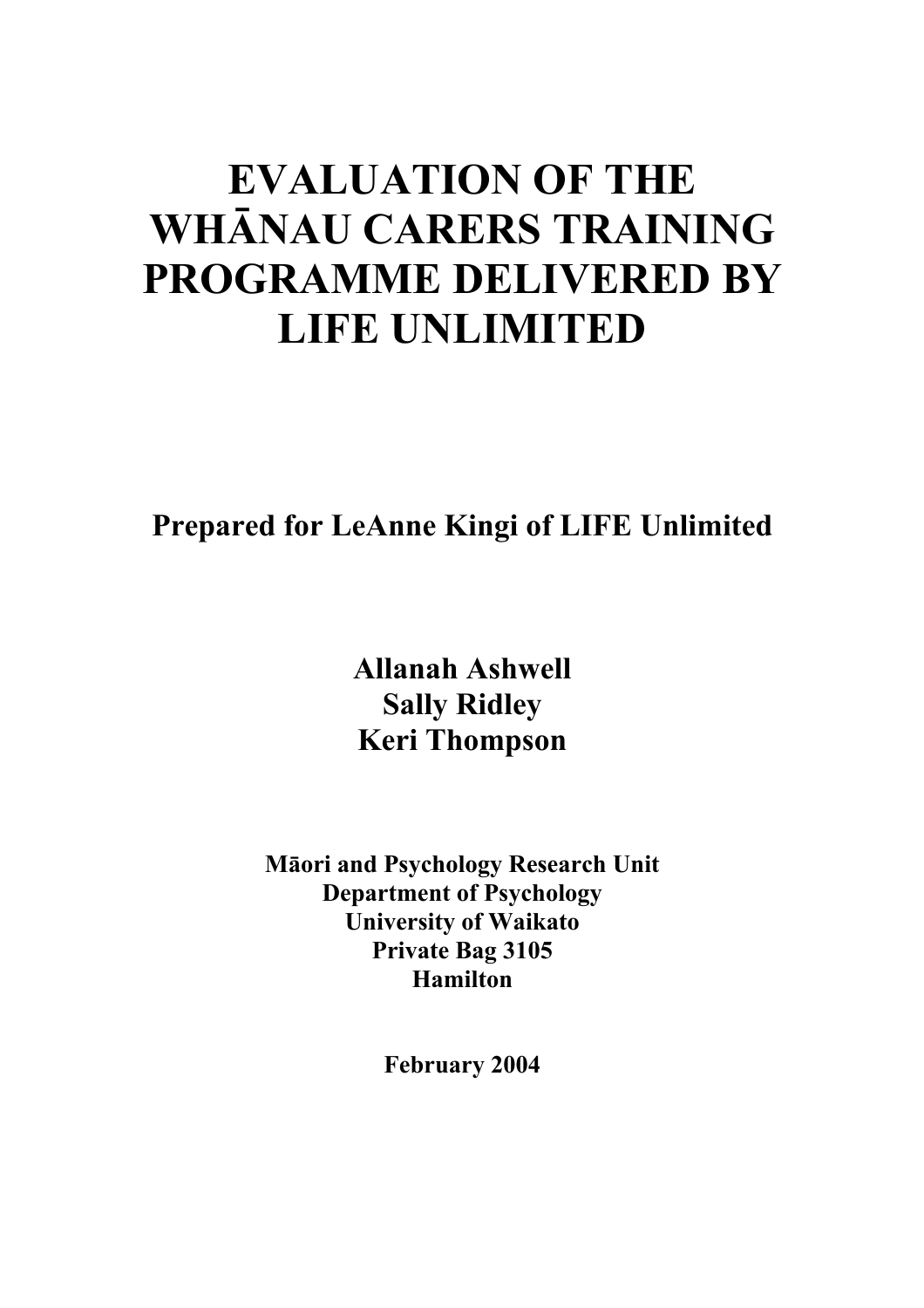# **ACKNOWLEDGEMENTS**

The research team would like to thank LeAnne Kingi from LIFE Unlimited for her continual assistance throughout the evaluation process. Thanks also to Barbara Tane for her contribution to our research.

Our thanks to Bridgette Masters for her supervision and guidance throughout the entire research process, and to Neville Robertson and the Māori and Psychology Research Unit, who gave us the opportunity to participate in this evaluation.

Thanks also to Ruth Hungerford for her teaching, sharing of experiences, and ongoing advice throughout the year.

Finally, we would like to extend our appreciation to the whānau carers who took time out of their busy lives to provide us with their views of the whānau carers training programme. Thank you for your participation in our evaluation.

Me te mihi nui

Allanah, Sally and Keri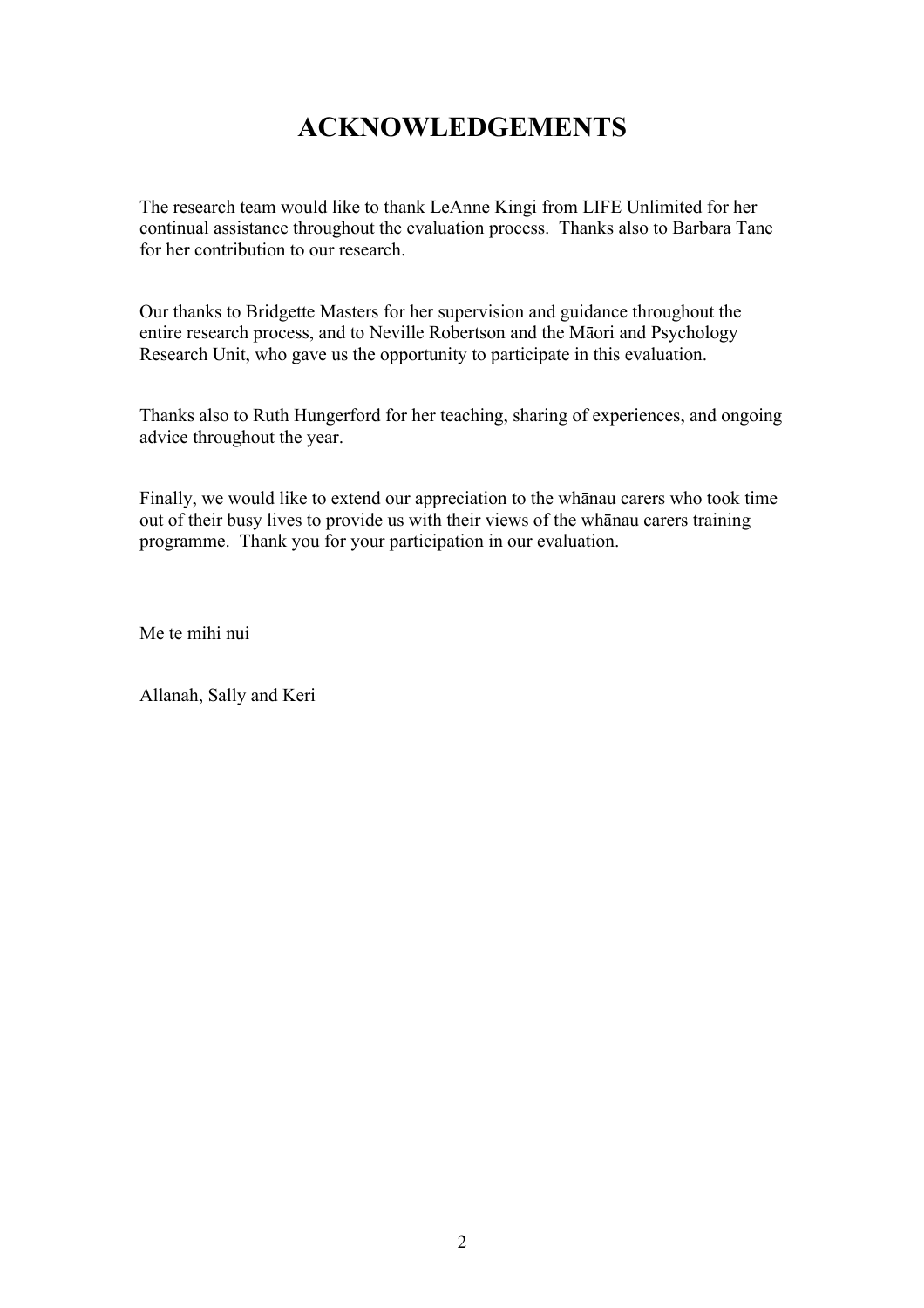# **EXECUTIVE SUMMARY**

In response to the needs of Māori informal carers, a training programme was developed for whānau carers in the Waikato region. It was delivered by LIFE Unlimited, an organisation which has informally delivered similar services to informal caregivers in the past. It is a unique training programme in that it is community driven and focuses on informal caregivers who are Māori. The overarching aim of the whānau carers training programme is to provide increased training and support of informal carers.

This evaluation of the whānau carers training programme involved the recording of events at workshops in Kāwhia and Te Kuiti, and is a part of a larger evaluation project being conducted by the Māori and Psychology Research Unit (MPRU) of the University of Waikato, for the Ministry of Health. The evaluators aimed to investigate the effectiveness of the whānau carers training programme, including: the unique nature of the programme, the critical success factors, the barriers to success if any, and suggested improvements.

Evaluative data was gathered through document analysis, a review of literature, stakeholder meetings, observation analysis, written questionnaires, and follow-up telephone interviews. The stakeholders for the evaluation were: The Ministry of Health; LIFE Unlimited; the whānau carers and their whānau members.

#### *The unique nature of the programme*

The whānau carers training programme delivered by LIFE Unlimited is unique and has been developed for a specific audience. One of the essential qualities of this programme is that it is community driven in terms of what is provided and where the programmes are held. The programme aimed to train and support informal caregivers that are Māori, and the 'by Māori for Māori' approach that was adopted by LIFE Unlimited has allowed the facilitators to specifically address the needs of Māori whānau carers.

#### *Critical success factors*

The research findings highlighted a variety of factors considered important to the success of the whānau carers training programme. These were:

- The impressive ability of the senior facilitator to create rapport with the whānau carers, and her ability and leadership in assisting and supporting the junior facilitators.
- The delivery format used within the workshops by facilitators was clear, supportive, positive and contributed to a proactive learning environment.
- Key contact people within the rural community were utilised to help publicise and recruit whānau carers in to the training programme.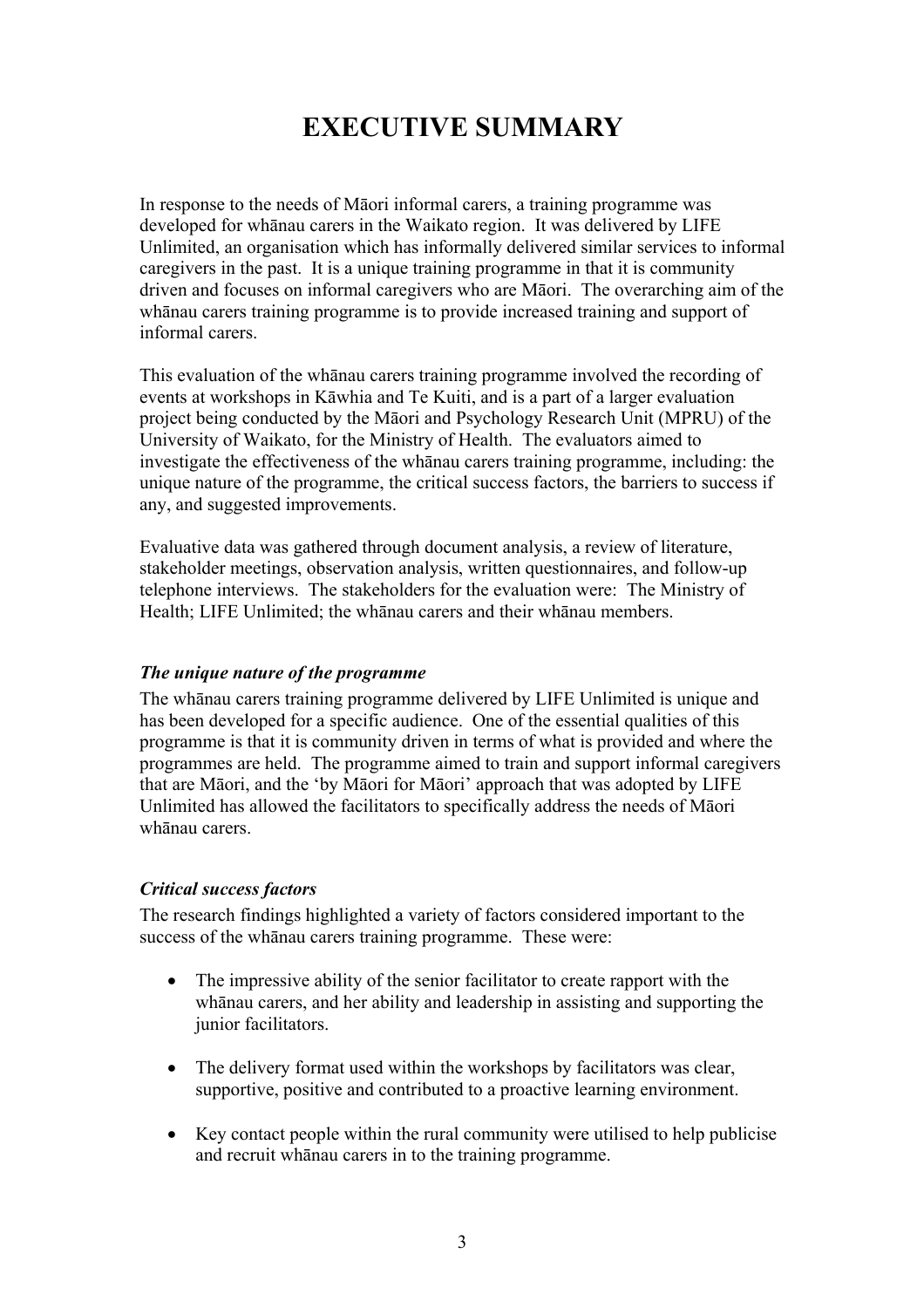- Whānau carers reported feelings of empowerment following the training programme, where information gained from the workshops proved useful and in their role as a whānau carer.
- Whānau carers reported the acquisition of new skills, knowledge, and confidence in dealing with relevant organisations or agencies.

#### *Barriers to success*

Whānau carers were generally very pleased with the training programme, and so reported few barriers to its success. However, the following areas of concern were identified by the senior facilitator:

- The inability to access a large number of whānau carers in the community.
- Publicity and advertising methods, using newspapers and radio had not been successful.
- Lack of key contacts in rural areas to set up further training workshops

While recognising that limited conclusions can be drawn from the relatively small number of participants who took part in the research, it is still obvious that the whānau carers training programme has had a positive and definite impact upon the whānau carers. The evaluation team has observed that the overall programme works very well and fulfils its stated obligations to the Ministry of Health. The programmes are delivered well, and are well received by the client group.

#### *Recommendations*

In light of the evaluation, we make the following recommendations:

- i. *That LIFE Unlimited continue to utilise ongoing evaluations in order to continue the successful operation of this programme.*
- ii. *That LIFE Unlimited ascertain which models of communication are the most effective, when planning future training programmes.*
- iii. *That LIFE Unlimited support and encourage the programme facilitators to engage in ongoing training that will enhance the delivery of future training programmes.*
- iv. *That the Ministry of Health continue funding the whānau carers training programme.*
- ii. *That the Ministry of Health create and regularly maintain a database of key contact people, to assist in developing further whānau carer training programmes.*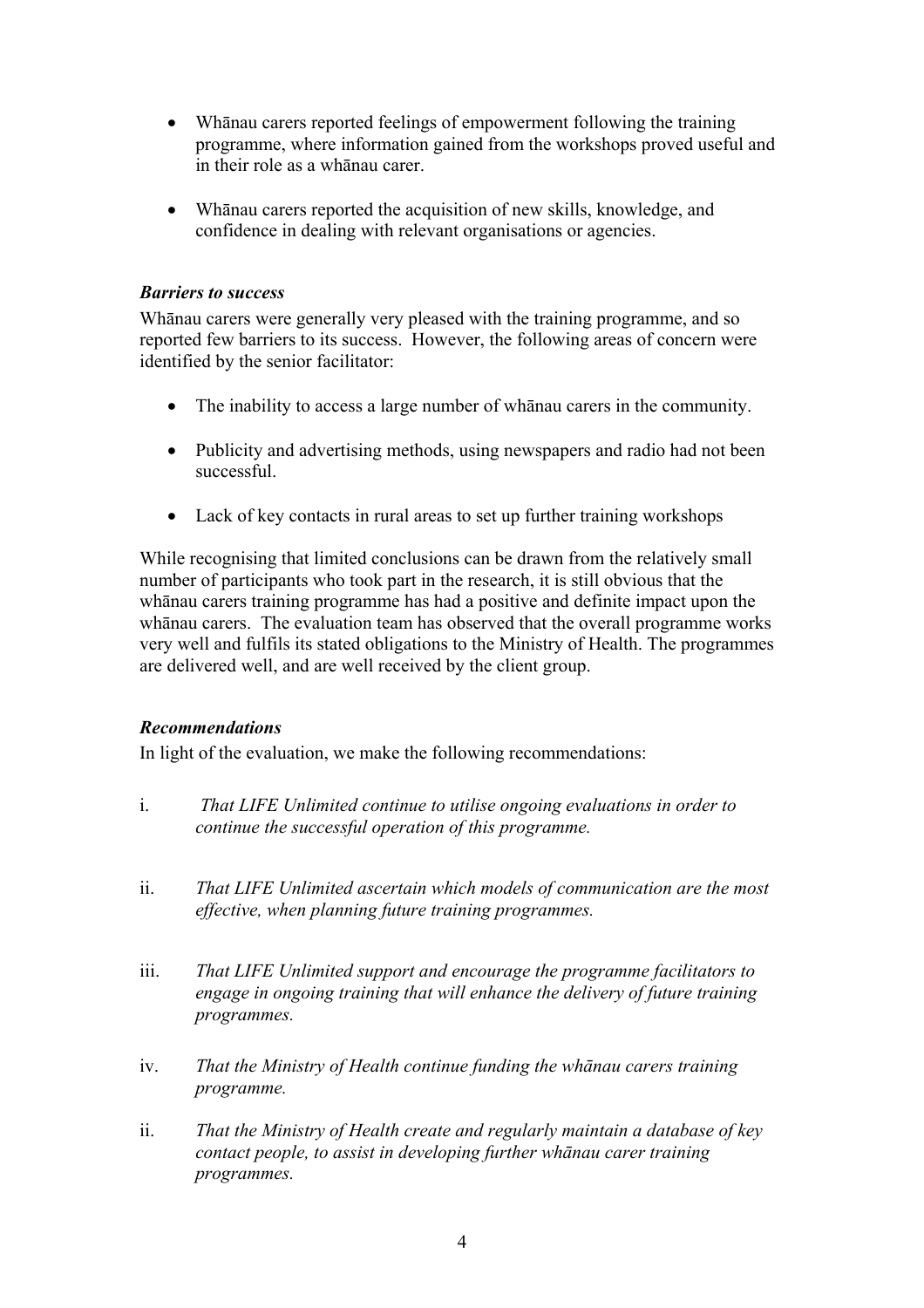# **TABLE OF CONTENTS**

| 1.0  |  |
|------|--|
| 1.1  |  |
| 1.2  |  |
| 1.3  |  |
| 2.0  |  |
| 2.1  |  |
| 2.2  |  |
| 2.3  |  |
| 2.4  |  |
| 2.5  |  |
| 2.6  |  |
| 2.7  |  |
| 2.8  |  |
| 2.9  |  |
| 2.10 |  |
| 2.11 |  |
| 2.12 |  |
| 3.0  |  |
|      |  |
| 3.2  |  |
| 3.3  |  |
| 3.4  |  |
| 3.5  |  |
| 3.5  |  |
| 4.0  |  |
| 4.1  |  |
| 4.2  |  |
| 4.3  |  |
| 4.4  |  |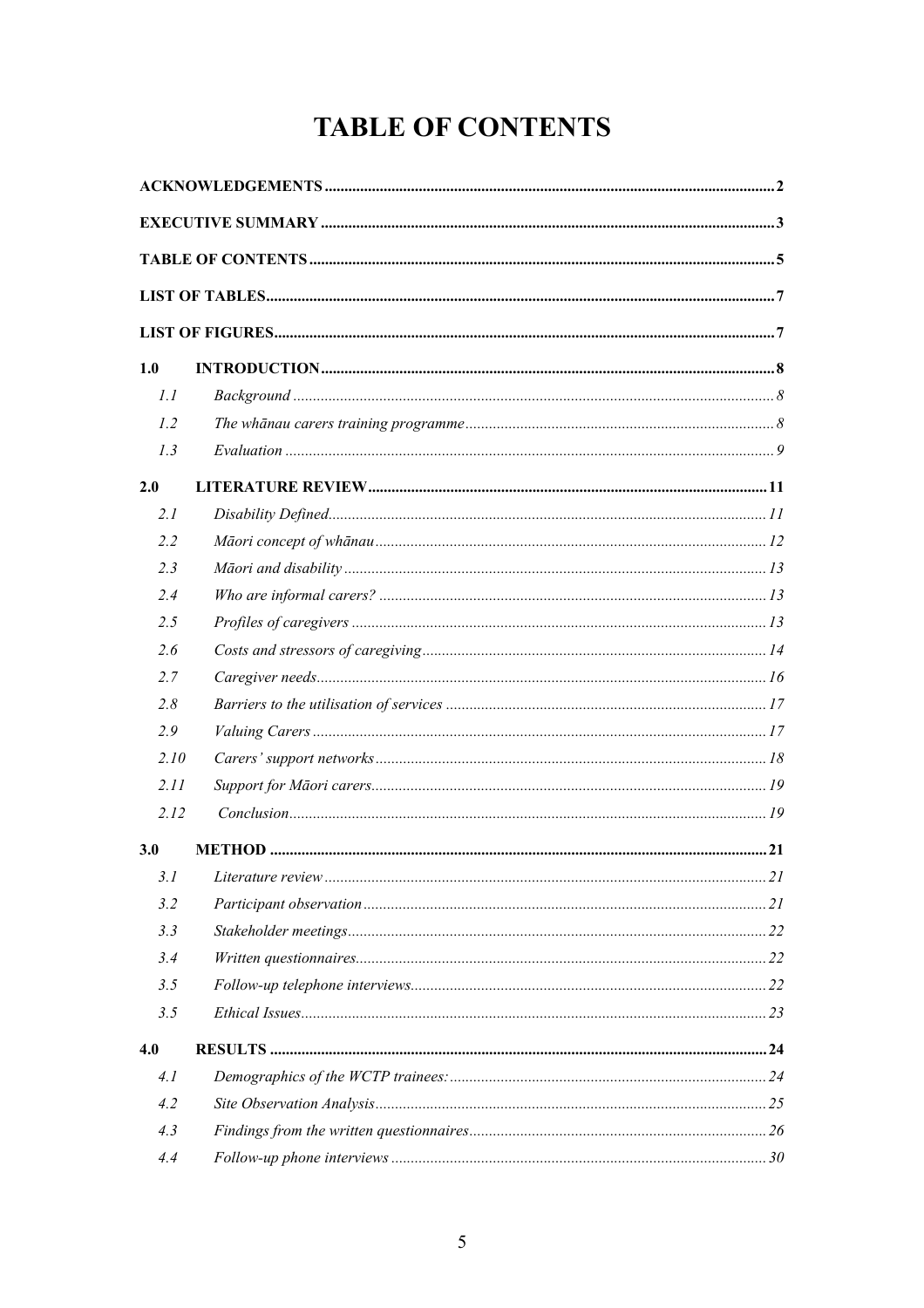| 5.0 |  |  |  |  |  |
|-----|--|--|--|--|--|
| 5.1 |  |  |  |  |  |
| 5.2 |  |  |  |  |  |
| 53  |  |  |  |  |  |
| 5.4 |  |  |  |  |  |
| 5.5 |  |  |  |  |  |
| 5.6 |  |  |  |  |  |
| 6.0 |  |  |  |  |  |
| 6.1 |  |  |  |  |  |
| 6.2 |  |  |  |  |  |
| 7.0 |  |  |  |  |  |
| 8.0 |  |  |  |  |  |
|     |  |  |  |  |  |
|     |  |  |  |  |  |
|     |  |  |  |  |  |
|     |  |  |  |  |  |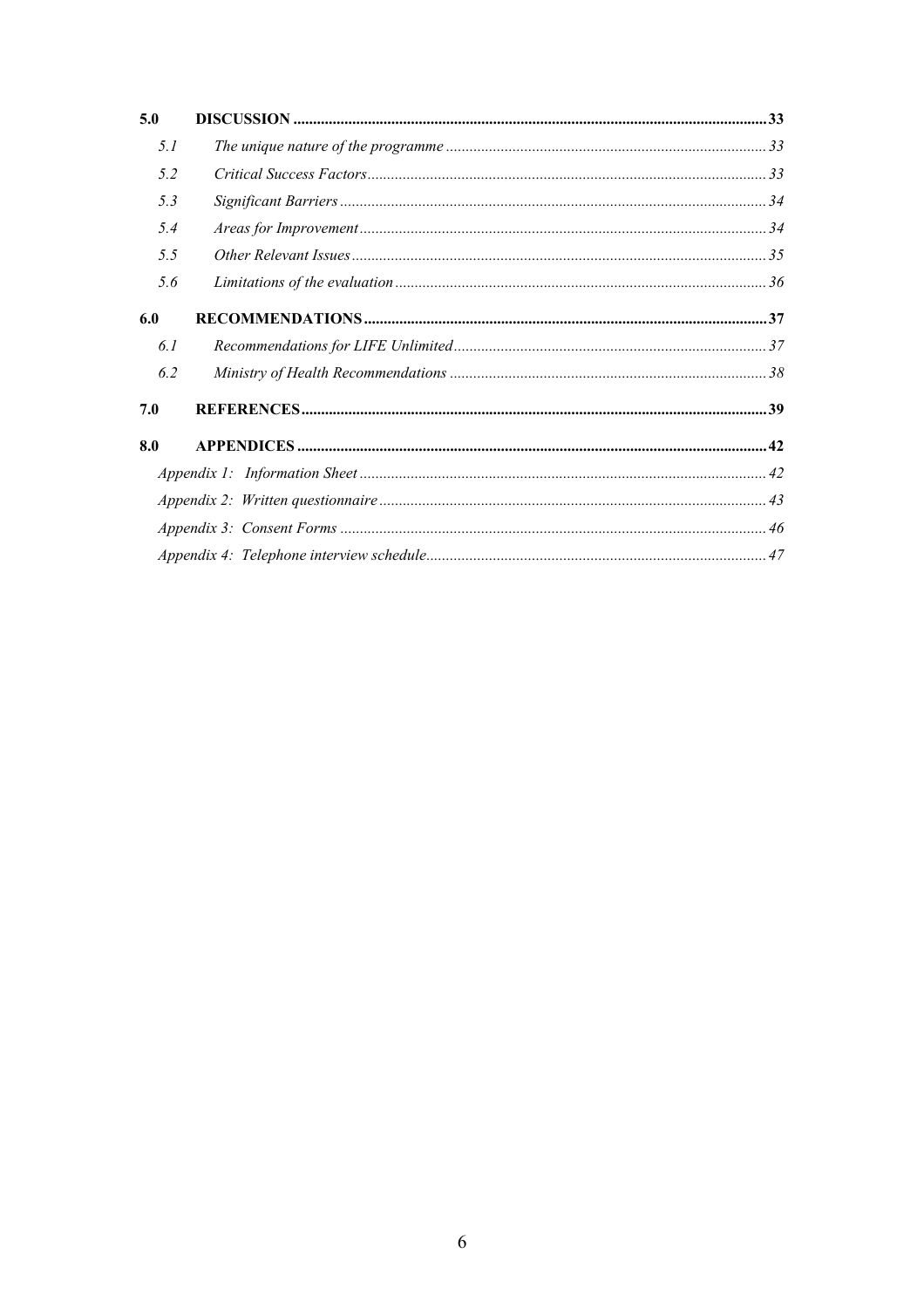# **LIST OF TABLES**

Table 1. Phrases listed by trainees in regards to the programme's usefulness ...........27

# **LIST OF FIGURES**

| Figure 1. Gender of whanau carers, and the whanau members being cared for24 |  |
|-----------------------------------------------------------------------------|--|
|                                                                             |  |
|                                                                             |  |
|                                                                             |  |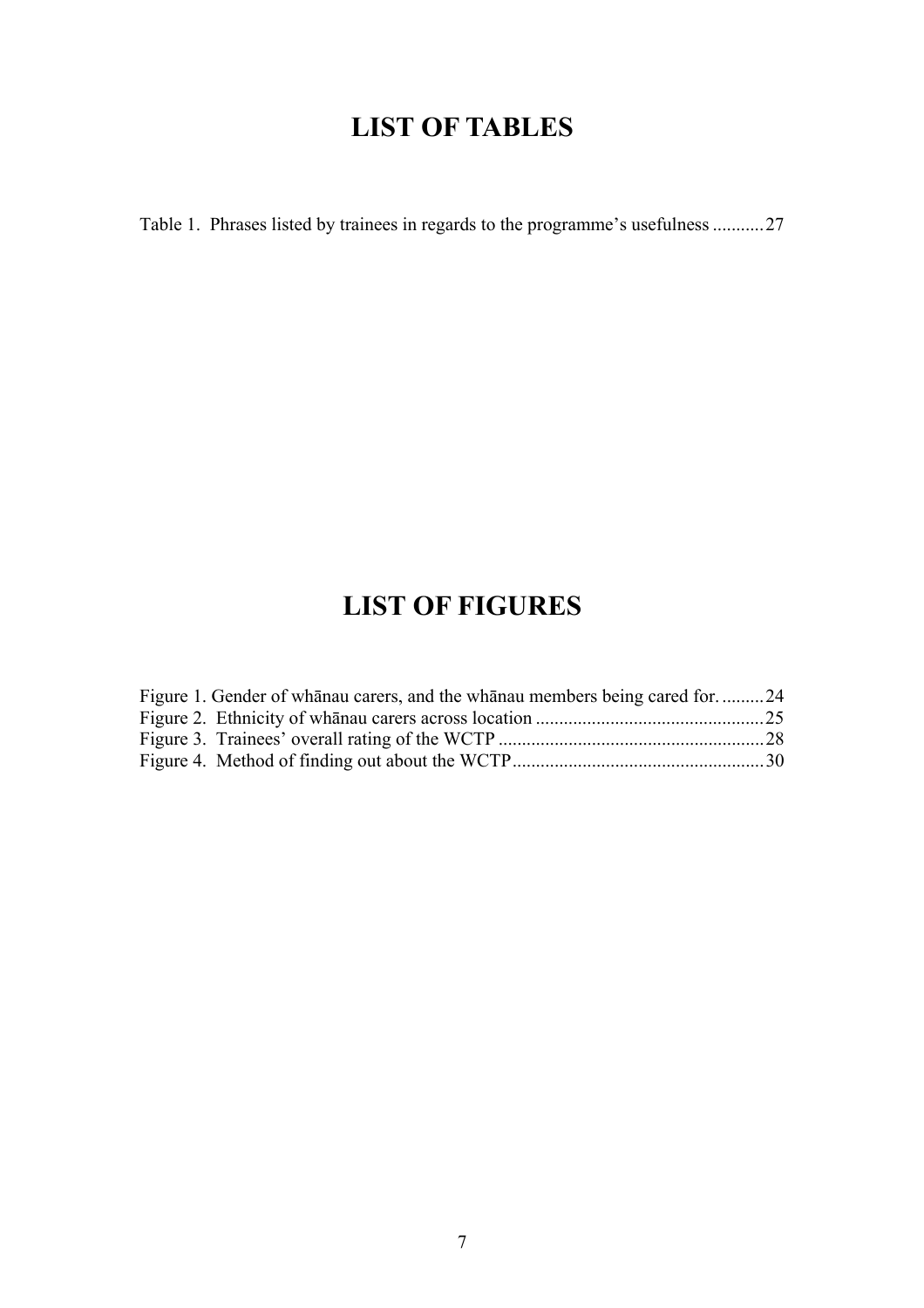# **1.0 INTRODUCTION**

# *1.1 Background*

The Ministry of Health (MOH) contracted several service providers throughout New Zealand to deliver training programmes to informal caregivers. Informal caregivers are recognised as unpaid people, including family members and friends, who provide care for a person with a disability.

The common and overarching aim of these training programmes funded by the Ministry is to increase the support of informal carers. Specifically, these programmes aim to enable informal caregivers "to continue their role within the community with an increased sense of confidence and knowledge, accessing resources as appropriate and networking with others to gain support". (Hendry, 2001, p. 5).

In response to the needs of Māori carers, a training programme was developed for the use of whānau carers in the Waikato region. It was delivered by LIFE Unlimited, which is based in Hamilton. LIFE Unlimited is an organisation which has informally delivered similar services to caregivers in the past (LeAnne Kingi, personal communication, May 2003). However, the current whānau carers training programme, is the service provider's first formal project funded by the Ministry of Health. It is a unique training programme in that it focuses on informal caregivers who are Māori. That is, the programme will be delivered *'by Māori for Māori.*'

It was noted in discussions with Trish Davis, Locality Manager for the MOH, that several service providers submitted proposals for the funding of various training programmes for informal carers, but very few of those targeted Māori. The Ministry identified that by Māori for Māori training workshops, such as those that would be provided by LIFE Unlimited, were necessary in increasing the support of Māori informal caregivers. This was a key rationale in accepting the proposal by LIFE Unlimited to develop a whānau carers' training programme, and to approve its funding (Trish Davis, personal communication,  $8<sup>th</sup>$  May 2003).

# *1.2 The whānau carers training programme*

The whānau carers training programme was delivered in various rural areas throughout the Waikato region by LIFE Unlimited. It consisted of a series of workshops, each focussed on different areas of training and coping strategies for caregivers. The specific content of each workshop was determined at preliminary hui between the programme facilitators and representatives from the communities involved. Hence, each workshop within the training programme was tailored to meet the specific needs of the whānau carers who would be attending. Training included (but was not limited to) basic first aid training, relaxation strategies and information on accessing relevant services. In terms of delivery, the programme facilitators called on a number of guest speakers to present information to the whānau carers, as well as utilising different staff members from LIFE Unlimited.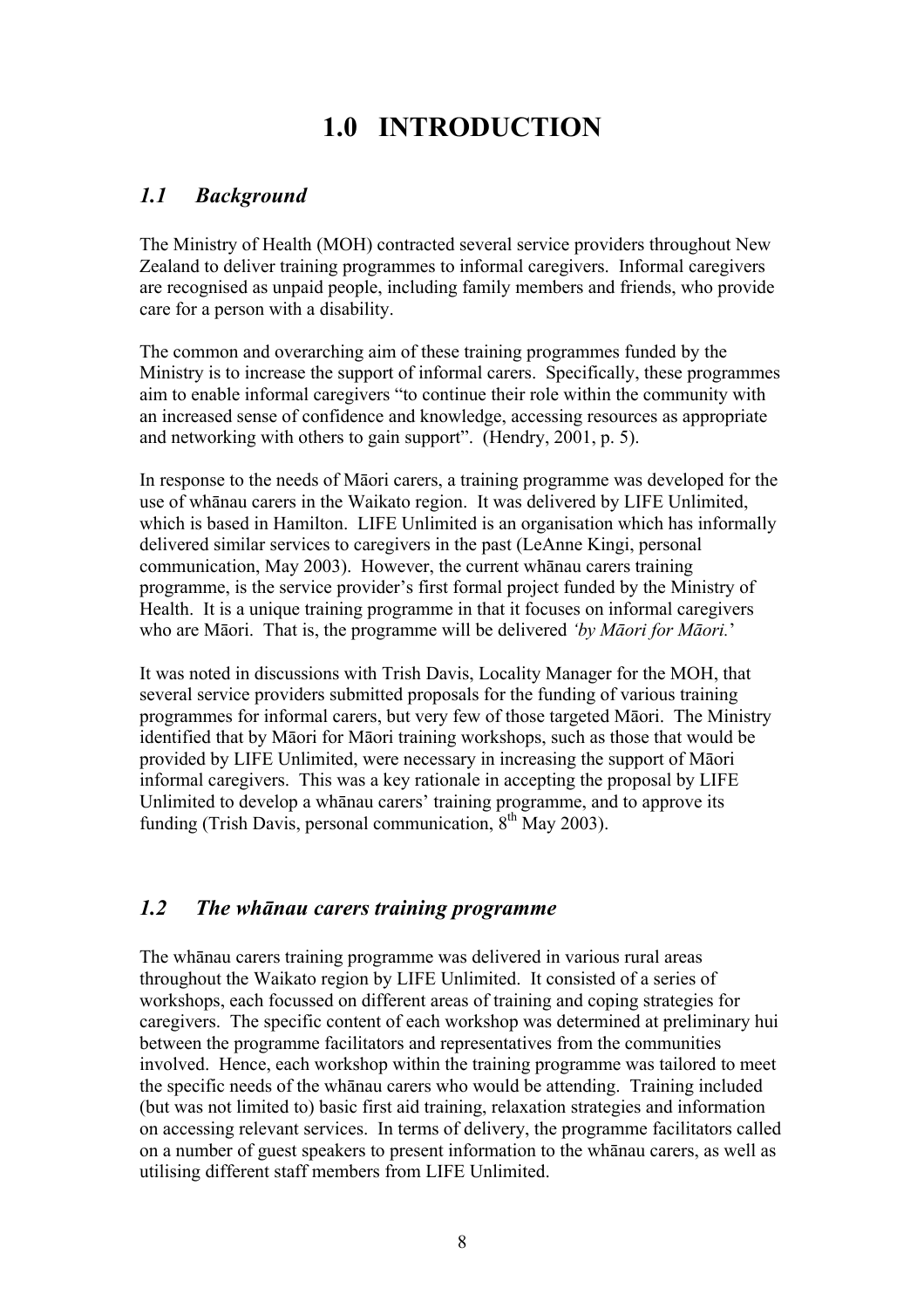The main objectives of the whānau carers' training programme were to:

- Develop more confidence within whanau carers and their ability to care for their whānau member
- Develop the confidence of the whānau carer to access all services available for their whānau member
- Develop strategies for whānau carers to maintain their own wellness and safety
- Ensure whanau carers have a better understanding of the Needs Assessment and Service Coordination Services (NASC) process and support available to them
- Ensure whānau carers have the ability to develop new networks of support

# *1.3 Evaluation*

This evaluation of the whānau carers training programme involved the recording of events at workshops in Kāwhia and Te Kuiti and is a part of a larger evaluation project being conducted by the Māori and Psychology Research Unit (MPRU) of the University of Waikato, for the Ministry of Health.

#### **Evaluation Purpose**

The evaluation that was undertaken was formative in nature. The rationale for this was that the whānau carers training programme is in its early stages of development, and an evaluation could assist in the programme planning and development. We aimed to investigate the effectiveness of the whānau carers training programme, with a focus on the carers' perspective. The objectives of the evaluation were to:

- Describe the unique nature of the programme
- Identify the critical success factors of the programme
- Identify any significant barriers to the success of the programme
- Make recommendations for improvements to the programme
- Address any other relevant issues

#### **The Evaluation Team**

The evaluation was undertaken by three graduate students from the Psychology Department at the University of Waikato, as part of a course requirement for the paper Evaluation Research. The three students were Allanah Ashwell, Sally Ridley and Keri Thompson. The evaluation project was supervised by Bridgette Masters, who is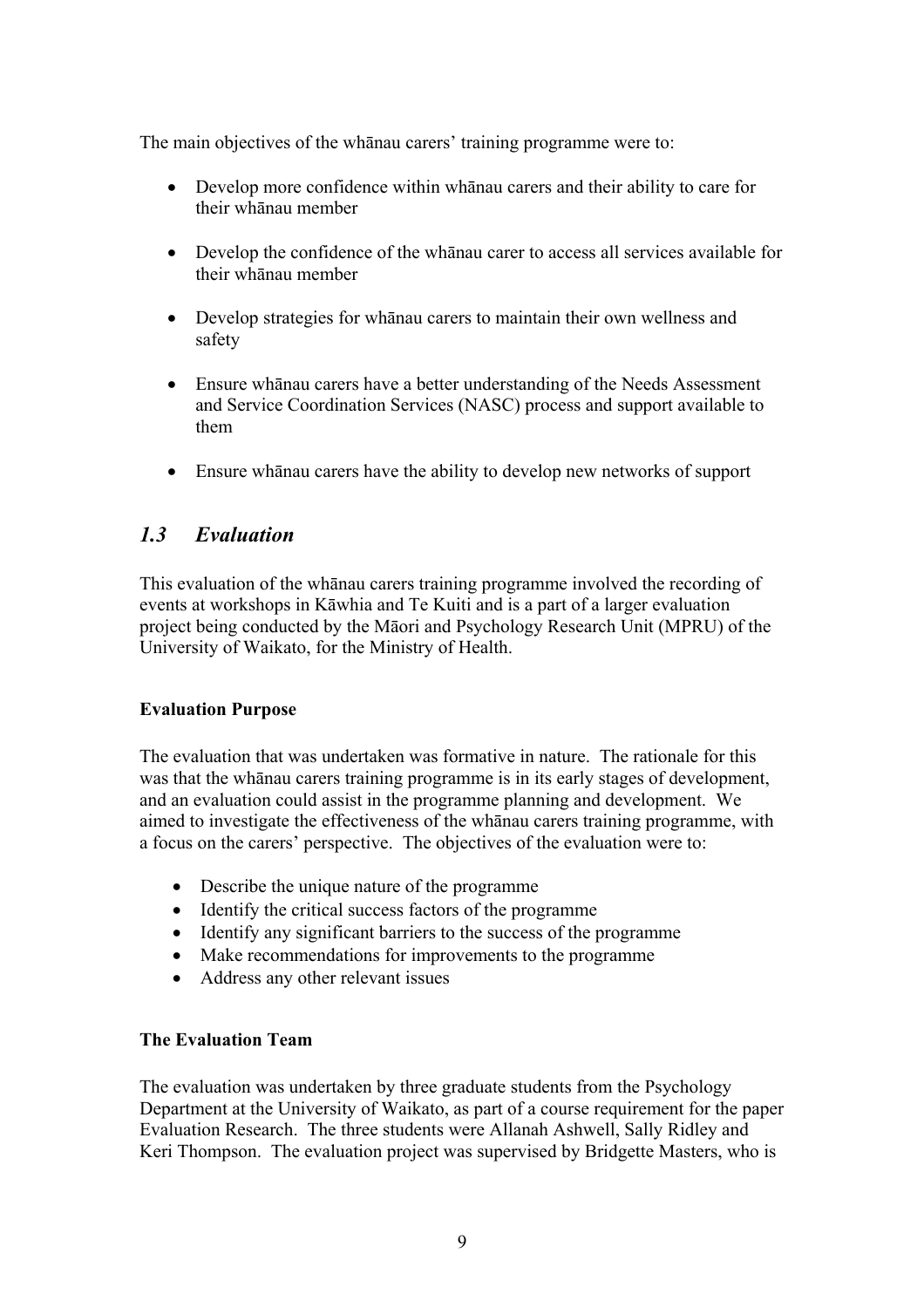one of the primary evaluators in the Māori and Psychology Research Unit (MPRU) project, contracted by the MOH.

The MPRU is a catalyst for Māori focussed research, and is located within the Psychology Department at the University of Waikato. To date, the MPRU has completed over 50 projects, including written publications, presentations, commissioned reports and student research.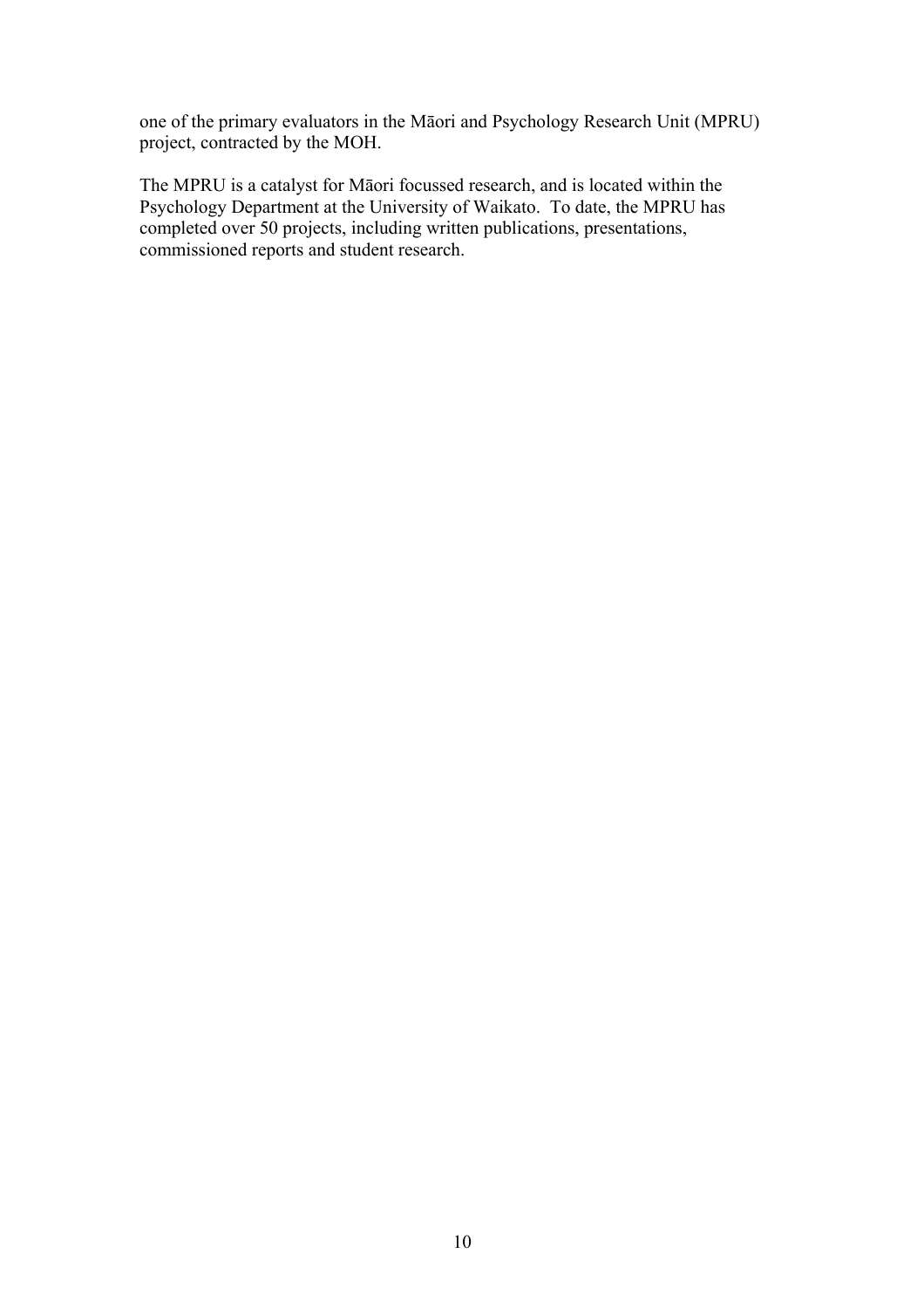# **2.0 LITERATURE REVIEW**

This literature review supplements the evaluation of the Whanau Carers Support Training Programme delivered by community based service provider LIFE Unlimited, and funded by the MOH. The aim of this literature review is to document information related to informal care for people with disabilities, and to ultimately focus on Māori needs and Māori-focussed approaches to service delivery for informal carers. Key areas of discussion here include defining disability, understanding the dynamics of Māori whānau, Māori and disability, informal caregiving, profiles of caregivers, caregiver needs, barriers to accessing services, valuing and supporting caregivers in their role, and creating accessible services for Māori.

# *2.1 Disability Defined*

Regardless of age, culture, religious beliefs, economic circumstances, or family situation, we can all expect to require care, provide care, or have close relationships with others in caring roles at some point during our lives (Case, 2000; Gibson, 1997; Lewis & Meredith, 1988; NHC, 1998; Qureshi & Walker, 1989; Singer & Powers, 1993; SPRU, 2001; Weaver, 1999).

Whilst the words disability, handicap and impairment are often used interchangeably, they are three distinctly defined terms. Livneh and Antonak (1997, p. 70) have given some useful definitions of these terms, which were adapted from the World Health Organisation. These are given below:

- *Impairment*: "any loss or abnormality of the psychological, physiological, or anatomic structure or functions", which are seen as disturbances at[?] the body organ or systems level.
- *Disability*: "any restriction or lack of ability to perform an activity in the manner or in the range considered normal for a human being", or disturbances at the person level or self-system.
- *Handicap*: "a disadvantage for a given individual, resulting from an impairment or disability that limits or prevents the fulfilment of a role that is normal" (dependent on age, sex and social and cultural factors).

The MOH deems that a person with a disability will have at least a physical, sensory, psychiatric, intellectual and/or age related impairment (Ratima, Durie, Allan, Morrison, Gillies, & Waldon, 1995). Physical impairment is the most common disability. Nearly 43% of the population of New Zealand has a sensory disability which includes seeing and/or hearing impairments (NHC, 1998).

The proportion of most populations, whose disability prevents them from functioning to a significant degree, is commonly agreed to be about one in five people (NHC,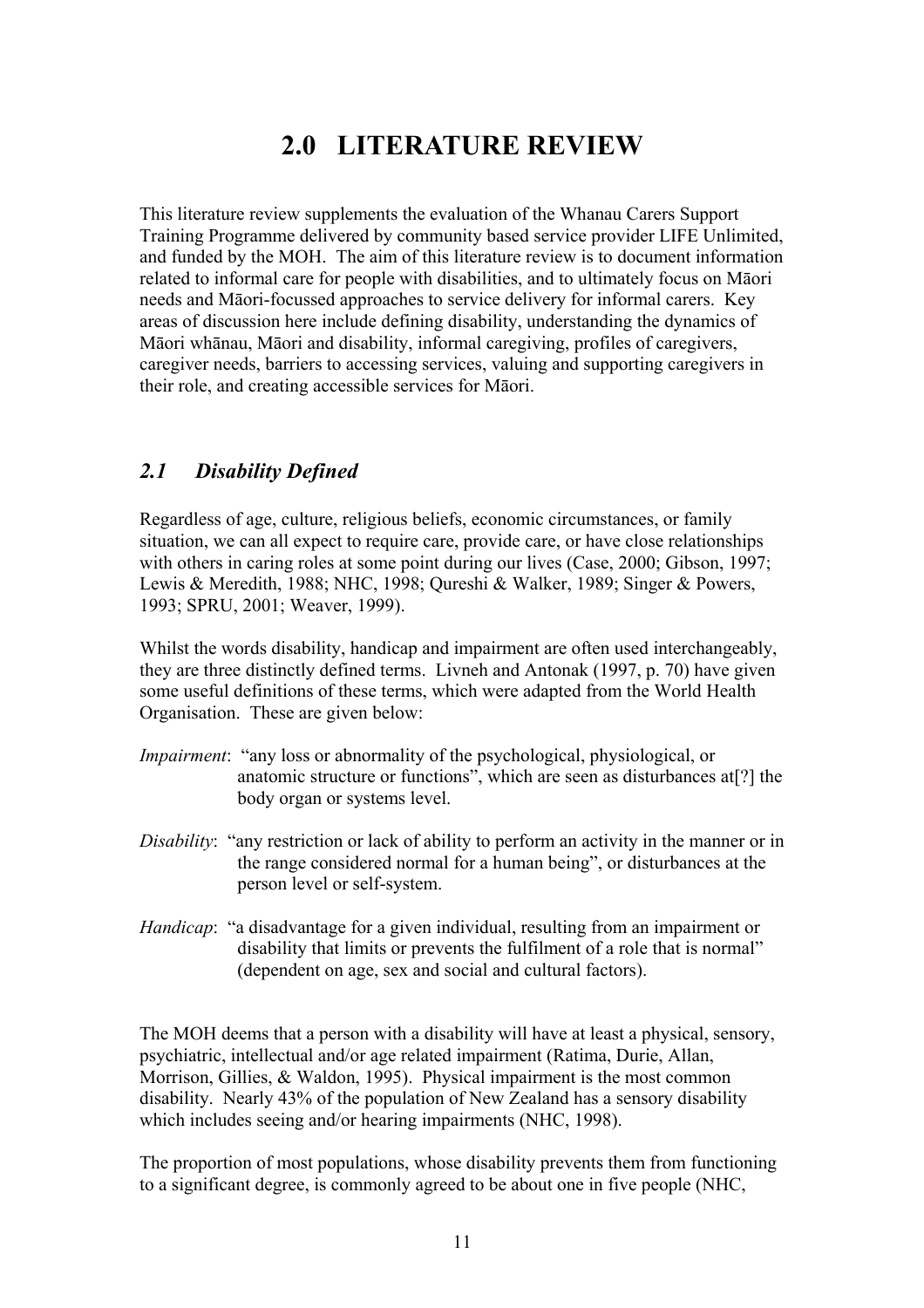1998; NZDS, 2001). More than 674,000 adults and children living in New Zealand households report at least one disability; this is approximately 19% of New Zealand's total household population (i.e., not including those in institutional care) (NHC, 1998). This is not to say however that all disabled people require full time care.

Many people are unable to reach their potential or participate fully in their community because of barriers they face doing things that most New Zealanders take for granted (Barnes, 1994; Kingi & Bray, 2000; NHC, 1998). These barriers range from the purely physical, such as the inability to feed or dress oneself or the difficulty of accessing facilities designed primarily for non-disabled people, to the attitudinal, caused by ignorance and poor awareness of disability issues by others (NZDS, 2001).

Nearly one third of all adults and children in New Zealand report a lack in service provision and accessibility (NHC, 1998). It can be seen that the disability itself is often access to 'things' that most of society take for granted, rather than the impairment that an individual may have (Ballard, 1994; Marinelli & Dell Orto, 1999; NZDS, 2001). These figures and difficulties not only represent the barriers facing many disabled people, but also those of whānau carers.

# *2.2 Māori concept of whānau*

A variety of attempts have been made throughout the literature to define the Māori concept of whānau. The most basic of these would define whānau as the extended family. Durie (1994 cited in Ministry of Health, 1998) goes further to describe whānau as "a diffuse unit, based on a common whakapapa…and within which certain responsibilities and obligations are maintained." (p. 2). Such obligations include protecting, nurturing, guarding, sharing, enabling and more. All of which typify the role of a family/informal caregiver.

In relation to the Māori concept of whānau, Mirin-Veitch et al (1997) found in their study that extended family contact was an integral component of the general functioning of a family with a disabled child. Similarly, Aranda and Knight (1997) alluded to the 'cultural value' of familism, a value present in family caregivers which was defined as; "a strong identification and attachment of individuals with their families (nuclear and extended), and strong feelings of loyalty, reciprocity and solidarity among members of the same family" (Sabogal, Marin, Otero-Sabogal, Marin, & Perez-Stable, 1987, pp. 397-398, cited in Aranda & Knight, 1997, p. 349).

Within a New Zealand context, the role of whānau in Māori health has been acknowledged as important, and has hence been incorporated within service policies and strategies.

Given the central role that whānau play in the wellbeing of Māori individually and collectively, public health policy directed at improving the health status of Māori might best be directed at whānau. (Public Health Commission, 1995, cited in Ministry of Health, 1998, p. 1).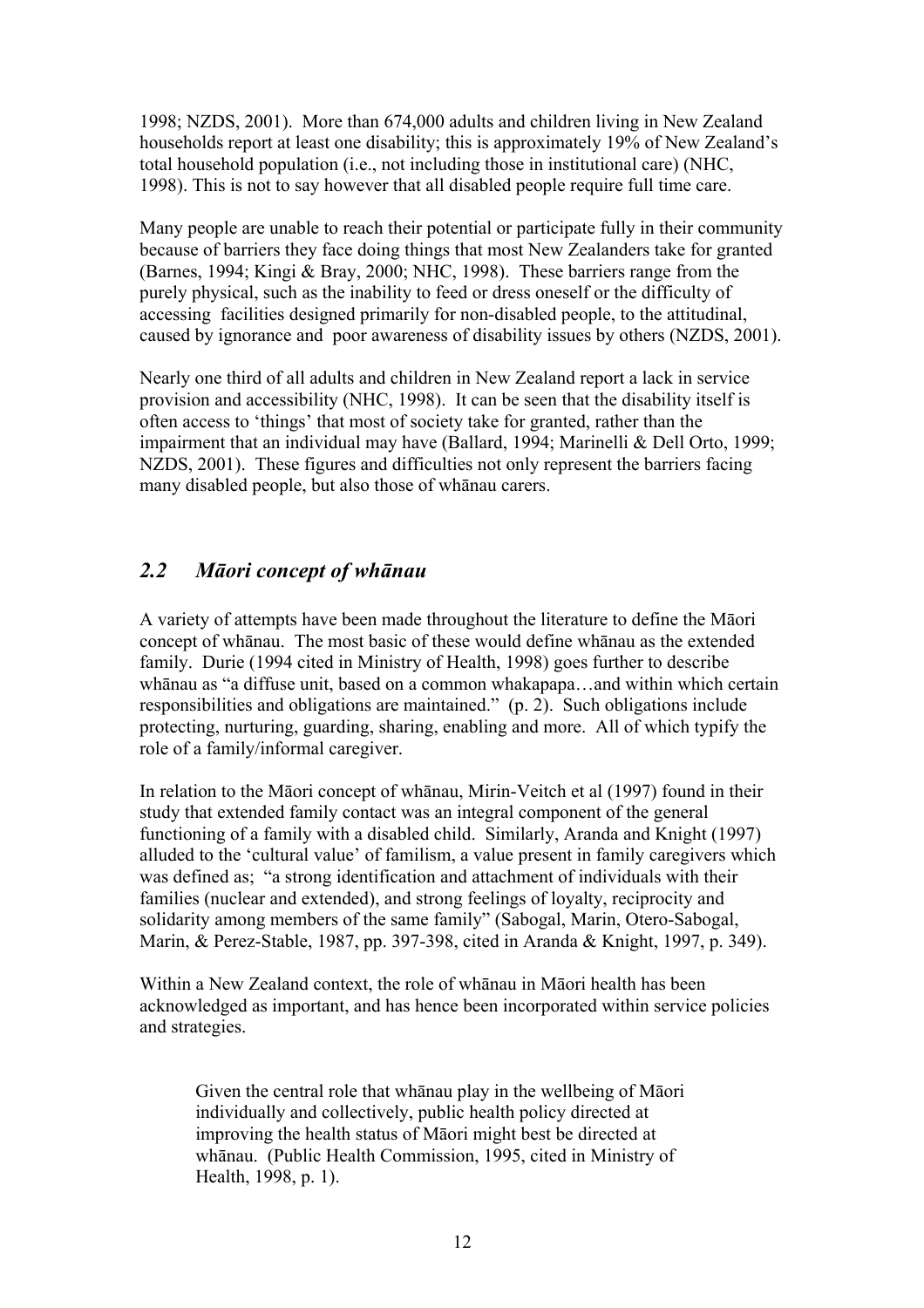# *2.3 Māori and disability*

In Māori culture, health and wellbeing are viewed holistically and should be approached that way (Ministry of Health, 1998). Mason Durie's Te Whare Tapa Whä model of Māori health provides a helpful framework from which Māori support services could be modelled. It takes into account spiritual wellbeing, mental wellbeing, physical wellbeing and whānau wellbeing. Hand (1999) also reported that good care of an individual would require a holistic approach. In doing so, attention should be given to the whole person, to his or her family, and to the social environments in which they live.

Statistics New Zealand (1998, cited in CDP, 2003) show that more Māori spend time caring for family/whanau members than do non Māori, and that overall Māori women spend the most time caring for family members. However, a welfare report presented by CDP (2003) shows that Māori are less likely to get special welfare benefits than European New Zealanders. This type of disparity has been noted in other Government departments including the Health and Education sectors (Ballard, 1994; Kingi & Bray, 2000). These issues combined mean that Māori women, already disadvantaged in many respects, are further underprivileged.

# *2.4 Who are informal carers?*

Informal carers in the context of this literature review are unpaid caregivers; people who have some sort of relationship with the disabled person as opposed to paid, official, residential, or medical caregivers. According to the NZDS (2001) unpaid and informal carers are those who care for a relative or friend without payment other than a pension or benefit. The definition does not include paid care workers or volunteers arranged by formal care services. More often than not, informal carers are family or whānau members, who become essential components in the support network of the individual needing care. This enables people with disabilities to live in their own homes and communities (CDP, 2003; NHC, 1998).

According to Ballard and Brown (1997, cited in NHC, 1998), caring for people with disabilities in their own home is up to 30% cheaper than keeping them in a rest home, hospital or institution. The NHC (2000) reported that if informal carers were to stop providing care for their whānau members with disabilities, the average cost to the taxpayer would be much higher, as people with disabilities would then have to be shifted into formal care.

# *2.5 Profiles of caregivers*

Two New Zealand studies, which looked into the profiles of informal caregivers, found similar results. The key points to emerge were that caregivers were most likely to be women (75% in the first study, and 80% percent in the second study), were most likely to be over the age of 40, and were most likely to be caring for their parents,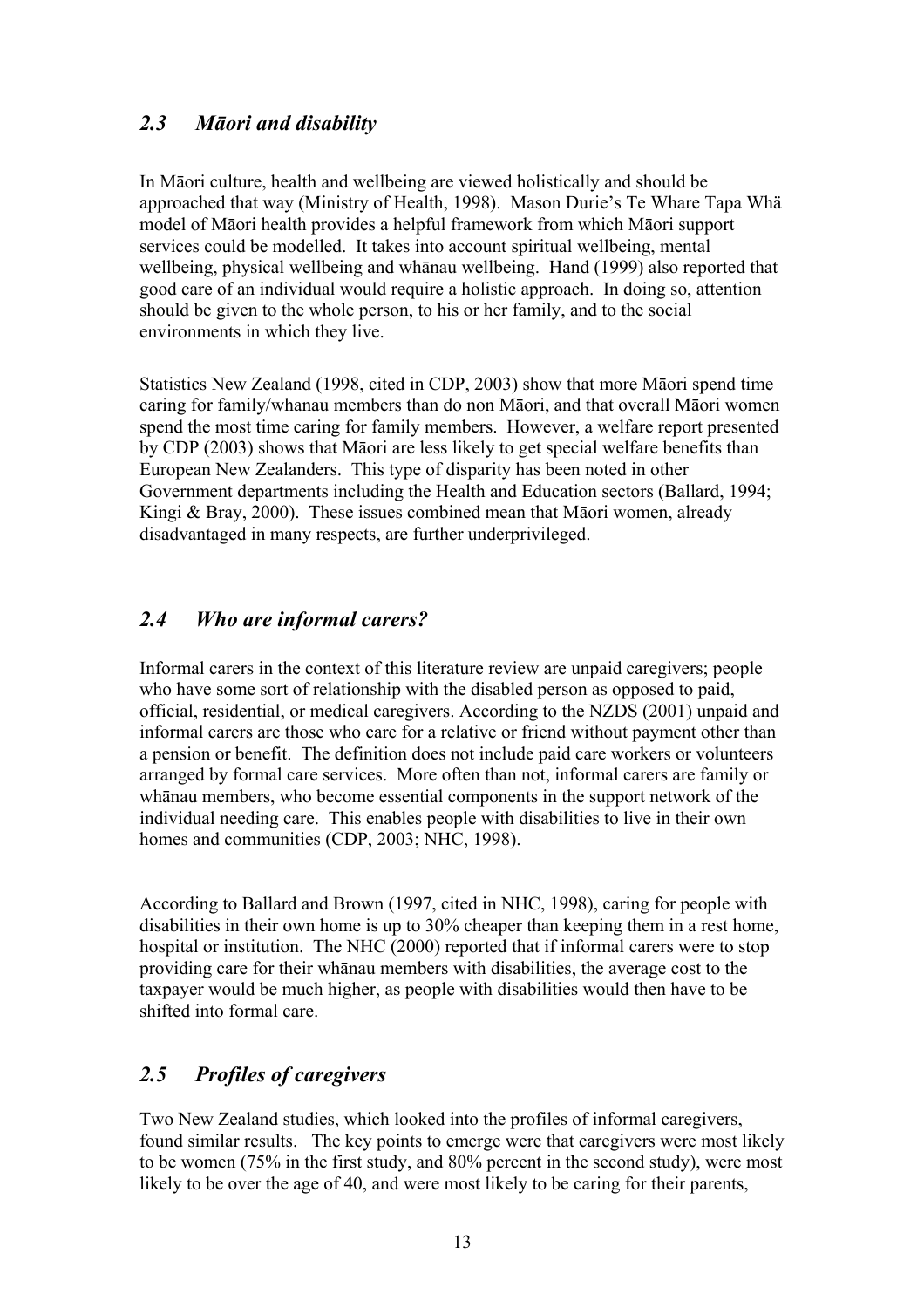spouse or partner (Abbott and Koopman-Boyden, 1994 cited in NHC, 1998; Belgrave and Brown, 1997 cited in NHC, 1998). In another study, Hirst and Arksey (2000 cited in SPRU, 2001) reported that between 2.8% and 1.5% of the adult population provide 20 hours or more of informal care per week. Their findings also show that care is most often provided for a person's spouse or parent (66% of all cases), and that caregivers within their sample were predominantly women.

The findings of these three studies have a number of commonalities. Overwhelmingly, women are positioned as carers. Many people are also providing high levels of care with little or no outside support. The high numbers of women found to be in caring roles combined with the findings of Belgrave and Brown (1997), that nearly sixty percent of people in caring roles are between the ages of 40 and 60 supports the 'sandwich generation' hypothesis, which speaks of people, predominantly women who are caring for children and parents at the same time. The age distribution of carers is significant also. One study revealed that 20% of carers were over 80 years old. In New Zealand, most carers are within the ages of  $65 - 74$ . This is consistent with the notion that New Zealand has an ageing population.

One could speculate that the New Zealand study was aimed at collating data concerning older people as it does not appear to reflect the population of parents caring for disabled children, but the overall results do represent a large proportion of care being undertaken by older people whose vulnerability to health-related problems is increased by virtue of their age.

Yet another study within New Zealand investigated caregiving in a sample of women who were mothers of children born in Dunedin Hospital between 1972 and 1973. The findings revealed that 47% of carers cared for parents (including in-laws), and 16.5% for sons/daughters, as opposed to aunts, uncles, nieces, nephews, friends, grandparents, spouses and siblings. Thirty-four percent of carers in this sample where caring for more than one person at a time (Knight, Williams, McGee & Olaman, 1998).

# *2.6 Costs and stressors of caregiving*

Although positive and rewarding aspects of providing care for a family member were identified in the literature, studies into the stressful and burdensome aspects of informal care-giving were more common (Aranda & Knight, 1997; Cousins, Davies, Turnball & Playfer, 2002; Hand, 1999; Knight, Williams, McGee & Olaman, 1998; Lefley, 1997; McCallion, Janicki, & Grant-Griffin, 1997).

It was stated that when the work required exceeds the resources of the caregiver (when the demands of the role become excessive and unremitting), it results in strain and stress. Some studies reported that caregiver strain was cumulative, and was directly related to the level of need by the person being looked after (Cousins et al, 2002; Knight, Williams, McGee & Olaman, 1998; Lefley, 1997).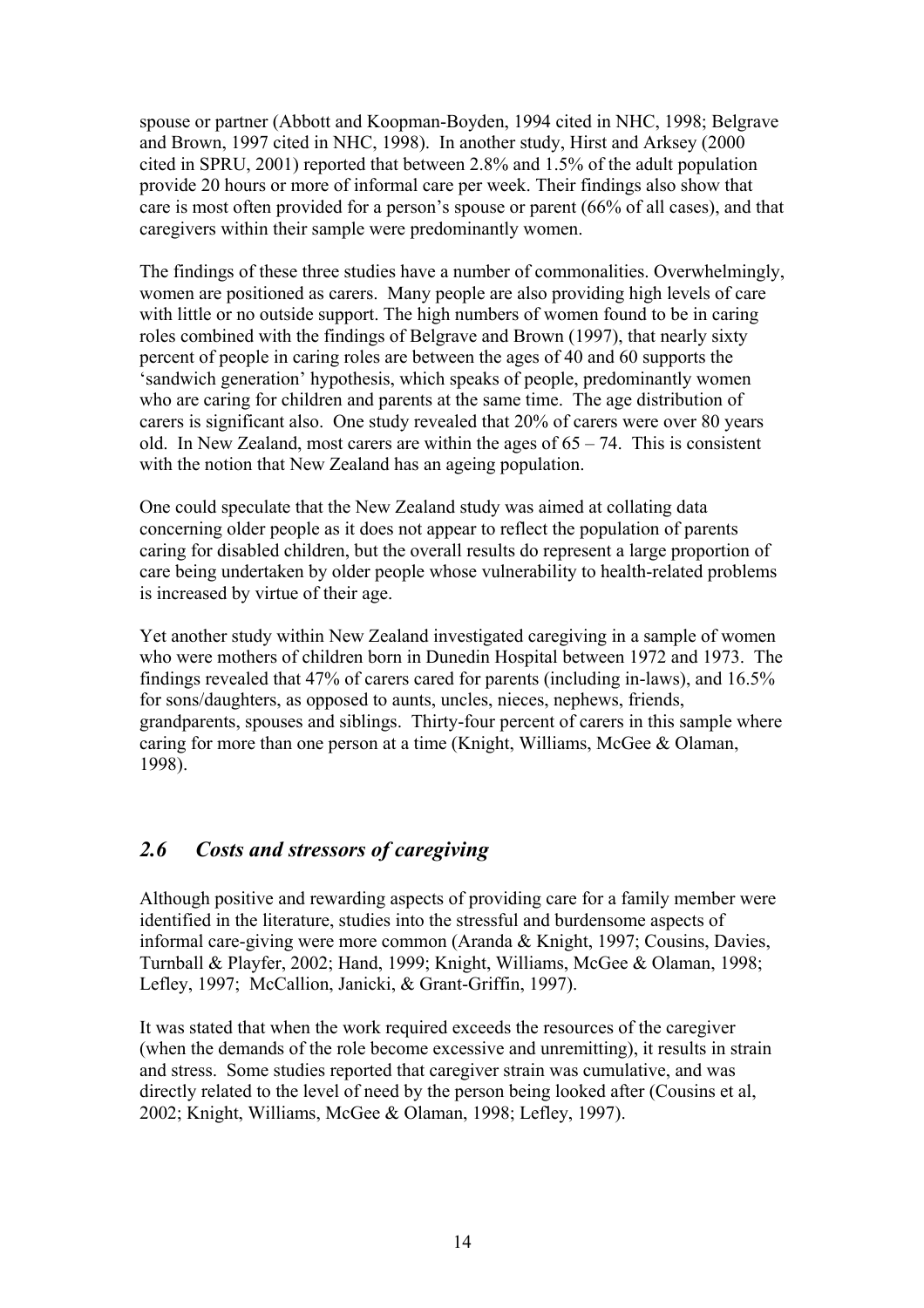The literature commonly reported a wide range of stressors associated with caregiving. These included social impact and personal cost, mental stress, and financial strain.

#### **Social impact**

Lefley (1997) discussed how relationship distress could be a result of the stressors of caregiving. To illustrate, it was stated that a dependent disabled child can often be upsetting to marital relationships, which may result in conflict and resentment between partners. In terms of the social impact in a more open arena, the literature stated that there are few social rewards in care-giving, and that stigma from professionals is rife. (Lefley, 1997). To explain, many family caregivers have suffered greatly from family-blaming theories. One example included reference to when a child is born with a disability. Blaming some element in the family, usually the mother, for the disability is common, and often based on such things as activities she undertook, foods she did or didn't eat or carelessness on her part. This type of treatment from relatives and others often results in parents tending to keep to themselves (Hand, 1999; Lefley, 1997).

Emotional burdens, such as guilt and shame, were also identified and discussed as stressors in the literature (Hand, 1999; Hilsgen, 2002; Lefley, 1997).

#### **Mental Stress**

Findings in the United Kingdom (SPRU, 2001) attest to the adverse affects to carers' mental health when they take on a caring role. Specifically, this refers to the following concerns:

- The risk of anxiety and depression rises progressively with the numbers of hours devoted to caring each week;
- Distress levels in the carer population increase during the first year of caregiving and do not return to former levels as caring continues;
- Among those taking on full time or continuous care, women are almost twice as likely as men to report increased distress.

According to Gibson (1997), Norris (1988) and Qureshi and Walker (1989), women have traditionally taken on more informal caring roles than men. These findings can help explain the higher proportion of women carers reporting increased distress in comparison to men. Put simply, whilst there may be twice as many women reporting distress, there are four times as many female carers than male carers.

New Zealand based literature shows similar concern on the mental health of informal carers. Specifically, if carers continue to provide care beyond their coping ability, carers risk their own health and well being, as well as that of the person they care for (NHC, 1988). For example, Belgrave and Brown (1997, cited in NHC, 1998) warn that "the amount of personal stress and hardship can affect the quality of care given…the potential is real for the informal care situation to deteriorate."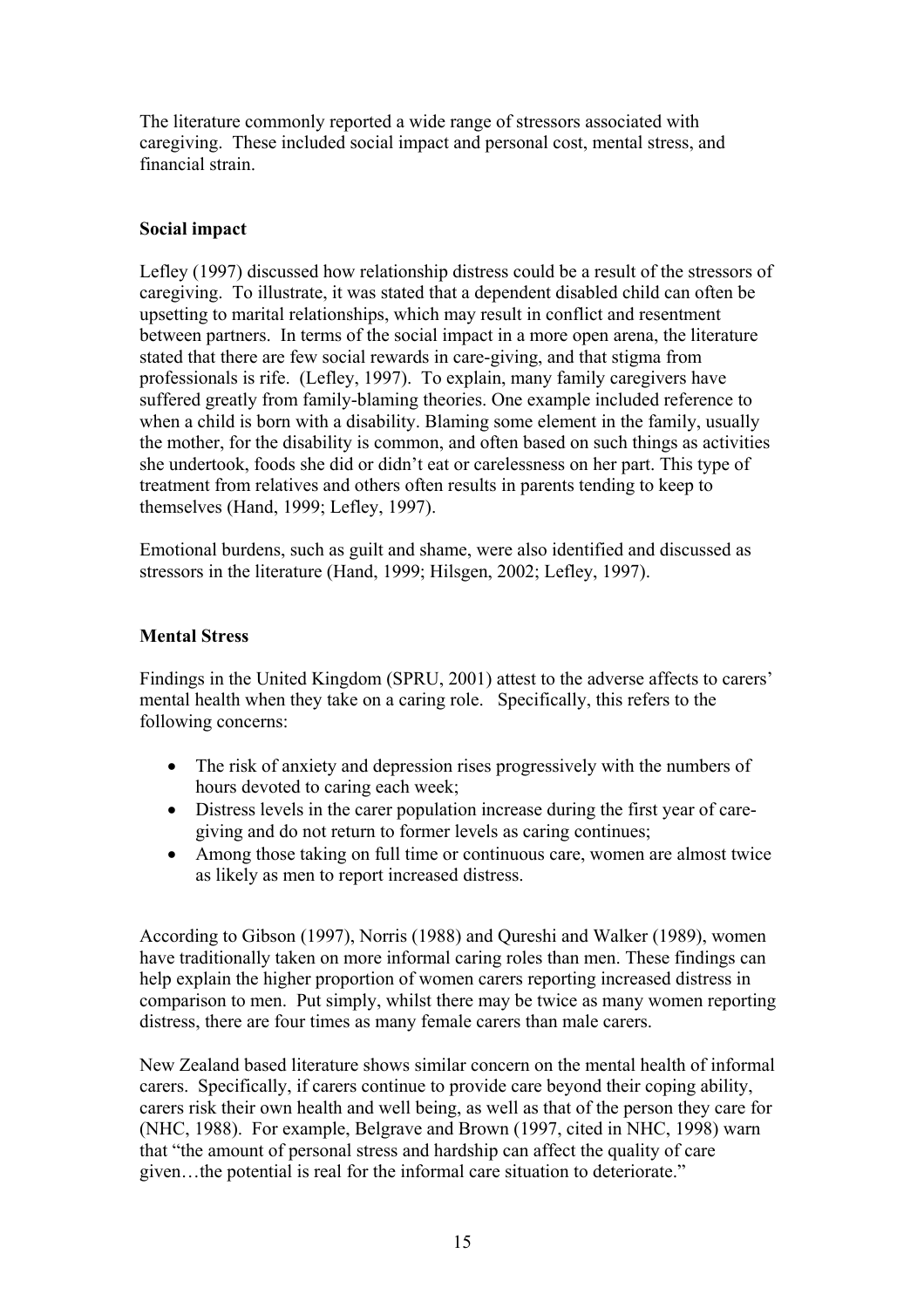#### **Financial stress**

Financially speaking, carers are generally worse off than non-carers. The various commitments involved in informal caregiving often prevent carers from engaging in paid work, volunteer work or recreation. As a result of this, accessing and paying for formal services and professional help is often very difficult. In addition, carers are left uncertain about their financial future, which they have not been able to adequately prepare for (Gibson, 1997; Hand, 1999; Lefley, 1997; NHC, 1998; Qureshi & Walker, 1989; Singer & Powers, 1993; SPRU, 2001). This illustrates a need of caregivers for not only emotional and physical support, but for financial support and greater opportunities as well – such as compensations for lost job opportunities, reimbursements, subsidies and the like (Hand, 1999).

### *2.7 Caregiver needs*

In recent years, awareness of both the importance of carers in the community, and of their needs, has increased (Moore & Tennant, 1997; NHC, 1998; NZDS, 2001).

Every caregiving situation is unique, and carers face many challenges, (Ballard, 1994; Case, 2000; Gibson, 1997; Kingi & Bray, 2000; Lewis & Meredith, 1988; NHC, 1998; Qureshi & Walker, 1989; Singer & Powers, 1993; Weaver, 1999). Providing support for carers is necessary in order for carers to provide optimal care for their family/whanau members as well as themselves. Hirst and Arksey (2000, cited in SPRU, 2001) recorded the following as carer-defined needs:

- Being kept fully informed about the diagnosis, specific needs, and services available for their family members.
- Being fully supported in their role.
- Having their own needs, well being and health taken into consideration.
- Having access to quality health services for themselves and their family member.
- Having access to respite services.
- Having a voice in service development.
- Being listened to and having their opinion valued by health service providers.

Furthermore, and in support of the NHC findings, lack of knowledge of services, lack of access to services, poorly designed or non-user-friendly services, culturally inappropriate services, difficulty obtaining funding for needs, and lack of suitable support from helping agencies, exhaustion, stress, resentment and feelings of loneliness and desperation, and lack of recognition for the importance and difficulty of the job have all been identified as areas of concern to carers (Ballard, 1994; Barnes, 1994; CDP, 2003; Harrison, 1995;Hilsgen, 2002; Katzenellenbogen, Jakob-Hoff & Millard,1997; Kingi & Bray, 2000; Moore & Tennant, 1997; Qureshi & Walker, 1989; Singer & Powers, 1993; Taylor, Bogdan & Racino, 1991; Weaver, 1999).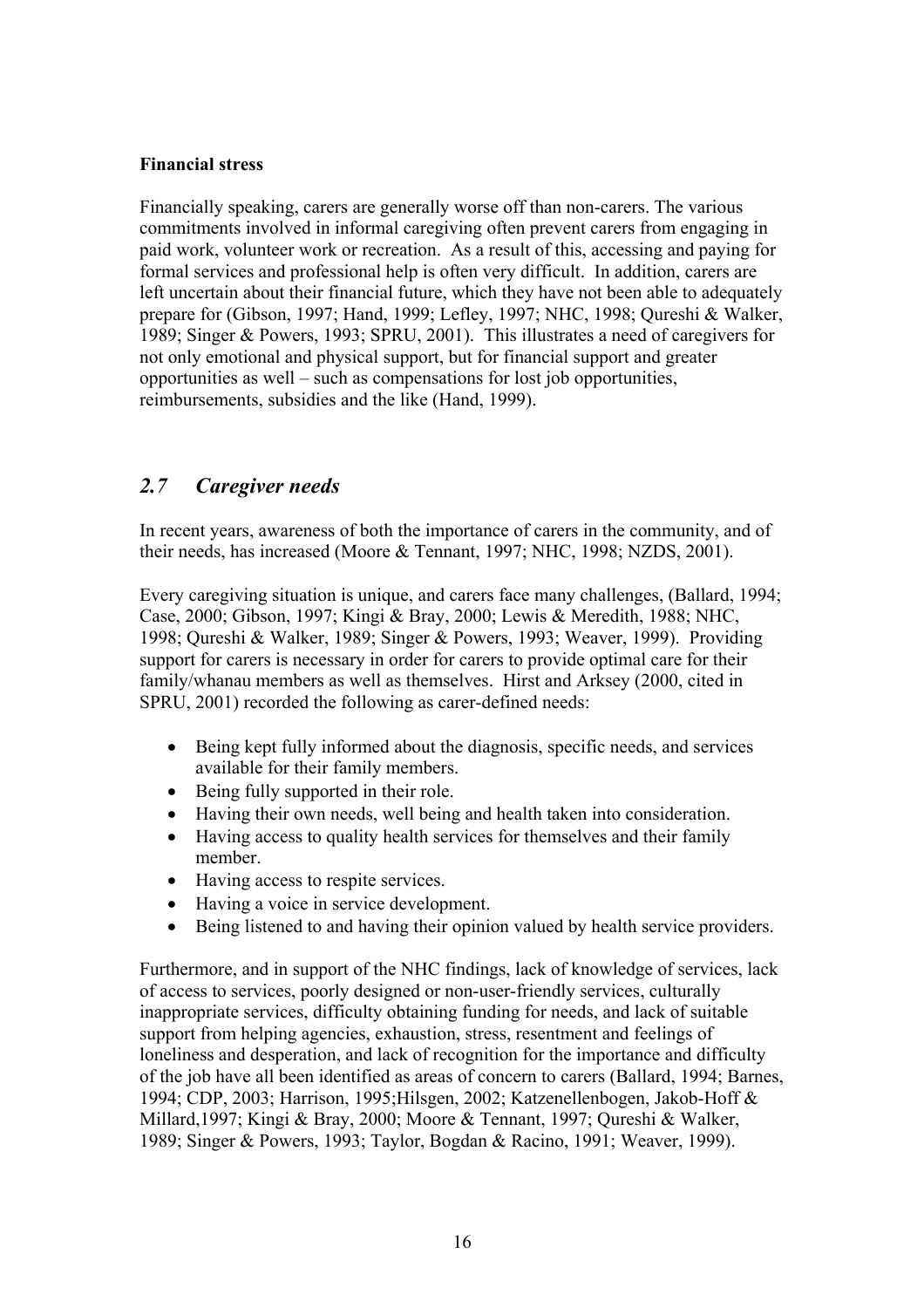# *2.8 Barriers to the utilisation of services*

Despite the need for help, McCallion, Janicki, & Grant-Griffin (1997) reported that many care-giving families actively avoid contact with service systems. This was associated with the following barriers:

- A rejection of service systems because of poor experiences in the past
- A belief that siblings will take responsibility for the person if they eventually can't
- A fear that planning will result in the immediate removal of the family member
- A lack of knowledge about service alternatives
- A belief that no one else can provide the same level of care that they provide
- An unwillingness to acknowledge that through their own death or illness, that they will be unable to provide the family member with lifetime care

A number of different studies (cited in McCallion et al., 1997) have attempted to explain why there is a greater tendency of under-utilisation of services by cultural minorities. It was found that this was sometimes due to a greater availability of extended family supports, suspicion of formal structures, cultural beliefs that one should take care of one's own, ethnic families' preference for family caregiving and not discussing their problems with strangers and low expectations of "White-culture" institutions.

It has been recorded by several sources that Māori under-utilise primary health services (Malcolm 1995 cited in Ministry of Health, 1998; Marwick & Crampton, 2003; Pomare, Keefe-Ormsby & Ormsby, 1995, cited in Ministry of Health, 1998). It was reported that this is due primarily to perceived cost barriers, location barriers, cultural barriers and structural barriers (Marwick & Crampton, 2003).

# *2.9 Valuing Carers*

Generally speaking, informal carers are under-valued. They are unpaid and often ignored or devalued by health professionals and by a system that expects them to be unpaid carers but does not acknowledge them as performing a valuable and necessary task. They rarely or with much difficulty gain funding for their requirements which in turn creates difficulties for both them and the person./people they care for. "Persons providing informal care for a frail or impaired relative or friend in the community are a health service resource seldom acknowledged in any tangible manner." (Knight, Williams, McGee & Olaman, 1998, p. 616). In addition to this, the literature repeatedly reports that there is currently inadequate support and respite for caregivers which further elevates the stressors of care-giving (Hand, 1999; Cousins, Davies, Turnball & Playfer, 2002; Lefley, 1997;).

Areas identified by NHC (1998) which need to be addressed for optimal carer support are;

• Recognition for the job they do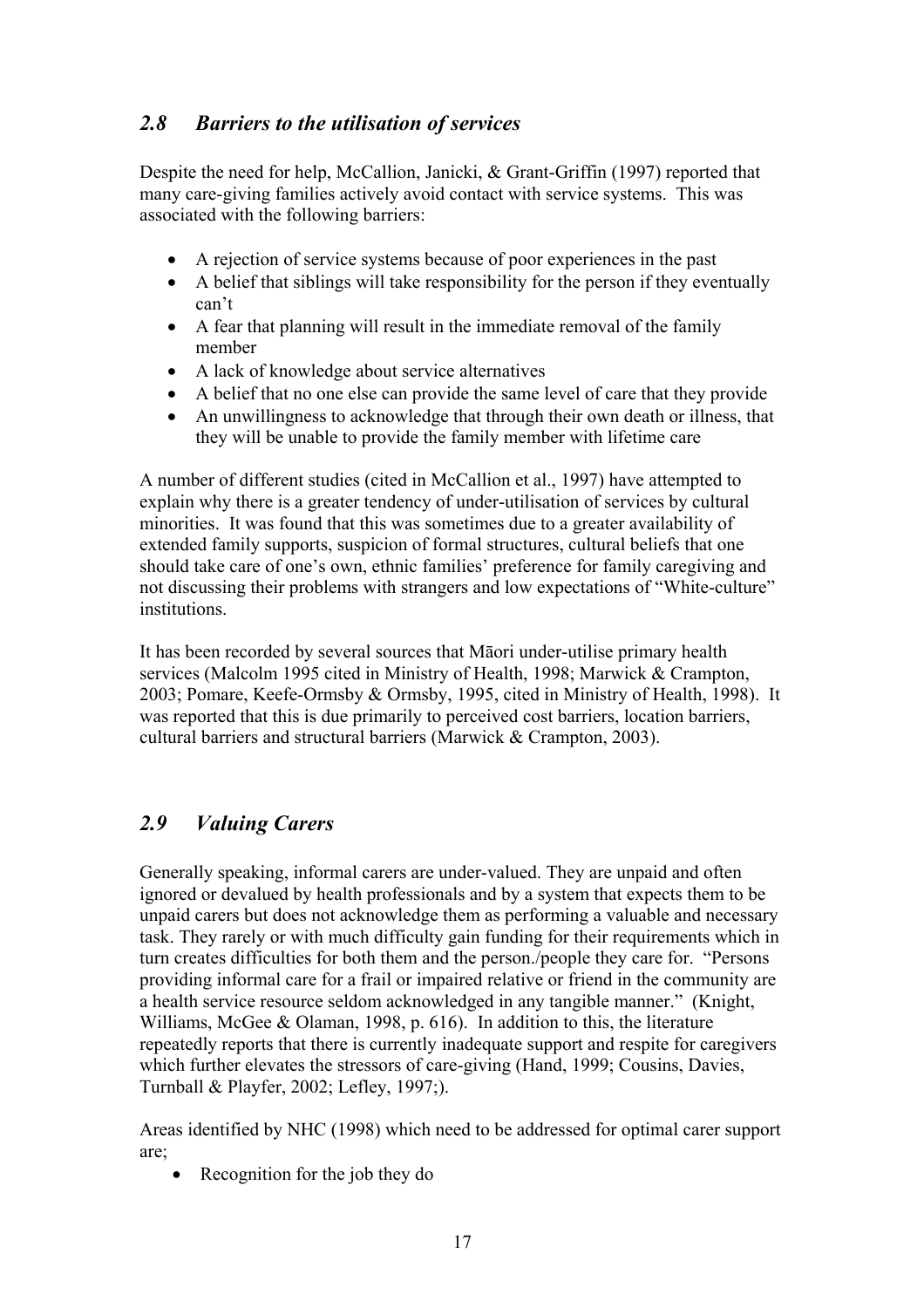- Competent proactive needs assessment for the carer at the same time as the cared for
- Availability of suitable information
- Financial concerns
- Provision of adequate services
- Recognition and reduction of isolation
- Proactive support from health services
- Culturally appropriate services

#### *2.10 Carers' support networks*

The literature has variously documented the importance of social support as a resource for caregivers who must cope with stress. This particularly refers to the support received by the extended family. For example, throughout the literature grandparents have been identified as vital sources of support for families with disabled children (Mirin-Veitch, Bray and Watson, 1996; Mirin-Veitch, Bray & Watson, 1997; Findler, 2000). This typifies the concept of manaakitanga by the whānau, and could be identified as an integral aspect of the informal support network of the Māori caregiver. In their paper on intergenerational relationships in families including children with disabilities, Mirin-Veitch et al. (1997) challenged professionals to encourage a level of involvement by grandparents (or other extended family members) in the care of high-need or disabled children. References are made to workshops, which have been designed to educate and inform grandparents as supporters of parent caregivers. They went on to state: "Workshops of this kind are reported to have had significant success in helping grandparents come to terms with their grandchild's disability, and as a result, become less of a burden and more of a support to the child's parents" (Gabel & Kotsch, 1981; George, 1988; Meyer and Vadasy, 1986; ?? & Turnball & Turnball, 1990, cited in Mirin-Veitch et al, 1997, p. 305). Mirin-Veitch et al (1997) suggested that interventions and strategies could be based on relationship counselling in families, as this would contribute to more effective networks of informal support within families. In contradiction to the majority of the literature reviewed however, Lefley (1997) advised that although large family networks can provide extra support, such networks can also be a source of intrusiveness, bad advice and conflict.

At present in New Zealand a national network of carer support groups is evolving, which focus solely on the needs of carers. Support has also been set up via the Internet, including websites such as carer.org.nz. Furthermore, carer support programmes are crucial. This comes through clearly in all the relevant literature (Ballard, 1994; Barnes, 1994; CDP, 2003; Harrison, 1995;Hilsgen, 2002; Katzenellenbogen, Jakob-Hoff & Millard,1997; Kingi & Bray, 2000; Moore & Tennant, 1997; Qureshi & Walker, 1989; Singer & Powers, 1993; Taylor, Bogdan & Racino, 1991; Weaver, 1999). Programmes which are specifically designed to meet the needs of Māori are needed even more in New Zealand (Ballard, 1994; Barnes, 1994; Broughton, 1999; Durie, 1994, 2001; Katzenellenbogen et al, 1997; Kingi & Bray, 2000; Moore & Tennant, 1997; NHC, 1998; NZDS, 2000, 2001; Ratima et al, 1995).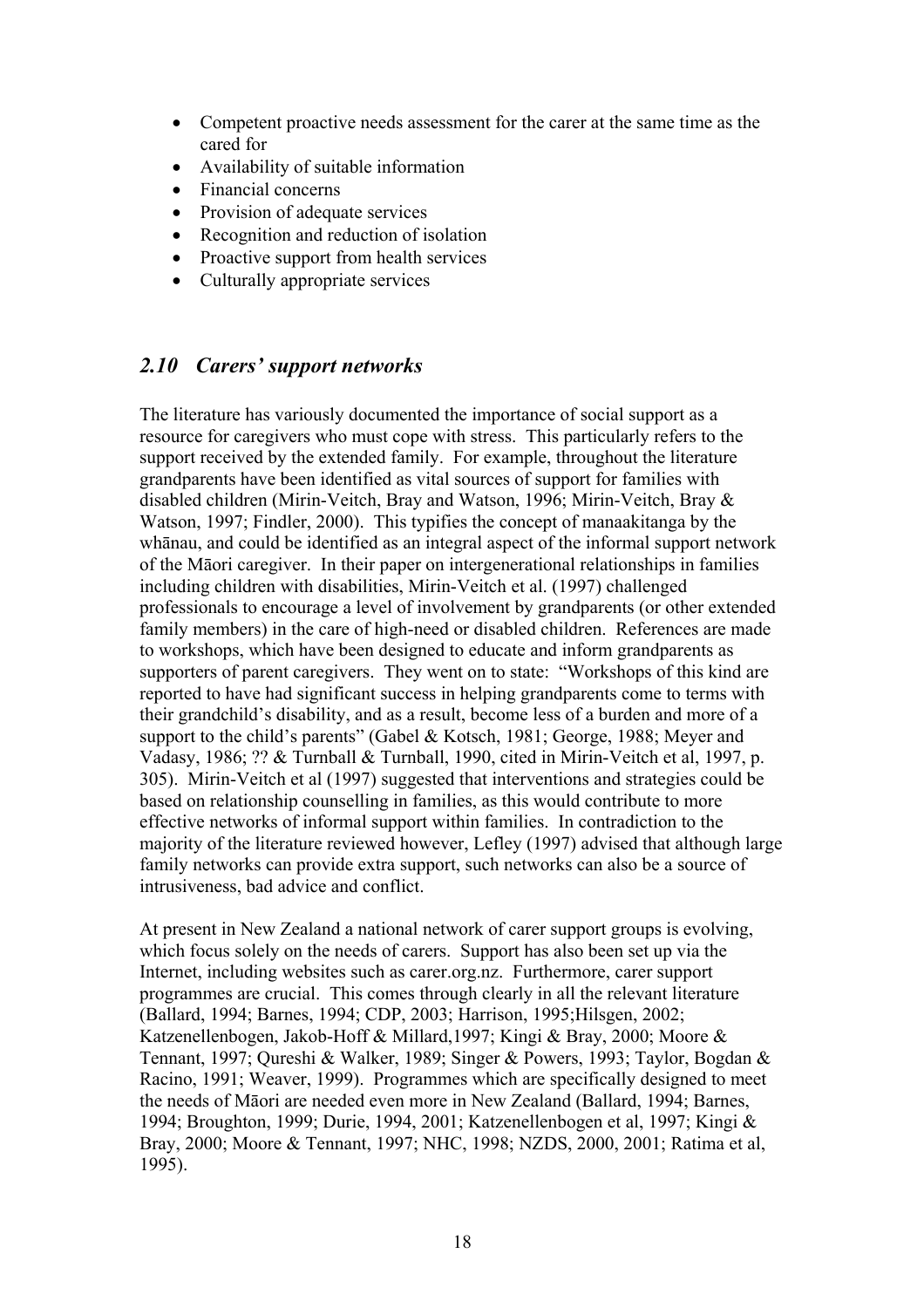# *2.11 Support for Māori carers*

The Treaty of Waitangi provides a platform for providing culturally relevant health and social services for Māori. From this assumption, Māori have the right to be able to access culturally appropriate support when caring for a whānau member with a disability. Despite this, service interventions and programmes have not always been relevant to Māori, and may therefore be ineffective.

Lack of access for Māori has been identified as an issue insofar as Māori whanau carers are concerned (Ballard, 1994; Barnes, 1994; Broughton, 1999; Durie, 1994, 2001; Kingi & Bray, 2000; Moore & Tennant, 1997; NZDS, 2000, 2001; Ratima et al, 1995). Ballard (1994) states that Māori people live surrounded by their own culture, but also as that of the Päkehä people. He highlights how disabled Māori have a double struggle in terms of their disability and the lack of recognition of their culture. The best possible scenario when it comes to meeting Māori whānau needs, in the most optimal way, seems to be Māori for Māori services. This has been born out by many different studies in the literature (Ballard, 1994; Barnes, 1994; Broughton, 1999; Durie, 1994, 2001; Katzenellenbogen, Jakob-Hoff & Millard, 1997; Kingi & Bray, 2000; Moore & Tennant, 1997; NHC, 1998; NZDS, 2000, 2001; Ratima et al, 1995).

Durie (1996) stated that direct participation is probably a prerequisite for improved Māori health, at least in terms of the Ottawa Charter with its emphasis on community empowerment as a critical factor in health promotion. He goes further to acknowledge that the provision of health services by Māori providers over the years has achieved positive and measurable outcomes. The suggestion is that this positive trend can continue and improve with the development and continuation of Māori services.

The evaluation conducted by Barnes in 1994 for the Alcohol and Public Health Research Unit, provides many examples of interviews with Māori that stress the importance and essentiality of by Māori for Māori services, with input from Māori from the planning stages through to the delivery. Broughton (1999), Kingi and Bray (2000), Moore and Tennant (1997), NZDS, (2000, 2001), Ratima et al, (1995), and Ballard (1994) all concur with these sentiments.

For informal caregiving to continue, proactive support of carers is important (Ballard, 1994; Hilsgen, 2002; NHC, 1998; Solomon, Pistrang & Barker, 2001). The literature also suggested that much could be accomplished in the education or training of caregivers: "Good family education can also be of immeasurable help in clarifying and alleviating a basic element of caregiver burden" (Lefley, 1997, p. 445).

# *2.12 Conclusion*

Overall, there is a dearth of literature surrounding issues of informal care-giving within Māori whānau. Because of this, the scope of this literature review was broadened quite significantly to include 'general' information on informal caregiving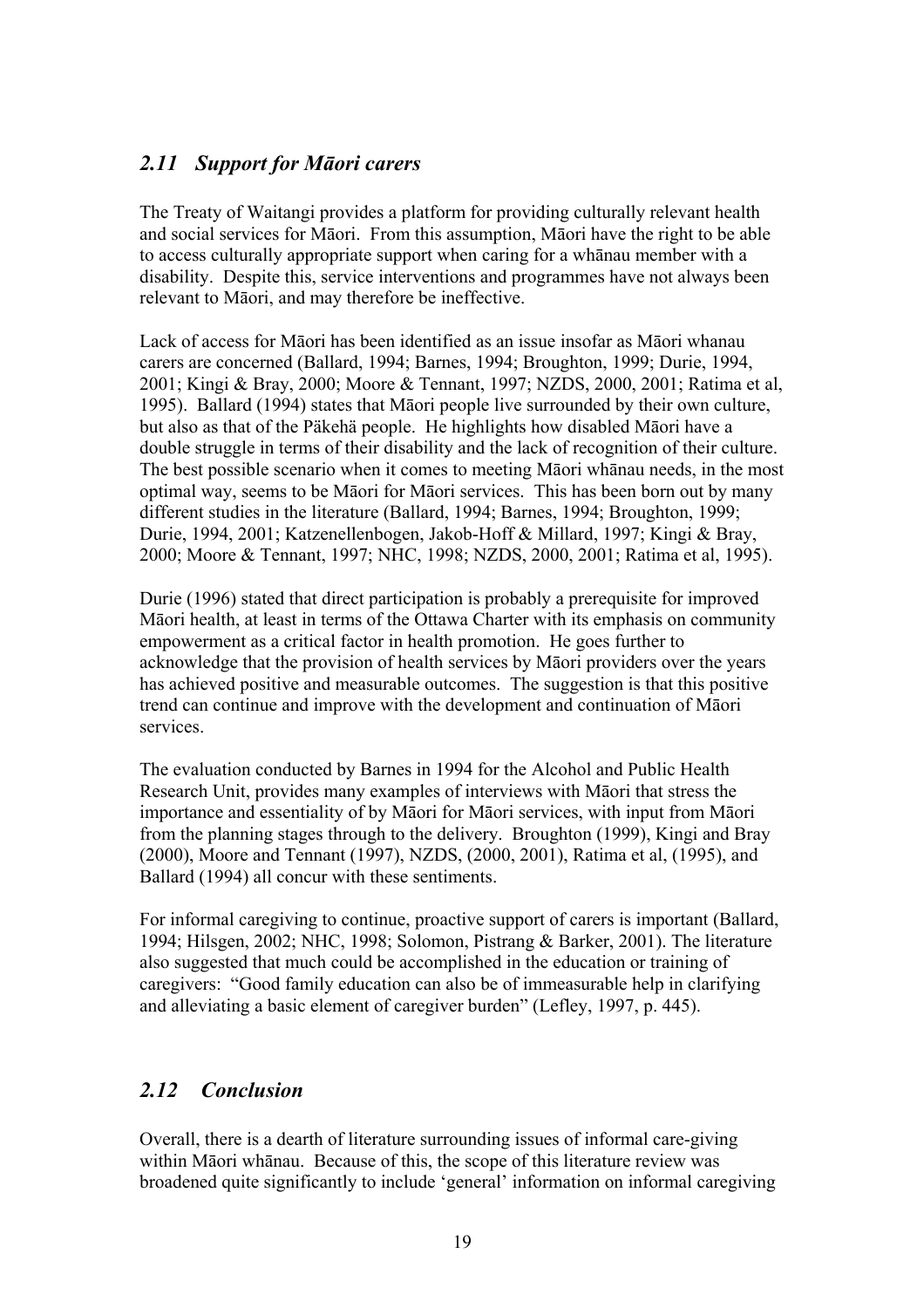as a vital role in the health of the family, the stressors of such a role, and the possible coping strategies required. The limitation of this literature review lies in the fact that few studies were found which looked at evaluating training programmes for caregivers in general, let alone Māori caregivers. However, a number of important points have been made in this review.

While caring can be a positive experience for many carers, the role of caring can involve substantial personal costs, both in terms of mental and physical stress and in lost opportunities for work, the earning of income and leisure (CDP, 2003; Hilsgen, 2002; Kingi & Bray, 2000; N.H.C, 1998; Weaver, 1999). Informal carers undertake a tremendously difficult, but essential job, and the literature suggests that the role of caregiving is one that many people will carry out at some point in their lives. Several studies also state that women are far more likely that men to become carers and often the task will fall on them when they are past middle age. It has also been recognised that the acquisition of the caregiving role by many leads to financial and personal hardship and stress.

There needs to be official and tangible recognition of the burden carers have taken on in order to support their disabled family members to remain at home. Making generous provision for caregiver needs, along with an emphasis on quality service provision are areas the Government, through the Ministry of Health and various satellite agencies needs to address. In relation to whānau caregiving, there is evidence to show that Māori needs are best met by Māori designed, developed and delivered programmes. This should be taken into account when developing training programmes for Māori carers.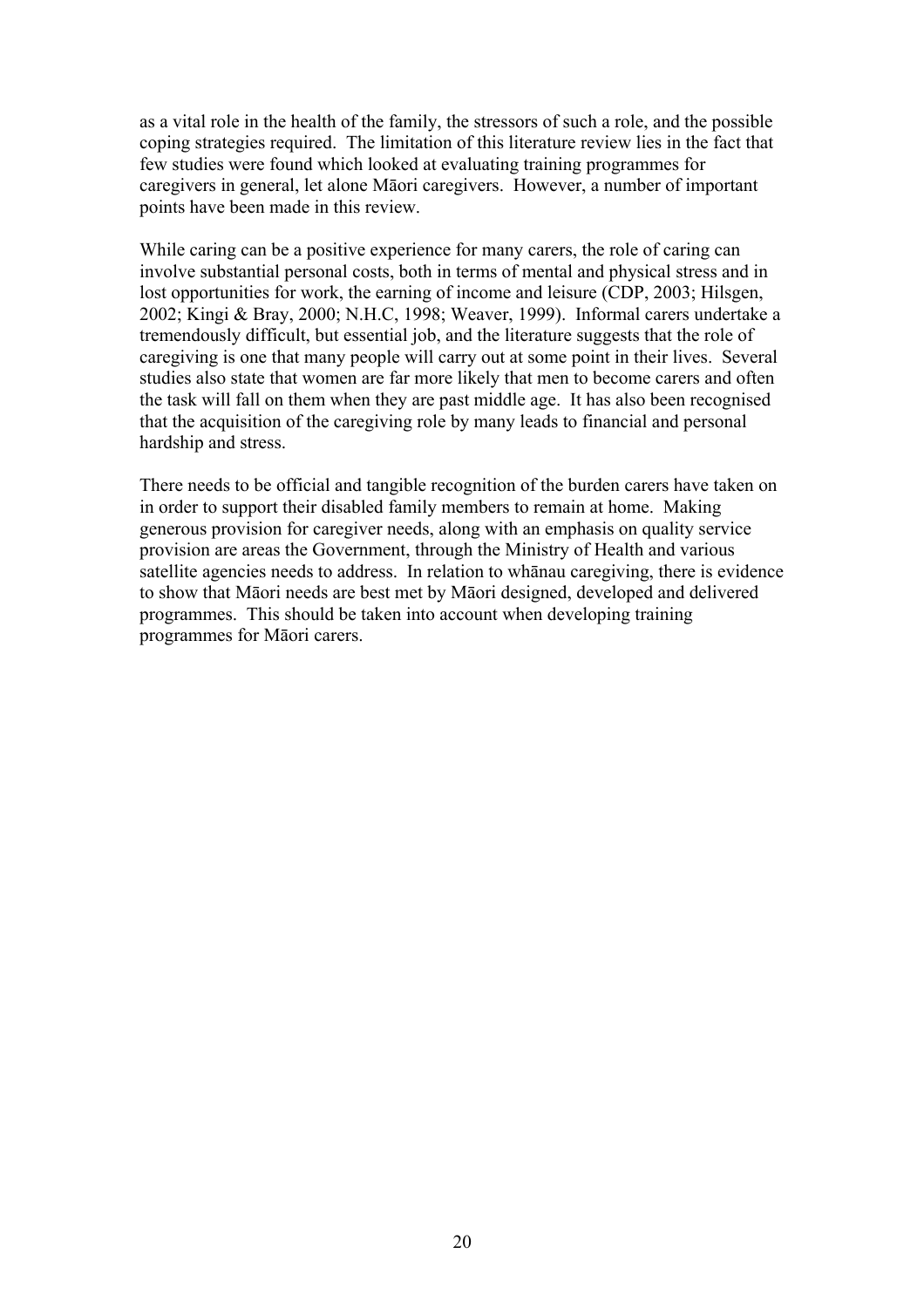# **3.0 METHOD**

In this section we provide an overview of the methods that were used to collect information for the evaluation. This was a formative evaluation of the whānau carers training programme delivered by LIFE Unlimited, hence the information gathered was intended for use in refining and improving the programme. The methods used are outlined below:

#### *3.1 Literature review*

Although undertaking a literature review did not relate specifically to the evaluation aims, it was useful in providing the evaluators with insight into the issues surrounding informal caregiving, such as the needs of caregivers, the stressors involved in caregiving and further general information on Māori and disability. In addition, the literature revealed a number of methods which have been successfully utilised elsewhere in the support of informal caregivers. Overall, the aim of the literature review was to document information related to informal care for people with disabilities, and to ultimately focus on Māori needs and Māori-focussed approaches to service delivery for informal carers. Key areas of discussion here include defining disability, understanding the dynamics of Māori whānau, Māori and disability, informal caregiving, profiles of caregivers, caregiver needs, barriers to accessing services, valuing and supporting caregivers in their role, and creating accessible services for Māori.

#### *3.2 Participant observation*

Participant observation combined with low key participation in programme activities provided the evaluation team with useful information about the everyday realities of the workshops. The intention of this method of data collection was simply to experience the workshops for ourselves. Participatory observation was achieved without intruding unduly on the delivery of the programme. We were available to attend the training workshops which were delivered in Kāwhia and Te Kuiti. All of us attended the initial workshop in Kāwhia. Following this, at least one of us was present at each of the remaining three workshops in Kāwhia, and the one-day workshop in Te Kuiti. Informed consent was sought from the facilitators, prior to attending the workshops. We again introduced our research to the facilitators and whānau carers as part of the introduction process on the day of each workshop (the carers were informed of our role as evaluating researchers). As each workshop proceeded, each evaluator recorded their observations, which were later filed as site reports. An analysis of each site report has been incorporated into the results section of the current report.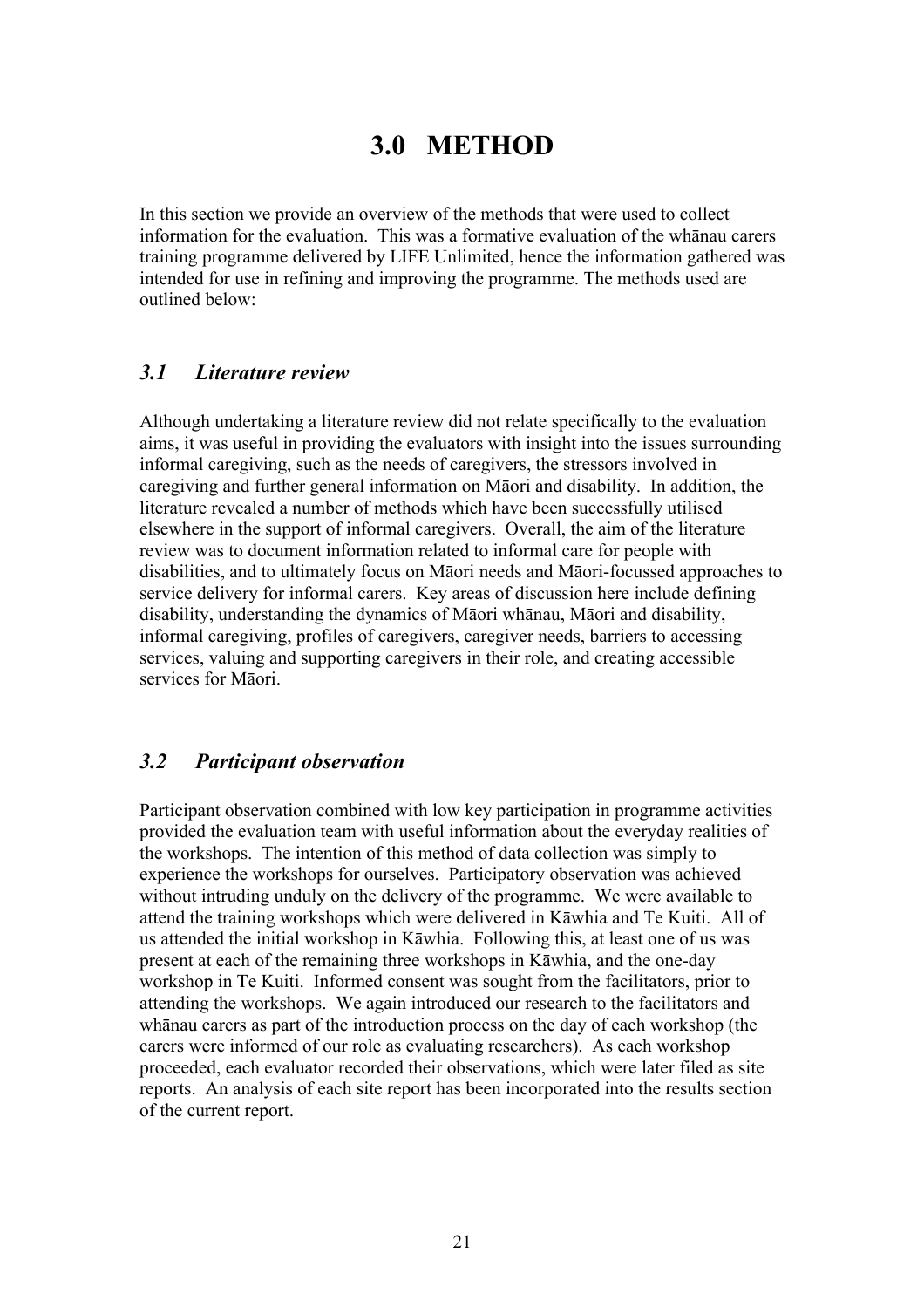# *3.3 Stakeholder meetings*

We maintained regular contact with the training programme manager, facilitators, and other relevant staff from LIFE Unlimited. This allowed for a reciprocal relationship to occur with informal progress reports shared and any relevant information and documents made available to us within these meetings. Examples of this included the sharing of workshop registration forms, discussions about planned guest speakers, and references to other whānau carer training programmes which were held in Melville and at Kirikiriroa Marae. All of this information served to be useful in the write-up stages of the final report.

### *3.4 Written questionnaires*

We distributed a structured written questionnaire at each training workshop which was formulated to gain the overall perspective of the whānau carers training programme in relation to its effectiveness. These questionnaires allowed whānau carers to express their views privately and anonymously about the training programme. The questionnaires looked at four major areas utilising a series of likerttype as well as open-ended questions. The areas covered included; the programmes' usefulness; aspects which were not so useful; general ratings of the different aspects of the programme (such as the facilitators and content); and suggested improvements for future workshops (Refer to Appendix 3). The carers were given the opportunity to take the questionnaire away, fill it out and return it by freepost mail. Completion and return of this questionnaire was taken as consent.

# *3.5 Follow-up telephone interviews*

Follow-up telephone interviews with whānau/carers who attended the workshops were conducted at least three months after the last training workshop. The questions that were used in the follow-up interviews were developed after the workshops had been completed. The follow-up calls were a practical way of accessing information from the participants as they would have had some time to reflect on the long-term impact of the programme for themselves and their whānau. The follow-up telephone interview questions specifically sought to identify if the workshops had made a difference in the lives of the whānau carers.

Written consent for the follow-up telephone interviews was obtained via consent forms which were included in the participants' information packs (refer to Appendix 4, p. 44). Whānau carers were asked to record their contact details on the consent form and mail it in to the evaluators. At the onset of the telephone interviews, participants had the opportunity to confirm their consent, or decline to being interviewed (refer to Section 3.5 Ethical issues, p. 21). Comments provided in the telephone interviews were recorded, and later analysed for the results section of the report (For an outline of the interview schedule, refer to Appendix 5).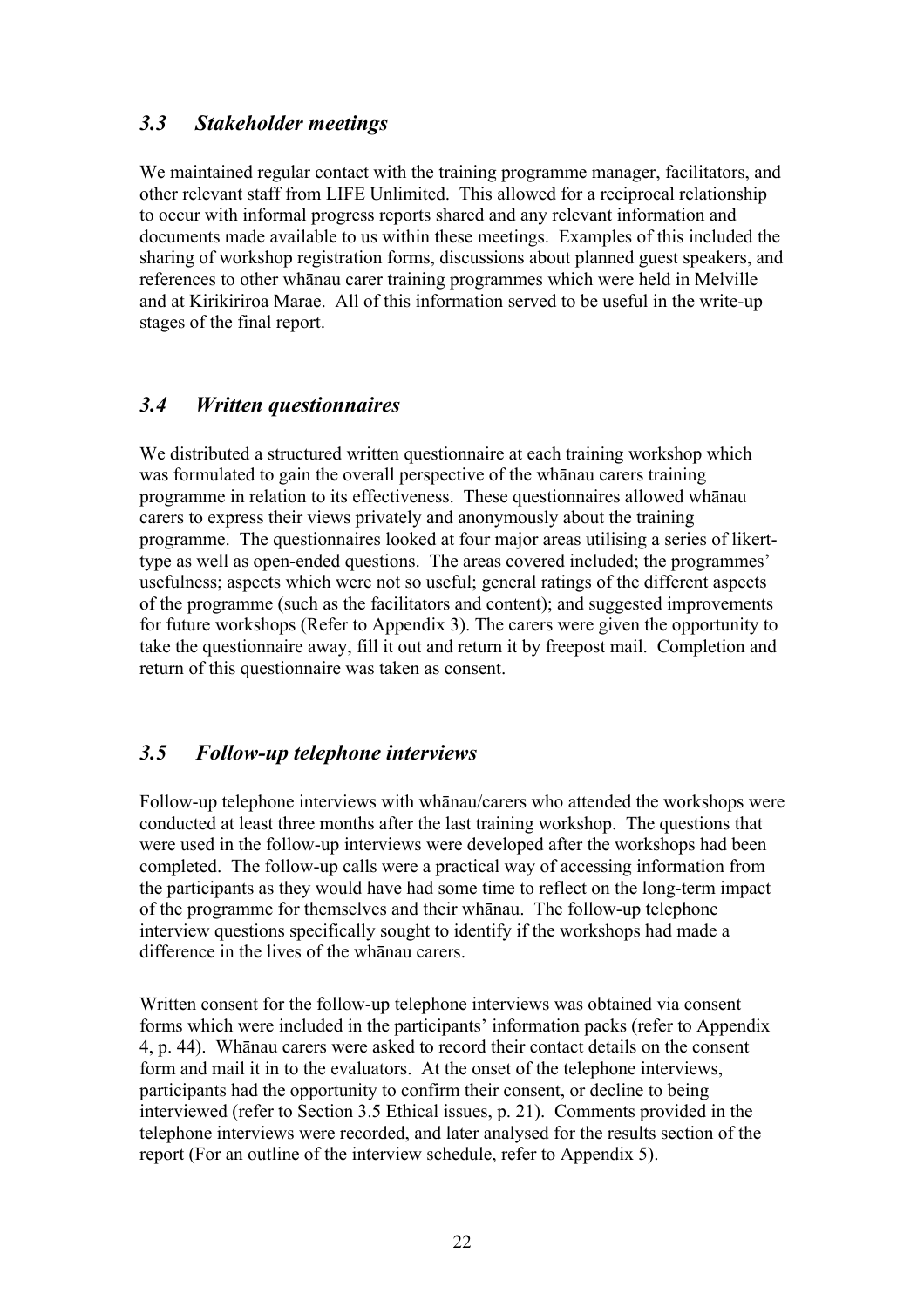# *3.5 Ethical Issues*

The evaluators have been committed to upholding high ethical standards. All methods used in the data collection phases of this project were first reviewed and approved by the research committee of the Department of Psychology at the University of Waikato. This ensured that the research met the ethical standards of the New Zealand Psychological Society.

All whānau carers were presented with an information sheet about the evaluation (refer to Appendix 2, p. 40) and the research was again explained verbally at the start of each workshop. The whānau carers, as well as facilitators, were also given an opportunity to ask questions about the research and our role as evaluators. In regards to the written questionnaires, returned questionnaires were taken as consent. Secondly, all whānau carers who participated in the telephone follow-up interviews had completed consent forms prior to our contacting them. Verbal consent was also sought at the beginning of each telephone interview. Participants were reassured that they could pull out of the research at any time, and that their anonymity would be guaranteed at all times.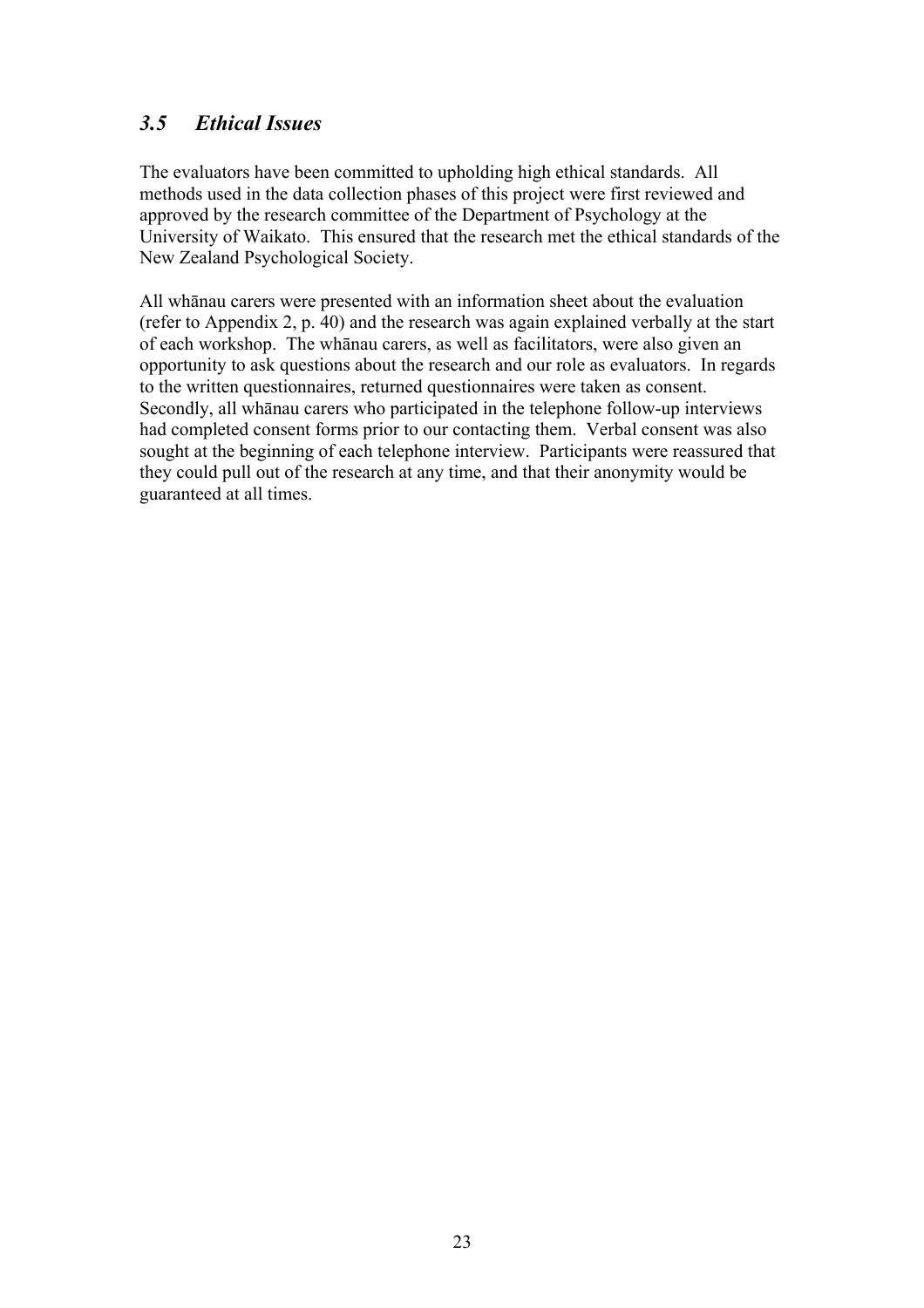# **4.0 RESULTS**

# *4.1 Demographics of the WCTP trainees:*

LIFE Unlimited requested that each trainee (the whānau carers) fill in registration forms at the workshops. The evaluators were supplied with copies of these registration forms and were able to gain insight into the demographic profile of the whānau carers. It was noted however, that many of the forms were incompletely filled out with details such as relationship, name, disability type and date of birth missing.

Registration forms were analysed (37 in total) from workshops at 4 different locations: Kāwhia (15), Te Kuiti (14), Kirikiriroa (5) and Melville (3). Neither the Kirikiriroa nor the Melville programmes were attended by the evaluators.

The ethnicity of the carers was not required on the registration forms. However, from the site reports and personal knowledge of the evaluators the participant whānau carers were predominantly Māori women (36 females and 1 male completed the registration form).



**Figure 1. Gender of whānau carers, and the whānau members being cared for.** 

Of the 44 cared for people, 23 were listed as Māori and 5 as Päkehä. A further 5 were listed as other, comprising of 2 Dutch Kiwis, and three New Zealanders. The ethnicity of 11 others was not stated.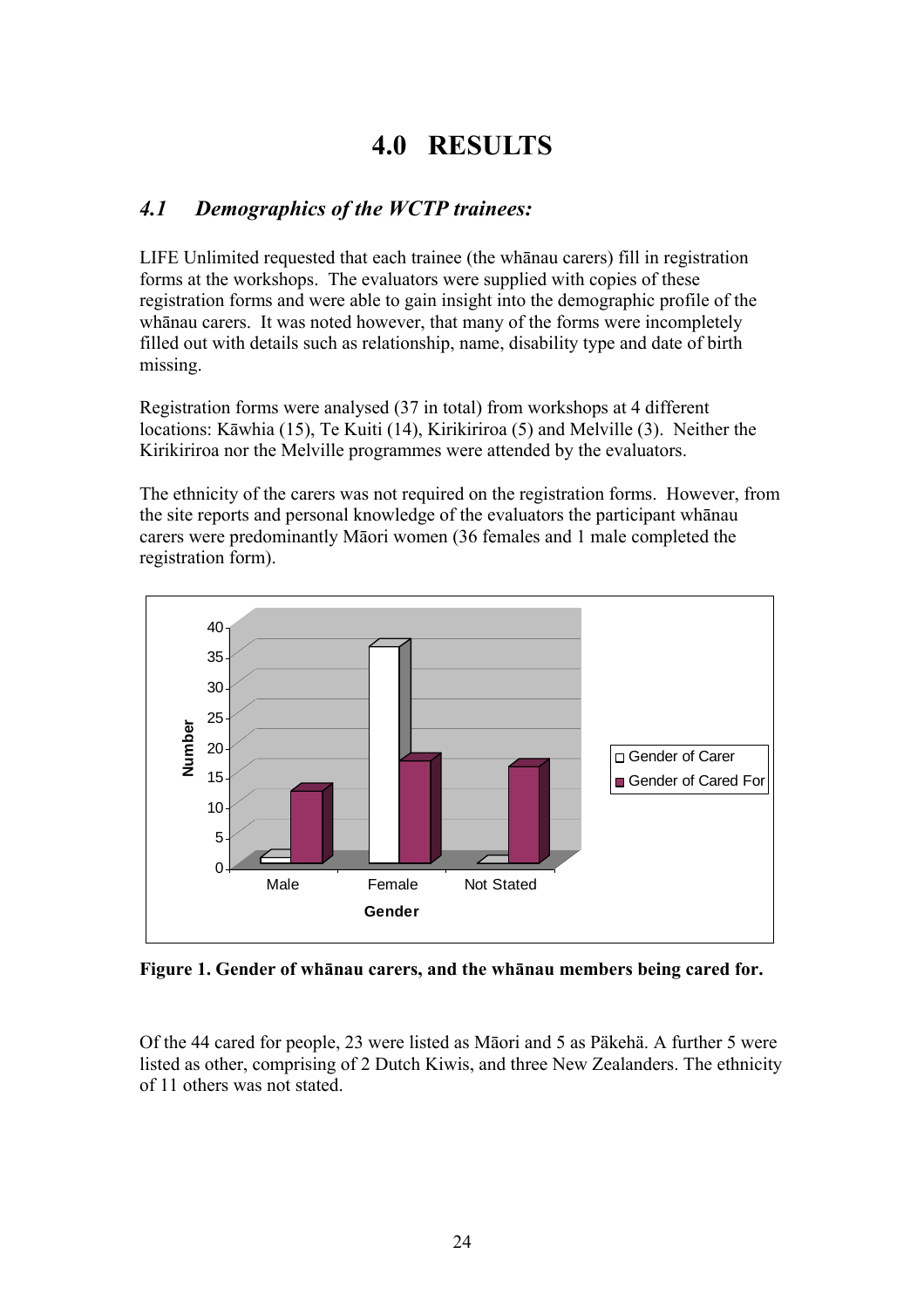

**Figure 2. Ethnicity of whānau carers across location** 

The data showed that the majority of the whānau carers were in the 31 to 70 age group, and that the highest proportion of whānau-based care was for young children or adults over 60 years of age.

Of the 14 people attending the Te Kuiti programme, four cited the newspaper as their first source of information regarding the training programmes. Seven cited a personal contact, and of that seven, four were contacted by the co-ordinator and three by friends. Other sources cited were a disability coordinator/social worker, a notice on the Te Kuiti community house notice board, and 'found out by accident'. In Kāwhia, of 14 responses, three did not specify where they had heard about the training. All the others reported hearing about the programme from personal contacts, such as the coordinator, friends, or health workers. None of the attendees at the Kāwhia workshops had seen the notices, newspapers or radio advertising. Melville attendance was also as a result of personal contact or recommendation by friends or the coordinator of the programme. The Kirikiriroa people attended the training programme as a result of an IHC forwarded flyer, a Community living Trust Co-ordinator and personal contacts.

# *4.2 Site Observation Analysis*

The training programme consisted of four workshops at Kāwhia, which ran from 9.00am to 12.00pm, and one workshop at Te Kuiti from 9.00pm to 3.00pm.

Overall, we found that the atmosphere throughout the training programme was positive, although at Kāwhia, the location could have perhaps been changed to provide more comfortable facilities for those attending the workshops. Areas of concern included warmth, accessibility, space, bathroom and kitchen facilities.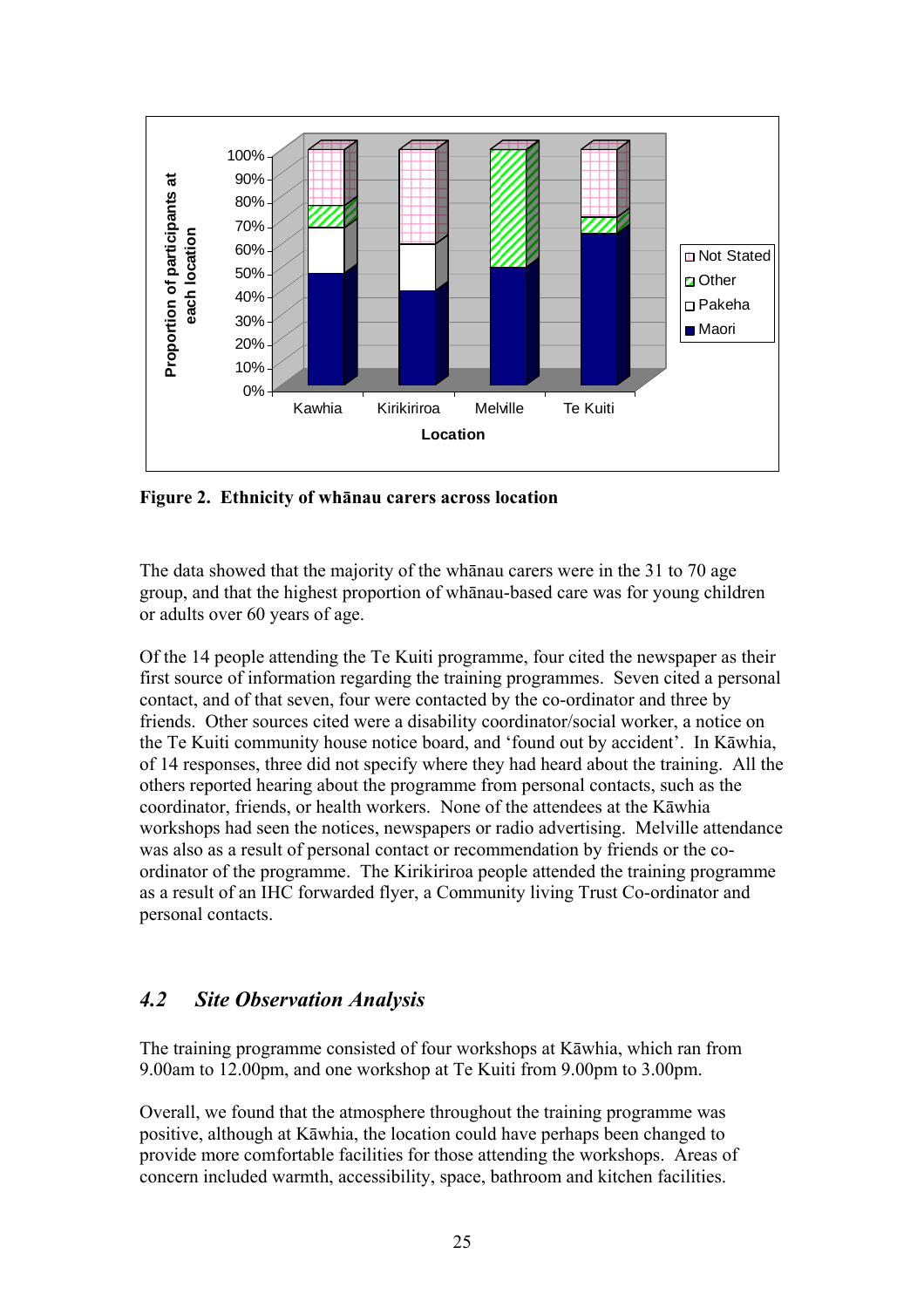The location at Te Kuiti, however, seemed to incorporate all of these aspects well.

It was noted that key contact people, such as iwi support people and local personnel, were significant to the recruitment of whānau carers to the workshops. This was particularly evident in Kāwhia.

Each workshop started with a karakia by either one of the facilitators or the whānau carers themselves. This served well to start off each workshop. Comprehensive information packs were given out by LIFE Unlimited to the whānau carers, but the contents of these packs did not seem to be utilised by the participants nor facilitators. The packs comprised a number of resources for the whānau carers. These included a workbook from LIFE Unlimited, which contained introductory information on Te Whare Tapa Whā and Te Wheke models of health, a pen and pad, and a selection of pamphlets outlining the services of participating agencies such as Disability Service Link (DSL). The evaluators observed that the information packs were not referred to throughout the course of the workshops by the facilitators, which was perhaps the reason why the whānau carers did not utilise the packs.

Various guest speakers were utilised throughout the training programme, each of whom presented a range of topics relevant to the whānau carers. Overall, the presentations were of high quality with good use of visual aids and equipment. They were delivered in an accessible manner and were well received by the whānau carers.

At the Te Kuiti workshop, it was observed that a number of whānau carers left the workshop during the midday break. This could have been due to the cancellation of a key guest speaker, or simply the length of the workshop, but we were not able to identify the specific cause. Cancellations by key speakers also occurred at the Kāwhia workshops, however, this did not result in people leaving. This suggests that the length of each workshop is an important issue, with half day workshops being seen as more favourable than full day workshops.

There were few aspects within the training programme which needed attending to. However, two areas which stood out were punctuality, and the presence of children. Specifically, this relates to casual adherence to specified starting times by some facilitators, and the lack of suitable childcare facilities for parents who attended.

Finally, it was apparent that these workshops were well received by the whānau carers, the majority of whom expressed a desire for further and ongoing training to be provided.

#### *4.3 Findings from the written questionnaires*

The written questionnaires utilised in this evaluation looked at four major themes: programmes' usefulness, aspects which were not so useful, an overall rating, and suggested improvements. Only 8 participants (just 22% of those who attended the training programme) returned the questionnaires. It was found through an analysis of the returned questionnaires that trainees were generally pleased with the whānau carers training programme (WCPT).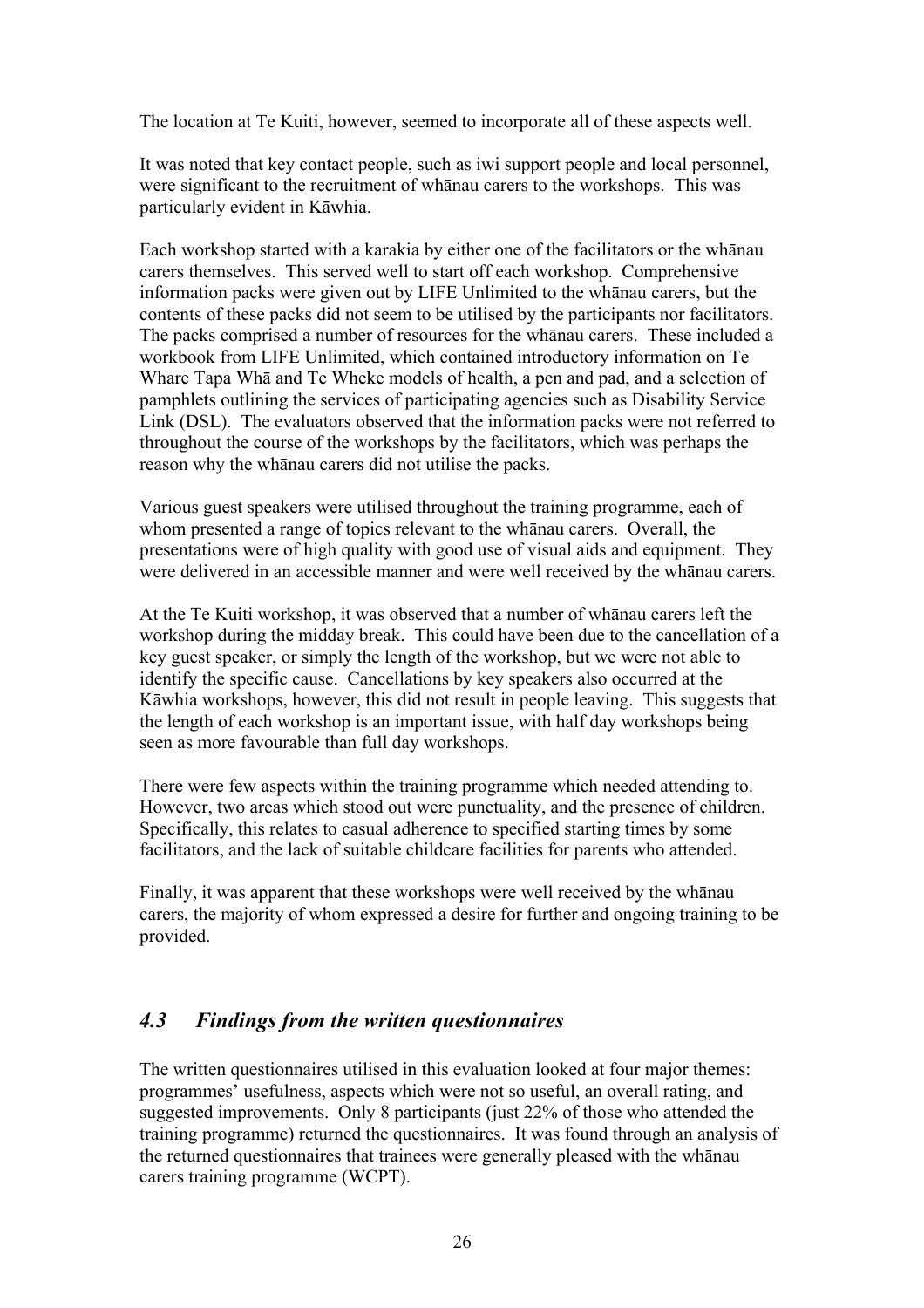#### **Usefulness of the WCTP**

Overall, trainees reported positive comments in regards to the usefulness of the training programme. In particular, trainees felt that the information provided was very useful, that they felt more informed about disability services, and that the presenters were good.

|  |  |  |  |  |  | Table 1. Phrases listed by trainees in regards to the programme's usefulness <sup>1</sup> |
|--|--|--|--|--|--|-------------------------------------------------------------------------------------------|
|--|--|--|--|--|--|-------------------------------------------------------------------------------------------|

| <b>Response</b>                                | Frequency* |
|------------------------------------------------|------------|
| Very useful information                        | 6          |
| I feel more informed about disability services |            |
| The presenters were good                       | 5          |
| I would recommend it to others                 | 4          |
| Friendly and relaxed                           | 3          |
| Good information                               |            |
| Layman's terms used                            |            |
| Learnt how to develop my abilities             |            |
| It was just what I needed                      |            |
| Very good done in half days                    |            |
| Very good things going around                  |            |

When asked how the training programme might impact on their role as a whānau carer, trainees commented positively. Examples included:

*"The workshop gave me an insight on what is available out there in the community."* 

*"I believe it empowered me. I have the information to access the agencies I need, and that power gives me choice and support."* 

*"[It] Reinforces that there is help out there, that the carer is not on its own. As it is, I feel that a basic caregiver's course to those of the whānau carer would benefit the carer and those to whom they are caring for."* 

*"More informed. Do not have to feel alone."* 

#### **Aspects of the training programme which whānau carers felt needed more development:**

In the questionnaires, trainees were asked "What did you find least useful in this workshop?" Only two responses were made in regards to least useful aspects. The

 $\overline{a}$ 

<sup>1</sup> Participants could list multiple responses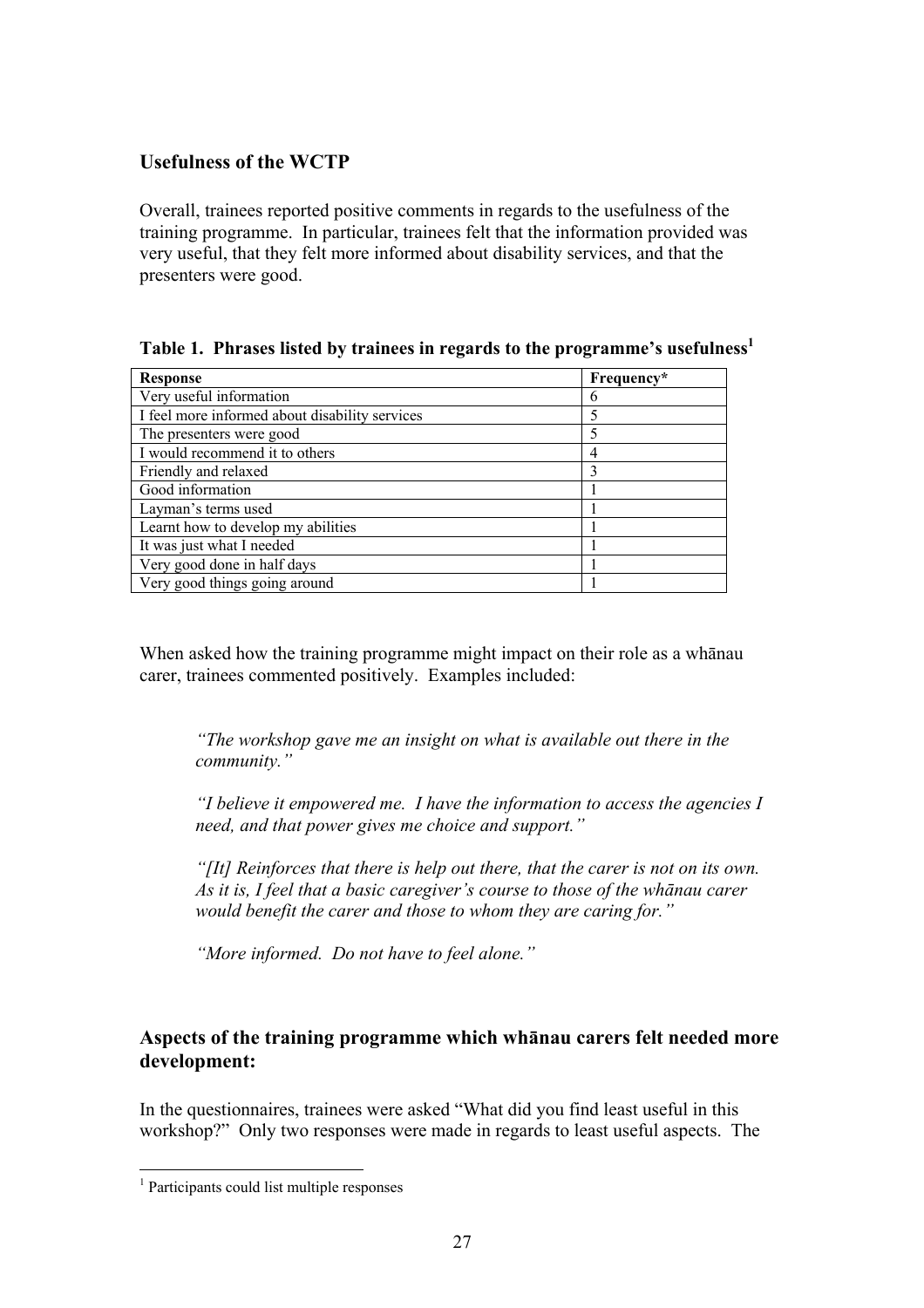first commented on the issue of not enough group discussion, while the second comment suggested that there were too many guest speakers, and that one or two guest speakers would be more appropriate. Other trainees simply reiterated that they found the training programme useful, and that there no aspects within the training programme which were not useful.

In another section of the questionnaire, trainees were asked if they felt like they were encouraged to share their ideas and experiences during the workshops. This was answered by selecting a number on a scale of 1 to 5. One corresponded to 'Always', whereas 5 corresponded to 'Never'. Only two trainees reported that they 'always' felt encouraged to share their ideas, while the other trainees reported that they 'usually' or 'sometimes' were encouraged. It was noted however that two trainees who misread the questionnaire, both circling 5 (Never), but it was made evident through the rest of their responses that they intended to circle the most positive option on the scale.

#### **Overall rating of the WCTP:**

Trainees were asked to provide an overall rating of the WCTP on a scale of 1 to 5. One being poor, and 5 being excellent. The median response from the trainees was 4, which corresponded to a rating of "Very good." See Figure 1 below.



**Figure 3. Trainees' overall rating of the WCTP** 

In general, comments were positive regarding the overall presentation of the WCTP, relating to both its content, and the programme facilitators. Views on the performance of the programme facilitators were made evident in other sections of the questionnaire, where nearly half of the trainees referred to the facilitators as being friendly and interesting. Others commented though, that there was room for improvement (although they did not provide any specific suggestions), and that they were not always encouraged to share their ideas and experiences.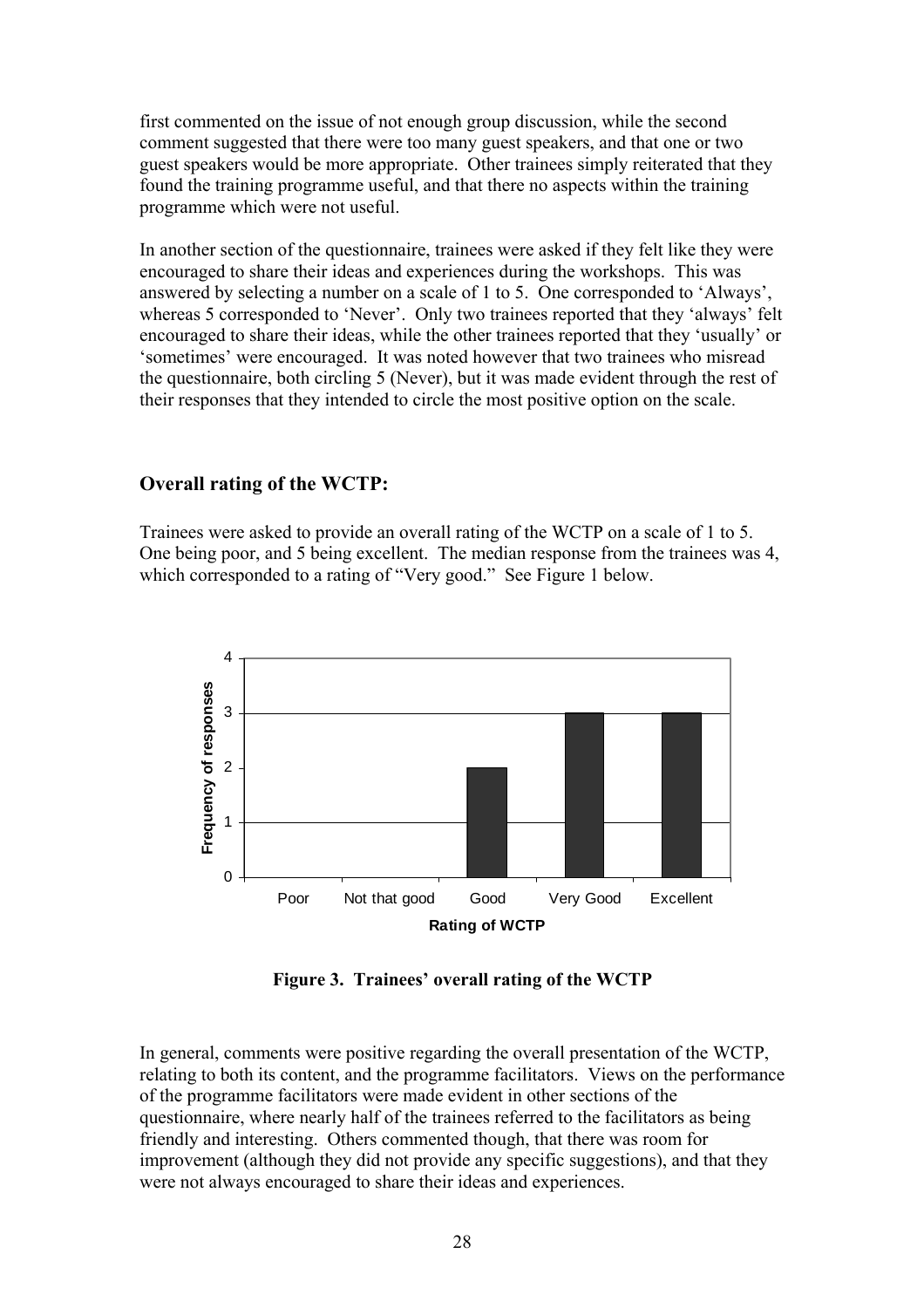When asked why they had rated the WCTP the way they did, trainees who rated the WCTP as good (a rating of 3) reported that:

*"The group (providers) were willing to share ideas."* 

*"The presenters were interesting, always room for improvement."* 

Trainees who rated the WCTP as very good (a rating of 4), reported that:

*"The information was very useful and that it related to the information I was seeking."* 

*"Informed me on a lot of the services around our rohe."* 

*"I was pleased with new information from different avenues."* 

Trainees who rated the WCTP as excellent (a rating of 5), reported that:

*"The presenters, and topics they spoke about, were very pertinent. I feel everything was covered and I recommend to any person in a caring situation to attend these hui."* 

*"Because it gave me confidence to show me how to improve my sickness and showed me how to do other people when they are sick."* 

*"It was excellent because I did not know a thing about it at all."* 

#### **Suggested improvements by the trainees**

Only two of the trainees suggested any specific ways to improve the WCTP. Both suggested that trainees should be offered a place where they can leave their children, while attending the course, or children should not be permitted at all. The rationale for this was that attending to the children was very distracting, and that it seemed the mothers really wanted to be a part of the workshop. The other suggestion was that the training programmes should start promptly at the time specified. In relation to this, the trainee noted that one workshop started half-an-hour late.

Trainees were also asked if there were any other areas that they would have liked the facilitators to cover. A number of requests were made. These included;

- Follow-up workshops on services in rural areas;
- Information on dementia:
- Information on developing communication skills;
- Information on how to access other agencies;
- Information on physical injuries: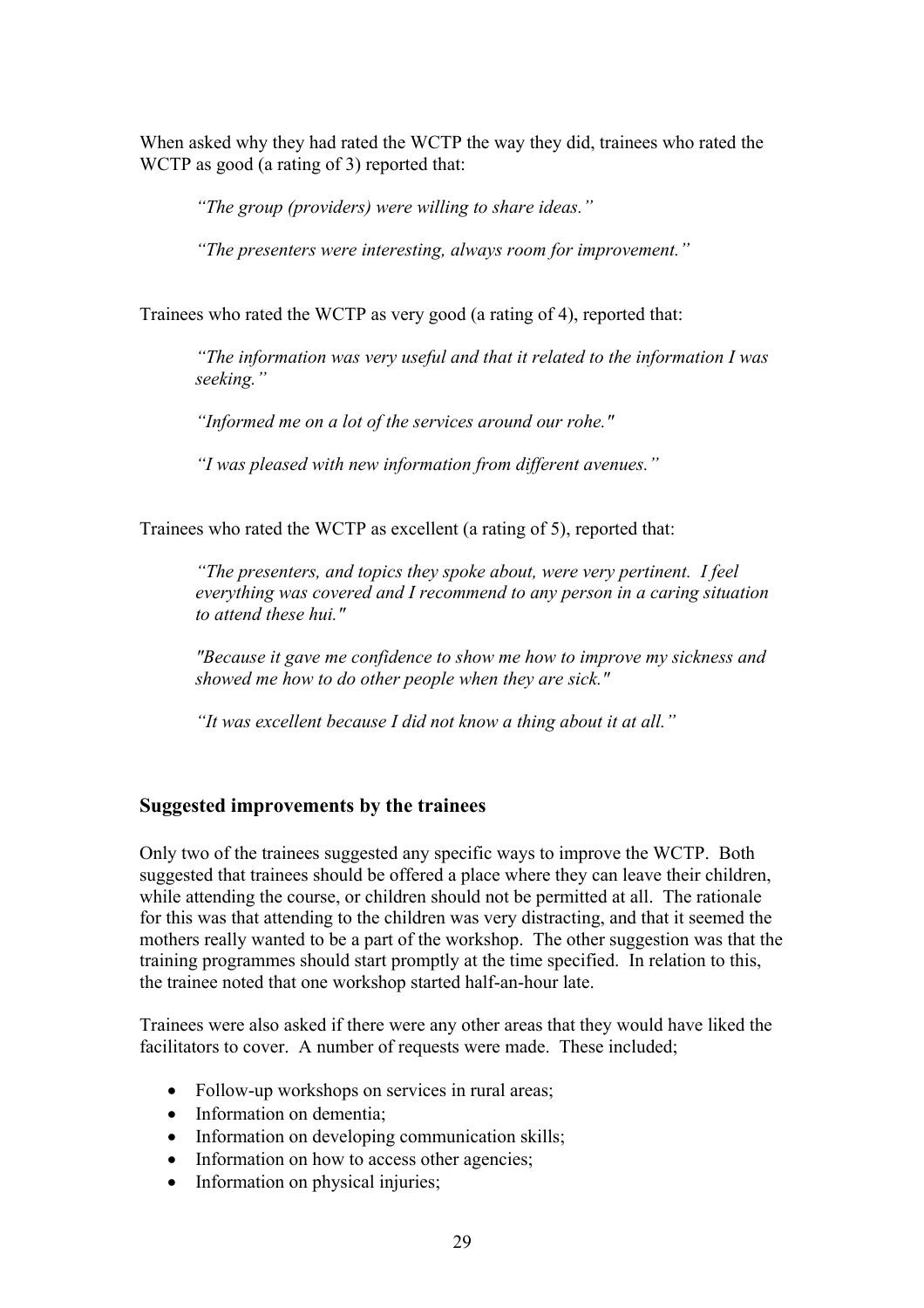- Information on seizures;
- Discussions on intellectual issues (specifically, children's transitions from special needs schools to employment);
- and further information on WINZ funding.

#### **Awareness of the WCTP**

In the last section of the questionnaire, trainees were asked how they first heard about the workshop. The majority of trainees had heard about the training programme through notices in newsletters, fliers and by word of mouth (from health workers, iwi workers, friends and programme facilitators).



**Figure 4. Method of finding out about the WCTP<sup>2</sup>**

# *4.4 Follow-up phone interviews*

To find out whether or not the training programme had a lasting impact on the whānau carers, we conducted follow-up phone interviews with the carers three months after the final workshops to discuss what was learnt. However, only five trainees gave consent to be contacted out of 37. What's more, of the five trainees who gave consent, we were only able to contact three for the interviews.

 $\overline{a}$ 

<sup>&</sup>lt;sup>2</sup> Trainees could list multiple responses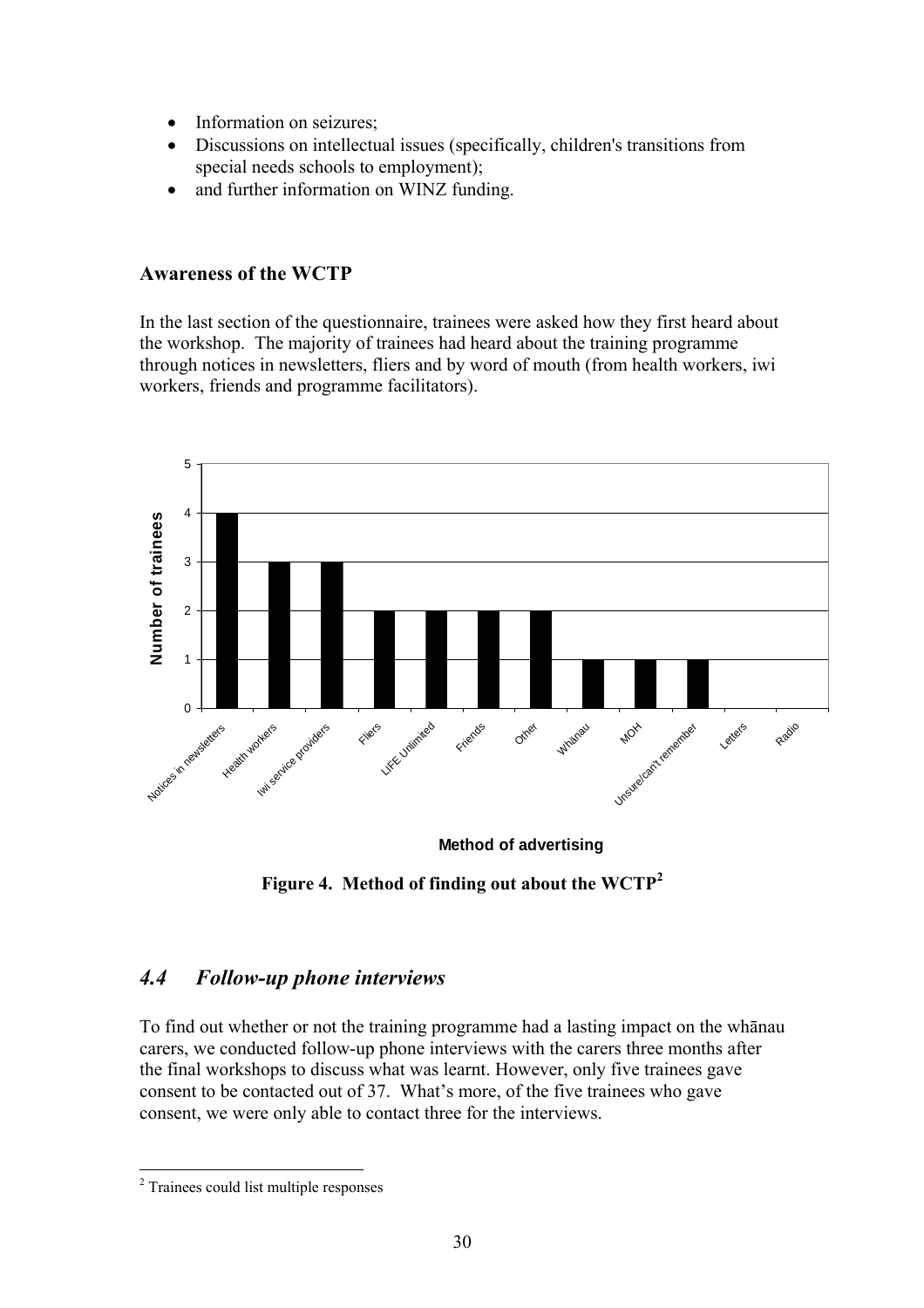Each interview was transcribed and later analysed. The transcripts revealed two main themes in relation to the success of the training programme. These were; higher utilisation of skills by whānau carers, and increased confidence in accessing services for their whānau member.

#### **Knowledge and practical skills gained**

All of the carers who were interviewed reported that the information and skills acquired at the training workshops were valuable and useful in the period following the programme. Specifically, carers reported feelings of appreciation for gaining knowledge on resources for whānau carers, disability equipment, networking, first aid, advocacy, WINZ and accessing other services.

*"The information that was given by the facilitators was really good; resources that you can access for your whānau, disability equipment, how to network with agencies and how to get the benefits of their services." (Whānau carer, Te Kuiti).*

*"I know more now than I did before... know more about what is available in the community." (Whānau carer, Kāwhia).* 

*"The First Aid was really good... It was really good, all the information. [e.g,]All the information about the hospitals, and things, advocacy and how to access services." (Whānau carer, Te Kuiti).* 

#### **Accessing services**

'Access' was a key word reported by whānau carers throughout the interviews. Hence, the ability to access relevant services for their whānau member is noted as a key issue for whānau carers. Overall, carers reported that their ability and confidence to access different services for their whānau member was enhanced as a result of the training programme:

*"They made it sound really easy to access resources that you need and I followed some of the suggestions and places that were suggested. I also took on board some tips they gave me, and for me it has been really easy accessing services." (Whānau carer, Te Kuiti).* 

*"I am happier now to access services, and doing it is easier." (Whānau carer, Kāwhia).* 

*"...how to access services was the most important thing I learnt...The information about how to access services has made a difference in my life, and I am able to pass on information to others." (Whānau carer, Te Kuiti).*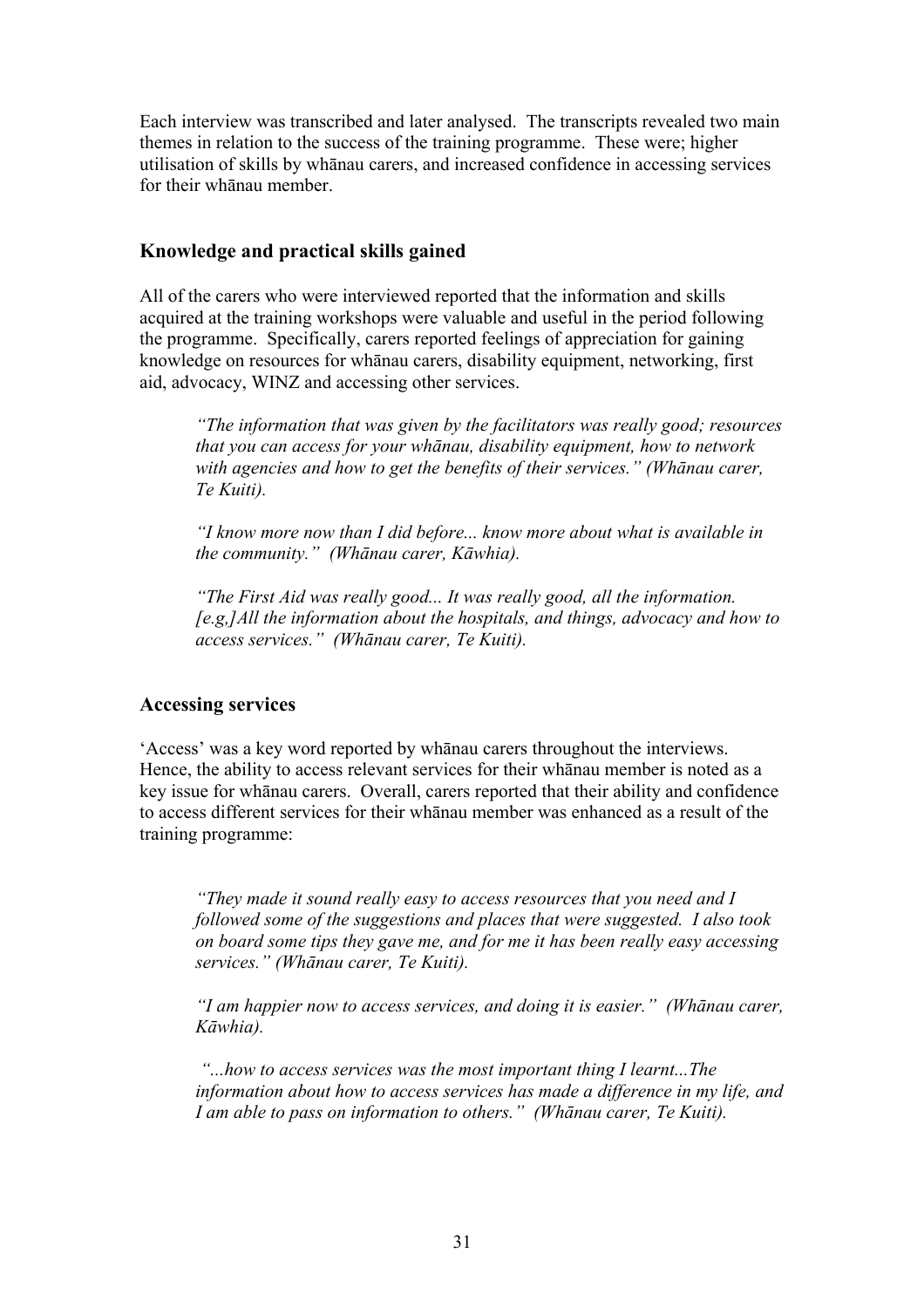#### **Suggestions for improvements**

Only two suggestions were made in the final stages of the interview, to improve the programme. These were: 1) punctuality of facilitators, and 2) offering childcare options for parents wishing to attend the workshops. This is consistent with the findings from the site reports and questionnaires.

#### **Further comments**

The most persistent finding to emerge from the interview transcripts was that carers were very pleased with the training programme, and its content. One whānau carer even went further to say that that programme had made a huge difference in her life, as well as the whānau member she was caring for. Lastly, all of the carers interviewed said that they would recommend the training programme to others.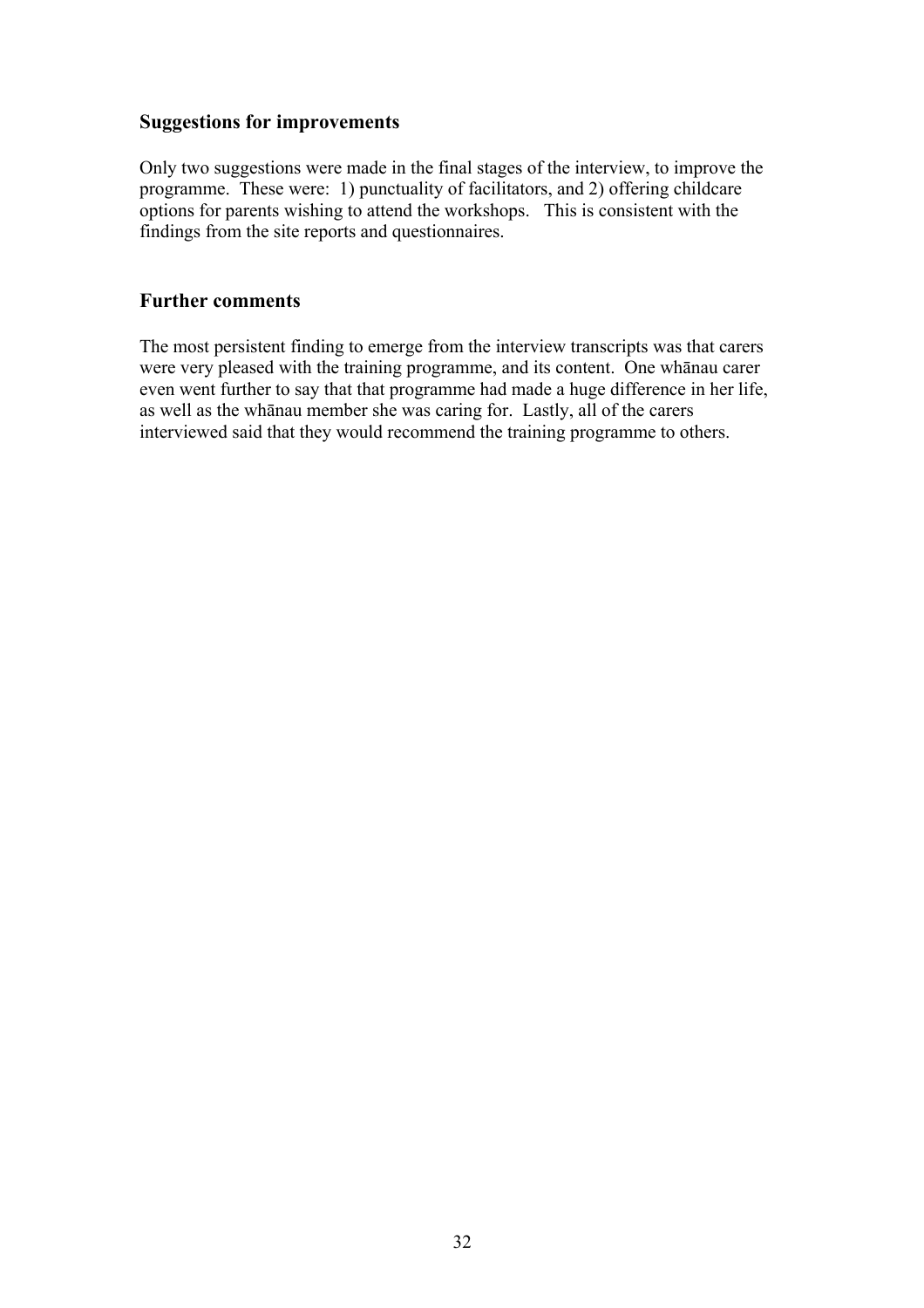# **5.0 DISCUSSION**

#### *5.1 The unique nature of the programme*

The whānau carers training programme delivered by LIFE Unlimited is unique and has been developed for a specific audience. One of the essential qualities of this programme is that it is community driven in terms of what is provided and where the programmes are held. The programme aimed to train and support informal caregivers that are Māori, and the 'by Māori for Māori' approach that was adopted by LIFE Unlimited has allowed the facilitators to specifically address the needs of Māori whānau carers.

The outcomes of the preliminary hui between LIFE Unlimited and the Māori service providers in Te Kuiti and Kāwhia demonstrated the flexibility within the programme structure, as each programme was specifically tailored to meet the needs of the whānau carers in those settings. Initially, LIFE Unlimited had proposed that the training programmes would take place in a marae setting and would run over a two day period. However this changed to suit the communities involved. This resulted in the evaluation taking place, not within a marae setting, but at venues chosen to meet the needs of the whānau carers. The proposed two day training programme in Kāwhia evolved into four 3 hour workshops that occurred over four consecutive weeks. In Te Kuiti, the facilitators used a different approach, opting for one 6 hour programme. It was noted however in the results section that some whānau carers preferred the half day workshops (3 hours), as that provided time for just enough information to digest.

#### *5.2 Critical Success Factors*

Through participant observation, the evaluators believed that the training workshops were delivered with a high degree of professionalism and competency. In particular, the senior facilitator showed an impressive ability to create rapport with the whānau carers, and her leadership, in regards to assisting and supporting the junior facilitators, was clearly evident. In addition, the delivery format used within the workshops by facilitators was clear, supportive, positive and contributed to a proactive learning environment.

There was unanimous agreement amongst the whānau carers who participated in the research, that the whānau carer training programme was delivered in an efficient manner. During our meetings, and by witnessing the workshop dynamics, it became evident that a specific Māori liaison person within the rural community provided more enhanced outcomes for both the service users and the service providers. This key contact person was able to help publicise the training programme to several whānau carers in the community, as well as liaise with facilitators of the workshops to meet the needs of the carers. It was apparent, not only to the evaluators but also to the senior facilitator, that this was a successful method in recruiting whānau carers to the training workshops, where personal contacts were utilised in the networking process.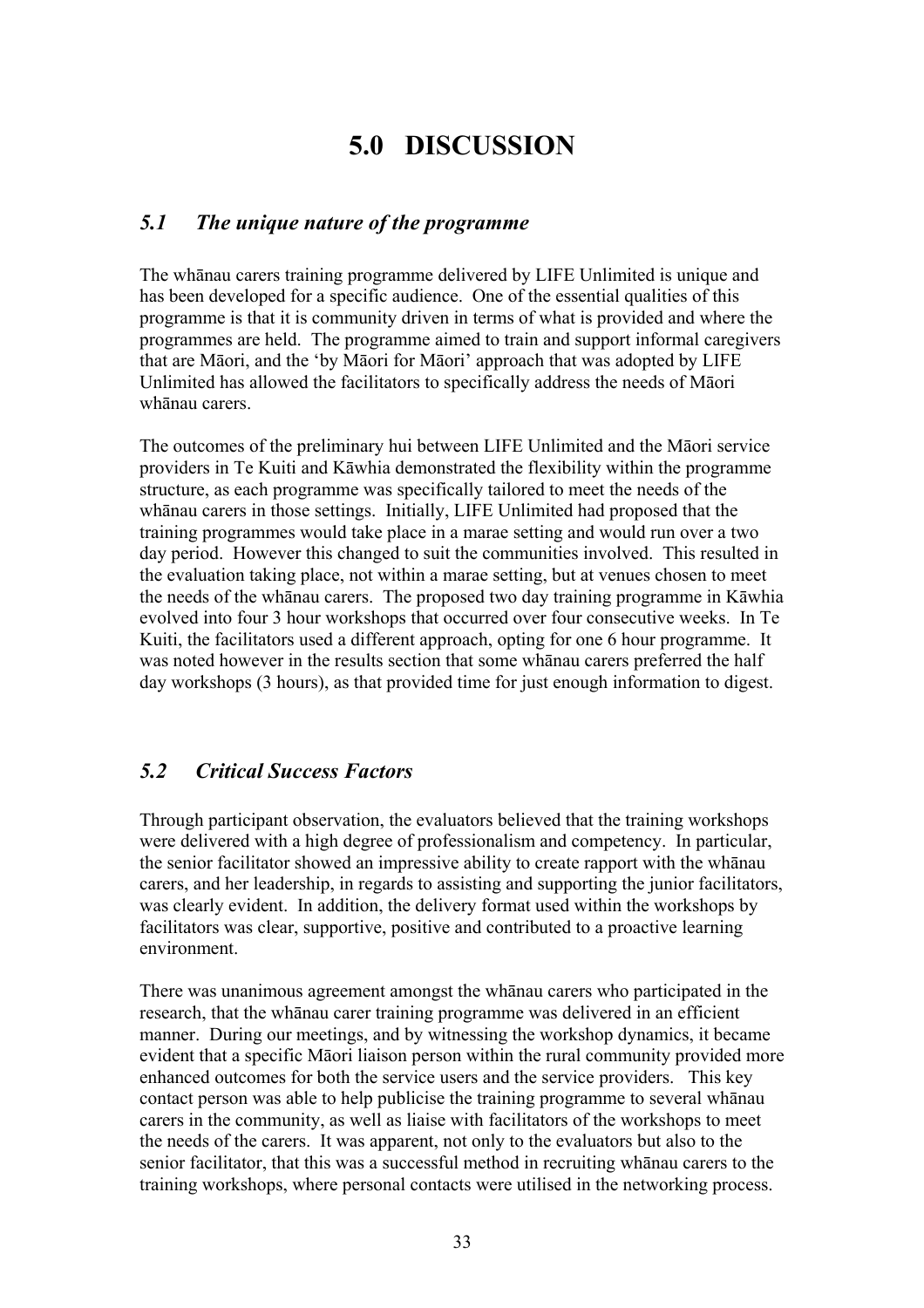During the latter stages of the evaluation, the whānau carers who were contacted by telephone all spoke of the active changes that they have made in their lives as a result of what was learnt in the training programme. This was a key theme to emerge from the research findings, that is, the clear impact that the training programme had on the lives of the whānau carers, as well as that of the whānau member that they were providing care for.

Success factors, as reported by the whānau carers, involve the acquisition of new skills, knowledge, and confidence in dealing with relevant organisations or agencies. It is a testament to the success of the training programme that whānau carers report feelings of empowerment following the programme, by the development of networks with other carers and through the demystifying of agencies such as WINZ and DSL. Enhanced caring for their whānau member by accessing assistance, information and financial support has now been made achievable.

# *5.3 Significant Barriers*

An estimated 10 % of most modern populations have a disability which prevents them from functioning to a significant degree. In New Zealand, within this 10%, there is a disproportionately large representation of Māori (Kingi & Bray, 2000). An issue that has been recognised is the high proportion of disabled Māori and their whānau carers who do not, or can not, access the information and assistance that is available to them.

A number of times during our stakeholder meetings the programme co-ordinator indicated that a significant, frustrating and consistent barrier that had arisen during the development of the programme was the inability to access a large number of whānau carers in the community. This was particularly true for Kāwhia, where only a small number of whānau carers attended each workshop. LIFE Unlimited's publicity and advertising methods, using newspapers and radio had not been as successful as they had hoped. One problem during the recruitment phase was that not all Māori service providers and iwi organisations were publicly known to LIFE Unlimited, and were therefore inaccessible to the coordinator.

# *5.4 Areas for Improvement*

The issue of children being a distraction, both to mothers and other participants was raised. Some people commented that either onsite childcare or a no child policy should be put in place as mothers, as well as other attendees, found their attention distracted by their children. The opportunity was offered for participants to receive financial assistance towards employing a temporary caregiver for their whānau member while attending the workshops. However, this did not address general childcare issues or the scarcity of available caregivers in less populated rural settings.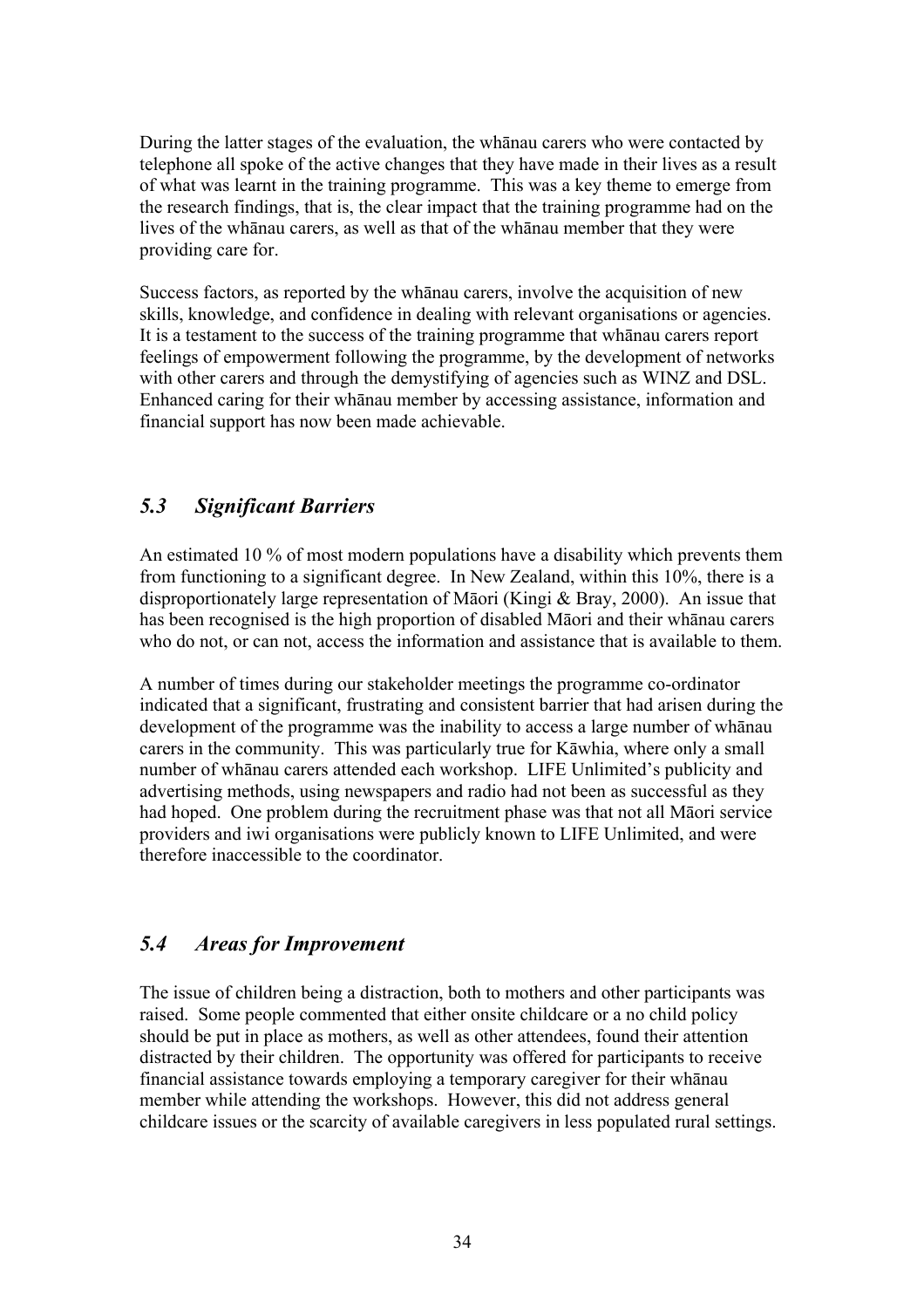Punctuality was noted as an area that some participants felt could be improved. It was noted by the evaluators, that delays in the start time of the workshops, were due to various factors. However, facilitators may need to allow more sufficient time, prior to workshops, to deal with unexpected delays.

Some whānau carers commented that they had specific issues relevant to their whānau member that they would have liked addressed further. This did not detract from their positive overview of the training programme, but carers expressed needs in other areas, in their pursuit of optimal care for their disabled whānau members. This included information about particular disabilities and impairments. Ensuring that facilitators find out and are aware of these needs prior to the programme should be a continuing priority.

Whilst acknowledging the finance, accessibility and availability issues that surround booking suitable venues it must be said that venue at Kāwhia, being extremely cold (in the Winter season) and lacking reasonable bathroom and kitchen facilities, was not an environment well-suited to the delivery or reception of a training programme. The Te Kuiti workshop, on the other hand, was held in an appropriate venue.

The importance of filling in the registration forms needs to be emphasised as the information gathered via these forms is important for statistical purposes. Assistance should be forthcoming and the forms checked on collection to ensure details have been entered correctly. Recommendations for improving the registration forms include:

- Stating date attending
- Stating place of training programme attended
- Stating gender age and ethnicity of carer
- Stating gender, age, ethnicity of and relationship to whanau member.

Overall, comments that the evaluators heard on site were generally positive, with very few made by the whānau carers in regards to areas for improvement. One participant though commented that they would have liked more group involvement. Yet others said they had felt very comfortable with the interaction between themselves and the facilitators. Observations made by evaluators on site showed people appeared confident to speak out and question the presenters.

# *5.5 Other Relevant Issues*

The leadership qualities within the programme staff came through after an unfortunate accident which put the senior facilitator out of action for some weeks. With minimal experience and preparation time, the junior facilitators were able to take up the challenge and present professional and thorough training sessions.

Other key issues that emerged throughout the evaluation included the apparently high stress levels of whānau carers prior to the programme. A pattern of misunderstanding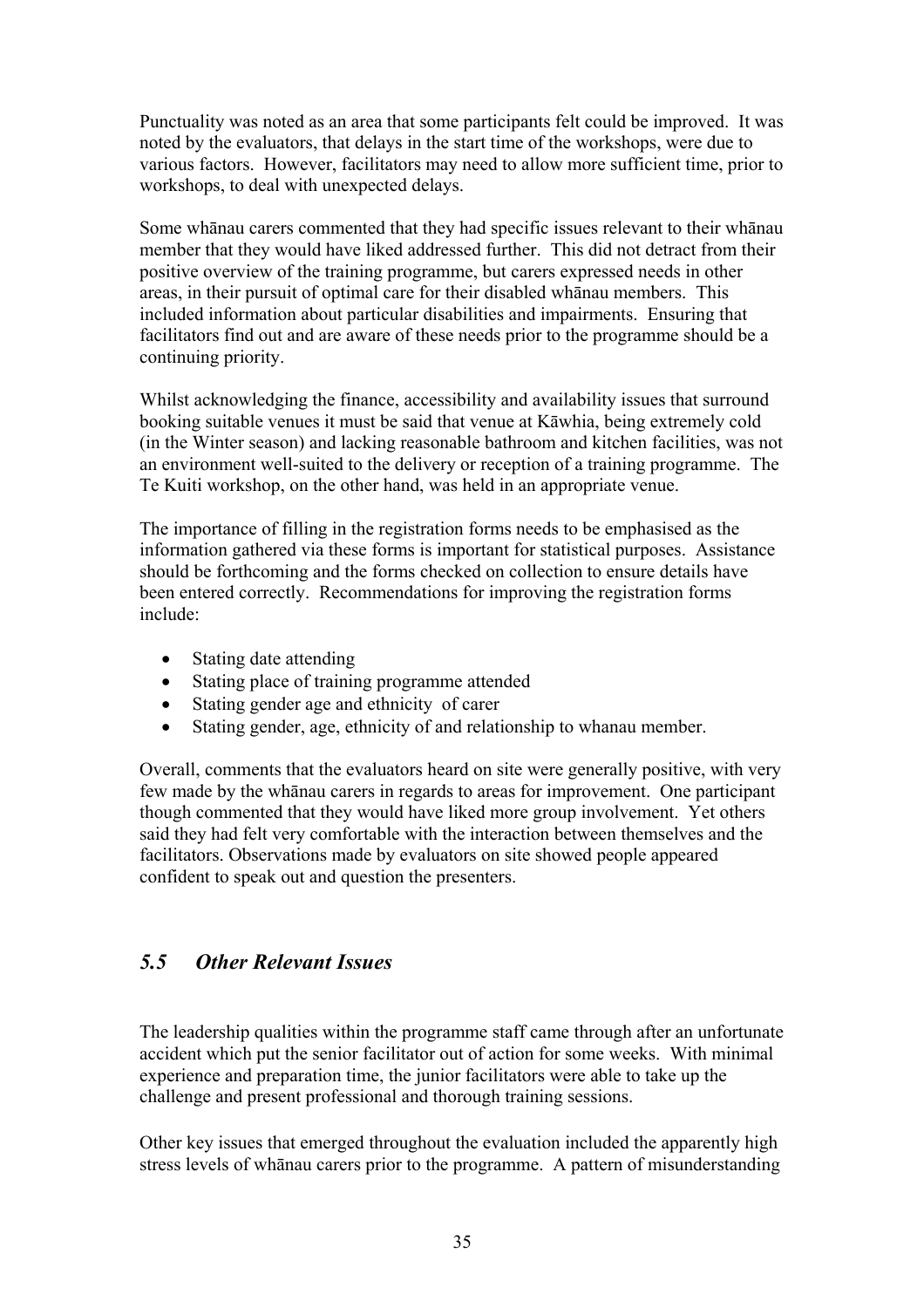and mis-information concerning the availability and accessing of services, funding entitlements, respite care entitlements, and so forth was clearly present in the whānau carers. It was promising to see however that the training workshops went some way to put carers at ease about some of the issues they were unsure about, or the problems they were experiencing.

The programme coordinator is an experienced facilitator and has been responsible for providing onsite training for the whānau carer training programme to other staff members. She clearly is an essential person in the development and positive delivery of the training programme, and undertakes her role confidently and to a high standard.

### *5.6 Limitations of the evaluation*

It has been recognised that limited conclusions can be drawn from this research as only a small number of whānau carers took part in the evaluation process. Specifically, only a small number of the carers returned the written questionnaires and gave consent to participate in the follow-up telephone interviews.

The timeframe of the evaluation in general caused a number of minor limitations to the research. The start time of the evaluation process became an issue, as the training programme had already commenced before the research process began. As a result, the evaluators did not attend the preliminary hui between the programme facilitators and the whānau carers. In addition, the evaluators were only able to attend one series of the training workshops to collect data for the evaluation (these being at Kāwhia and Te Kuiti).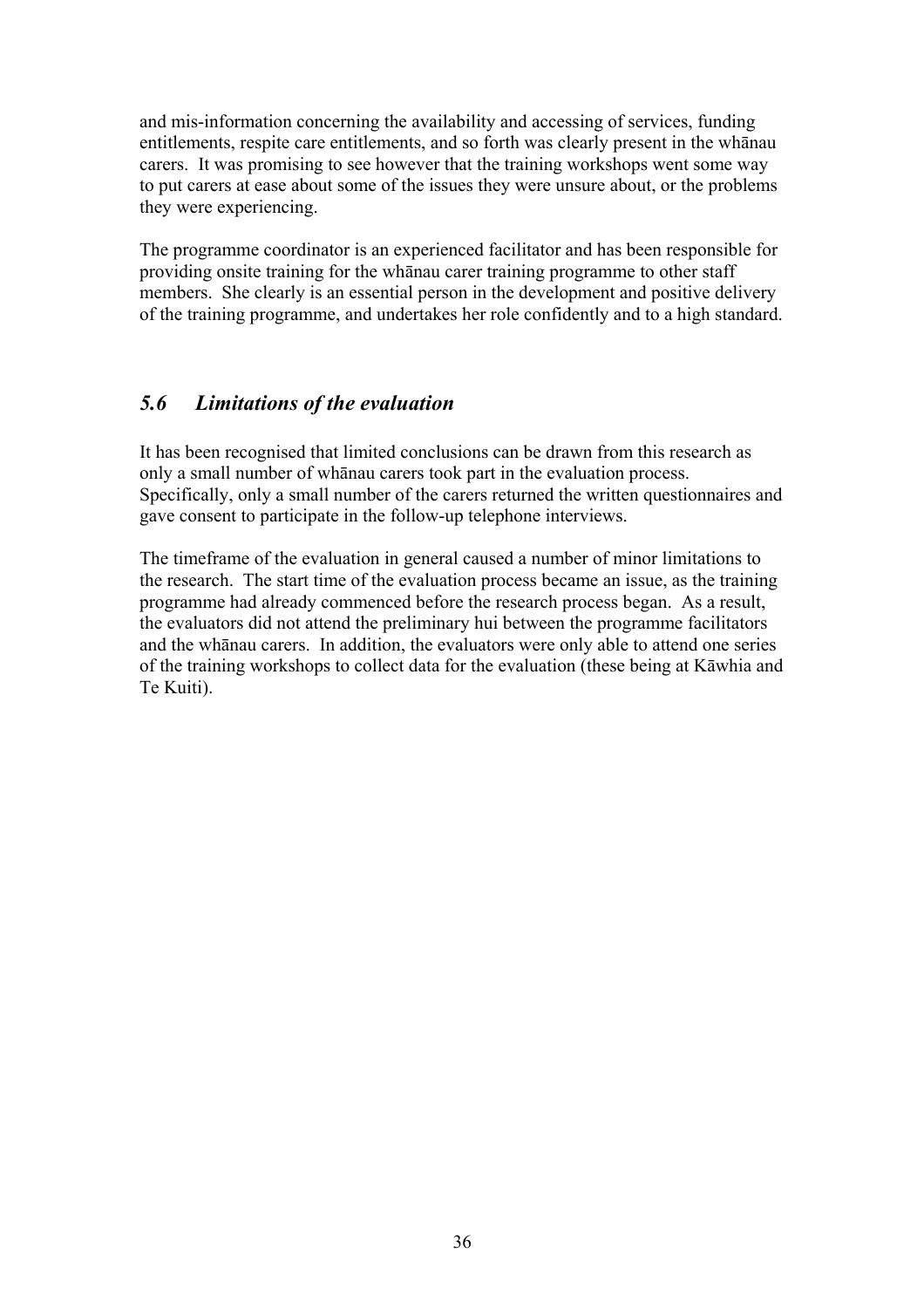# **6.0 RECOMMENDATIONS**

As this evaluation is of a formative nature and the whānau carer training programmes were in the early stages of development, our discussion and recommendations will surround the objectives of our evaluation.

We would like to commend LIFE Unlimited for their excellent work and delivery of the whānau carers training programme. Any issues we raise are intended to be of a positive nature and reflect ways to further improve the programme.

#### *6.1 Recommendations for LIFE Unlimited*

#### **i.** *We recommend that ongoing evaluations are undertaken in order to continue the successful operation of this programme.*

Ongoing evaluations are essential in order to assist programme developers in creating more effective of training programmes for informal carers within New Zealand. These evaluations would also serve to keep the training workshops responsive to and tailored to the differing needs of Māori whānau carers. Incorporating process and outcome evaluation methods are necessary for understanding and supporting the developments and changes that evolve within the training programme.

#### **ii.** *We recommend that LIFE Unlimited ascertain which models of communication are the most effective, when planning future training programmes.*

We note that an important area for future investigation (identified by the Family/Whānau Carer Support Project and the Carer NZ Information Network) is finding models of communication that can successfully enable service providers such as LIFE Unlimited to communicate, market, publicise and inform the Maori community about their services and training programmes.

#### **iii.** *We recommend that LIFE Unlimited support and encourage the programme facilitators to engage in ongoing training that will enhance the delivery of future training programmes.*

Findings from the written questionnaires and site observation reports clearly showed concerns from whānau carers regarding punctuality, suitability of venue, clear registration forms and the issue of various distractions during the workshops. Ongoing facilitative training in different techniques to cater for these issues, and also to suit the learning preferences of the diverse audiences that may attend the programmes, would serve to further enhance programme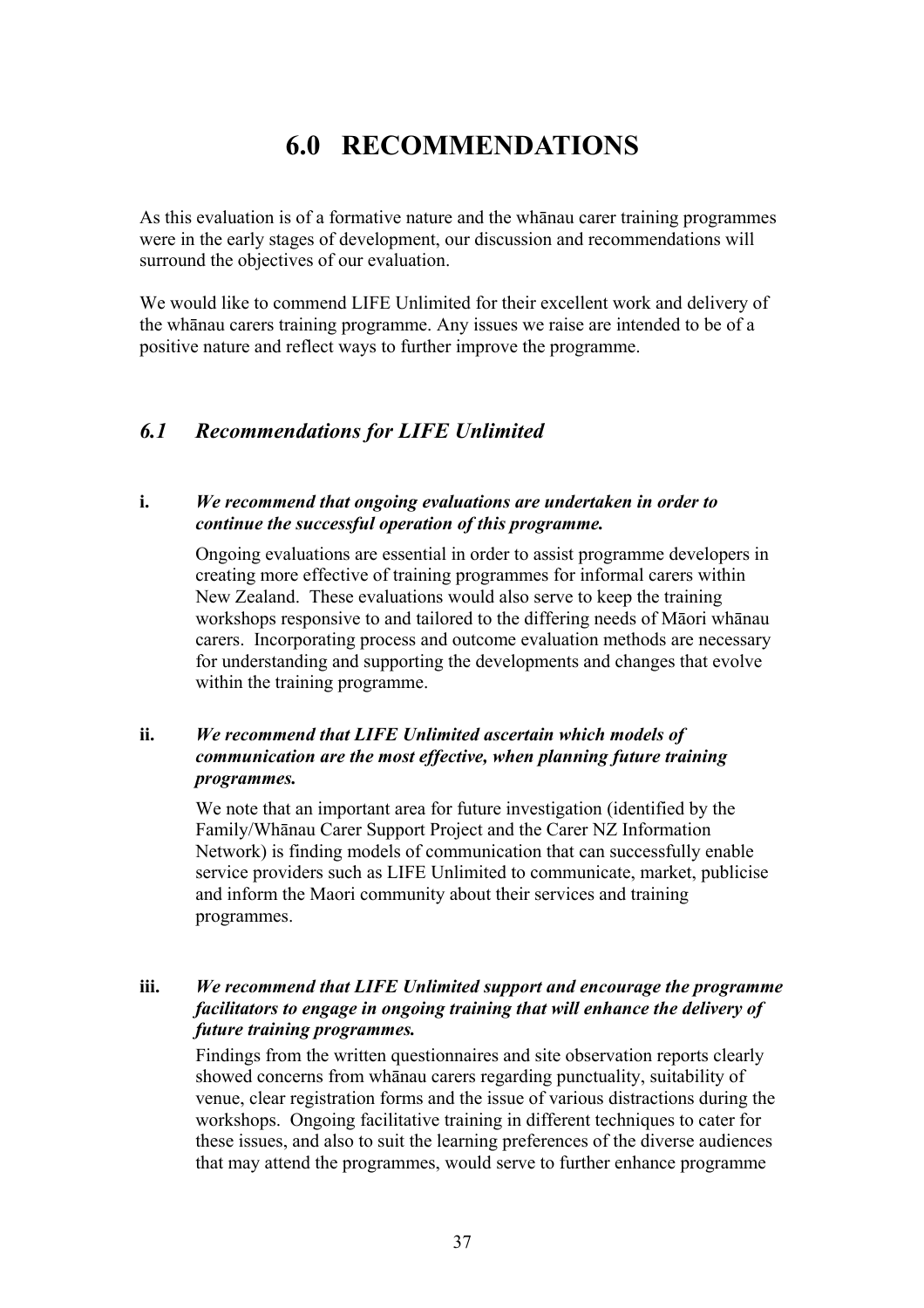delivery. For example, facilitators could have training to address different areas such as:

- Organising suitable venues
- Creating clear registration forms
- Facilitating childcare arrangements
- Utilising a variety of teaching mediums

### *6.2 Ministry of Health Recommendations*

#### **i.** *We recommend continued funding for whānau carers training programme delivered by LIFE Unlimited.*

The programmes are contracted to be run over a run over a fixed time period, however LIFE Unlimited are, by necessity, flexible in their delivery of the programmes. It should be acknowledged that a programme run for half a day such as those in Kāwhia still equates to a full days involvement for the staff when planning, travelling, and setting up, etc, are taken into account. Funding should therefore reflect this.

#### **ii.** *We recommend that a database of key contact people is created and regularly maintained.*

It is our observation that key people in the communities are of significant importance to the programme delivery. The breakdown of how people heard about the training programme in the data analysis showed the importance of key contact people within rural communities. The reported difficulty of reaching whānau carers and the recognition of the importance of having key contact people available both for the dissemination of relevant information outwards and inwards highlights the need for the MOH to be proactive in the creation of a database of relevant key people within Māori service provider and iwi organisations. We suggest this could be accomplished by the creation of a funded 0.5 position in which a person is responsible for the establishing and maintenance of links between the various Rūnanga in New Zealand.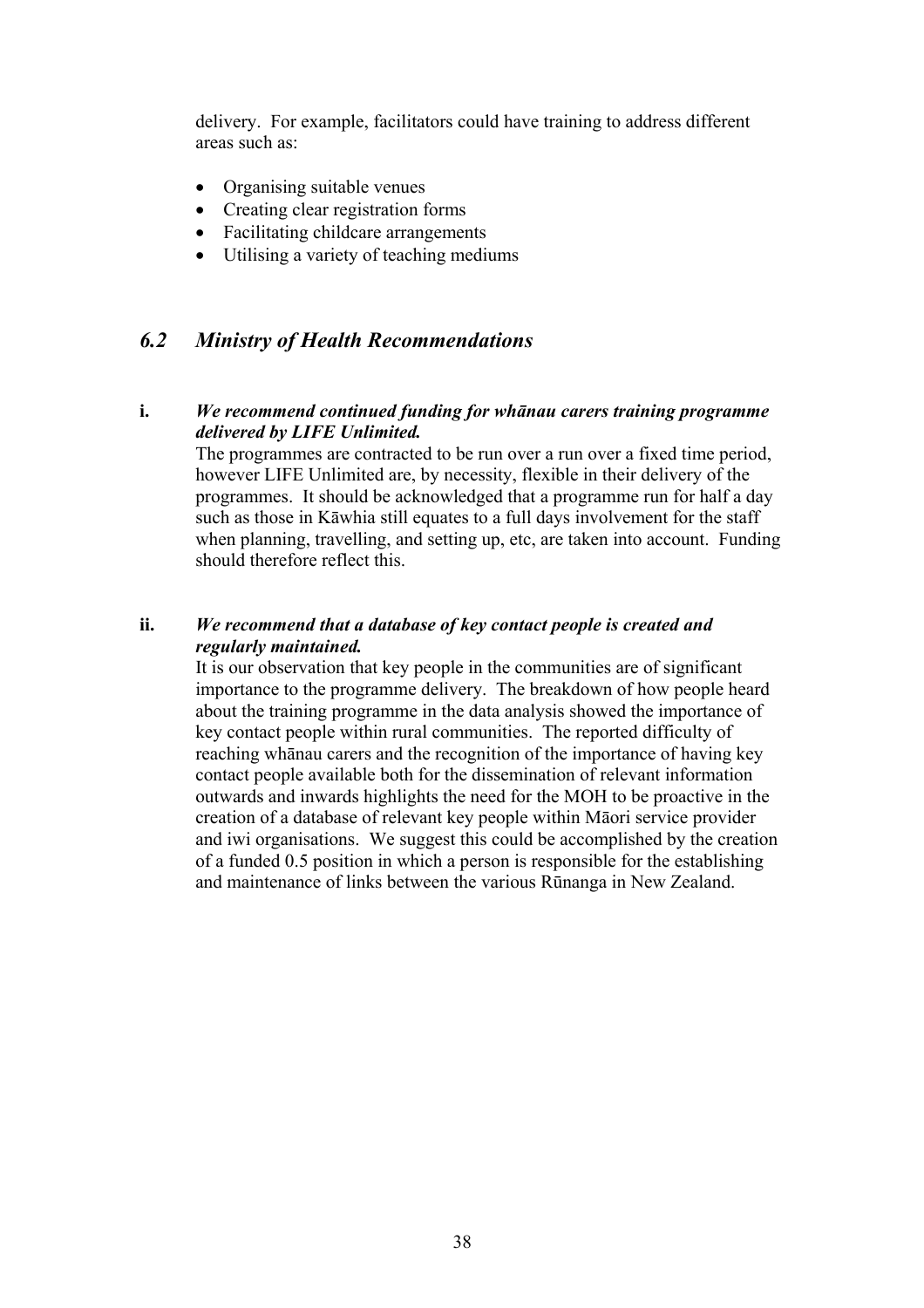# **7.0 REFERENCES**

- Ballard, K.(Ed.).(1994). *Disability, family, whanau and society.* Palmerston North, New Zealand: the Dunmore Press Limited.
- Barnes, H. (1994). *Evaluation of Te Roopu Tautoko whanau support & education in Waikato.* University of Auckland: Alcohol and Public Health Research Unit.
- Carer Discussion Paper. (2003). *Caring for carers policy*. Online. http://www.dhcs.act.gov.au/pubs/finaldiscussionpaper.rtf
- Case, S. (2000). Refocusing on the parent: what are the social issues of concern for parents of disabled children? Disability and Society. 15. (2) 271-292.
- Cocks, A. (2000). Respite care for disabled children: micro and macro reflections. Disability and Society. 15, (3) 507-519.
- Cousins, R., Davies, A. D. M., Turnball, C. J., & Playfer, J. R. (2002). Assessing caregiver distress: A conceptual analysis and a brief scale. *The British Journal of Clinical Psychology, 41, 4,* 387-400.
- Disability Counts. (2003). http://www.odi.govt.nz/about/ministerbriefing/chapter2.html
- Durie, M. (1994). *Whaiora, Māori health development.* New Zealand: Oxford University Press.
- Durie, M. (1996). *Māori participation in a reformed health system.* Health Manager Journal September 1996: Massey University.
- Durie, M. (2001). *Māori; Mauri Ora, the dynamics of Māori health.* New Zealand: Oxford University Press.
- Eisenberg, M., Sutkin, L., & Jansen, M. (1984). (eds)*Chronic illness and disability through the life span and effects on self and family.* New York: Springer Publishing Company.
- Findler, L. S. (2000). The role of grandparents in the social support system of mothers of children with a physical disability. *Families in society, 81, 4,* 370- 381.
- Gibson, D. (1997). *Aged care; old policies, new problems.* U.K: Cambridge University Press.
- Hand, J. (1999). The care of individuals with mental retardation: Lessons from the New Zealand experience. *International Review of Psychiatry, 11, 1,* 68-75.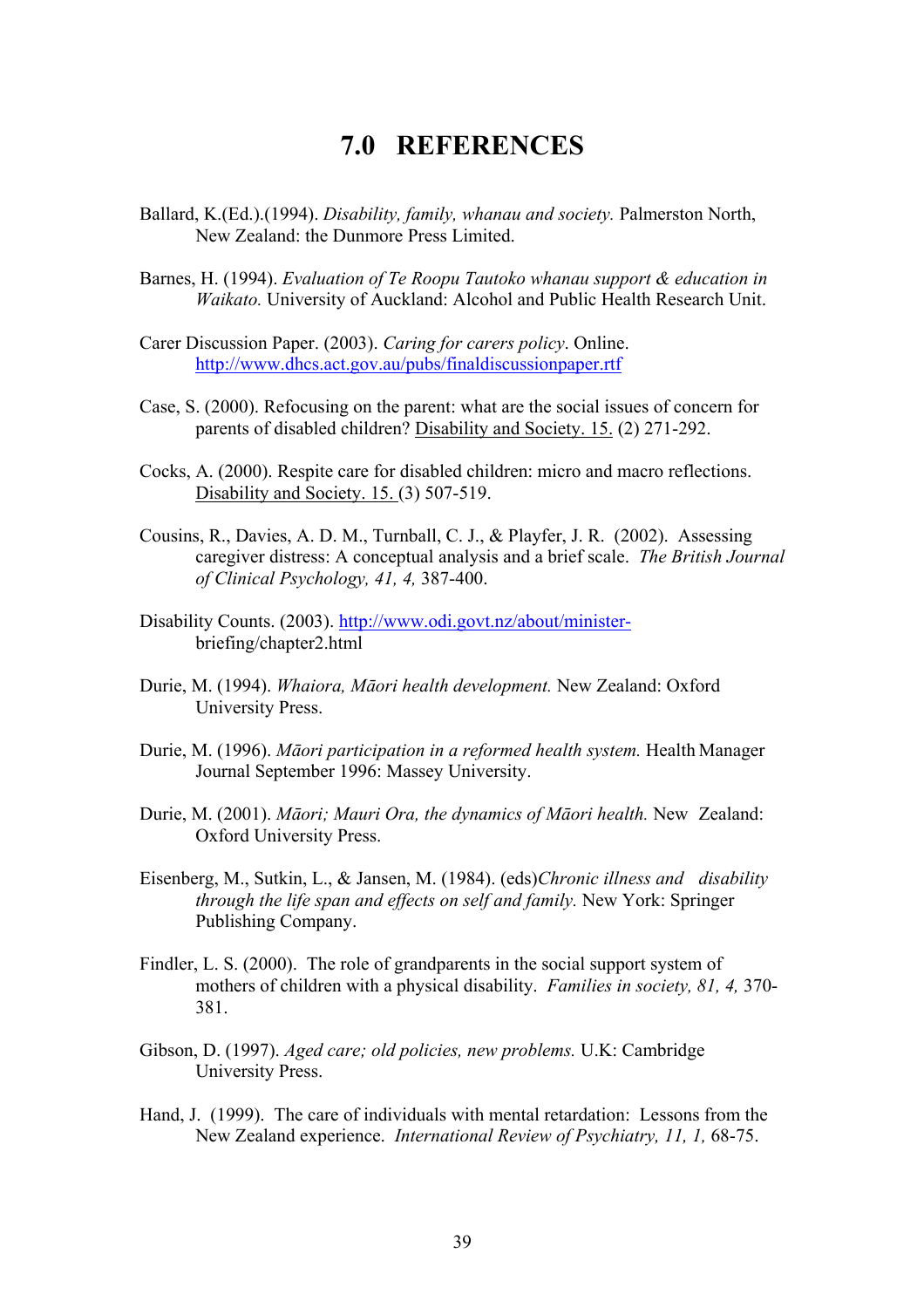- Harrison, T. (1995). *Disability rights and wrongs.* Oxford, England: Lion Publishing plc.
- Hilsgen, L. (2002). *Carers New Zealand: in memory of Jack and Ruby.* Online http://www.carers.net.nz/modules.php?op=modload&name=News&file=articl e&sid=27&mode=&catid=314&thread&order=0&thold=0
- Hirst, M., & Arksey, H. (2000). Informal carers count. *Nursing Standard, 14,* 42, 33- 34.
- Katzenellenbogen, J., Jakob-Hoff, M. & Millard, M. (1997). *Evaluation report; Managed access to integrated support services (maiss).* New Zealand: Midland Health.
- Kingi, J. & Bray, A. (2000). *Māori concepts of disability.* New Zealand: Māori Health Research Unit.
- Knight, R. G., Williams, S., McGee, R., & Olaman, S. (1998). Caregiving and wellbeing in a sample of women in midlife. *Australian and New Zealand Journal of Public Health, 22,* 5, 616-620.
- Lefley, H. P. (1997). Synthesizing the family caregiving studies: Implications for service planning, social policy, and further research. *Family Relations, 46*, 4, 443-450.
- Lewis, J. & Meredith, B. (1988). *Daughters who care; daughters caring for mothers at home.* London: Routledge.
- Livneh, H & Antonal, R. (1997). *Psychosocial adaptation to chronic illness and disability.* U.S.A: Aspen Publishers Inc.
- Māori and Psychology Research Unit (MPRU).(2003). *Evaluation for the ministry of health-support programmes for people caring for whanau members who have disabilities.* Hamilton: University of Waikato.
- Marrinelli, R. & Dell Orto, A. (1999). *The psychological & social impact of disability.*   $(4<sup>th</sup>$  ed.). New York. Springer Publishing Company, Inc.
- Matthews, H.T. (2000). *The development and evaluation of a training programme for family caregivers of people with severe traumatic brain injury.* Unpublished master's thesis. University of Waikato, Hamilton, New Zealand.
- Ministry of Health. (1998). *Whäia te whanaungatanga: Oranga whānau.* [online]. Retrieved August 2, 2002. Available from http://www.moh.govt.nz
- Ministry of Health. (2000). *The New Zealand disability strategy (NZDS); making a world of difference whakanui oranga. Discussion Document.* Wellington. New Zealand: Ministry of Health.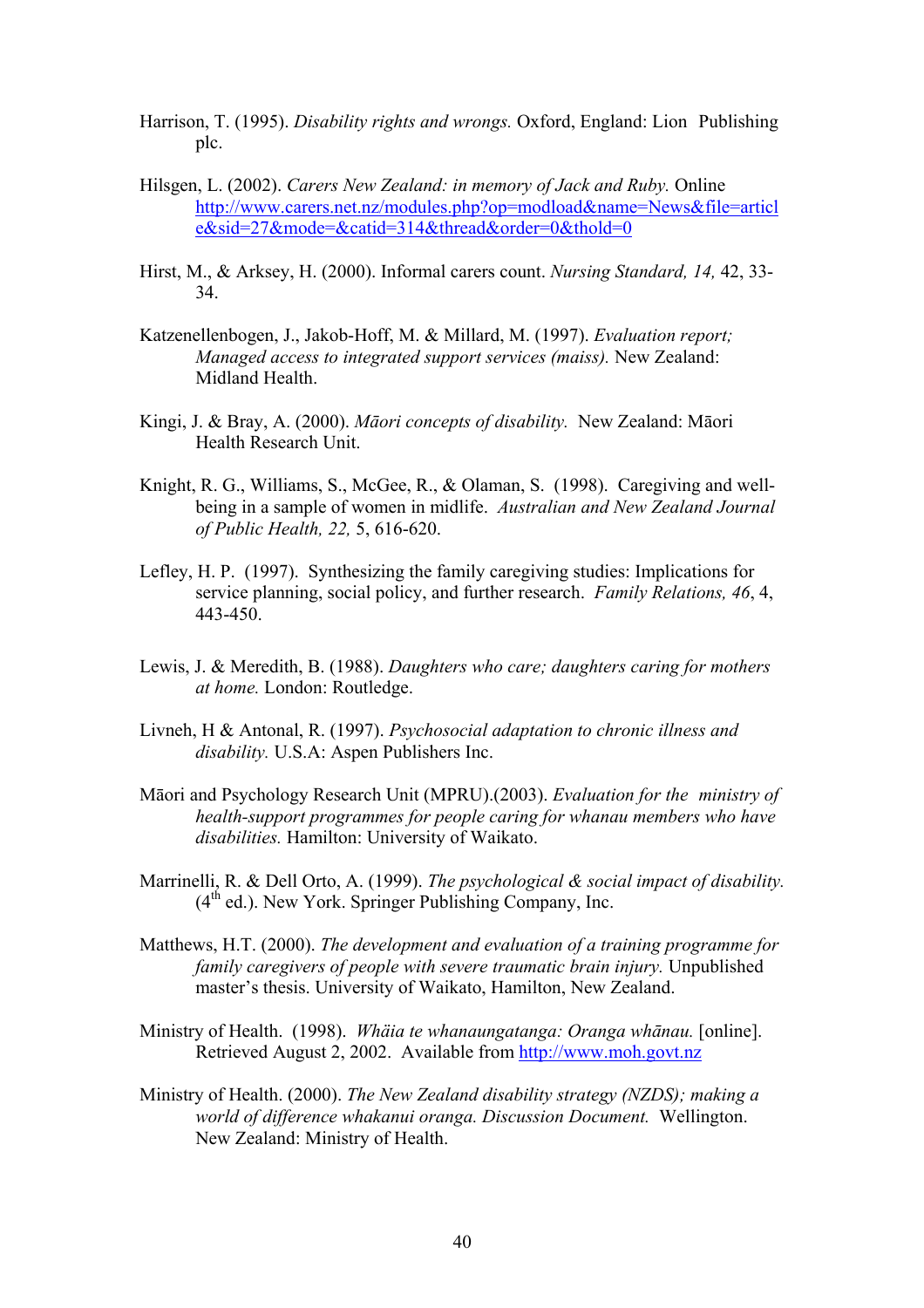- Ministry of Health. (2001). *The New Zealand disability strategy(NZDS);making a world of difference whakanui oranga.* Online. http://www.odi.govt.nz/documents/nzdsword.doc
- Mirin-Veitch, B., Bray, A., & Watson, M. (1996). "They really do care": Grandparents as informal sources of support for parents of children with disabilities. *New Zealand Journal of Disability Studies, 2,* 136-148.
- Mirin-Veitch, B., Bray, A., & Watson, M. (1997). "We're just that sort of family": Intergenerational relationships in families including children with disabilities. *Family Relations, 46, 3,* 305-311.
- Moore, A. & Tennant, M. (1997). *Who is responsible for the provision of support services for people with disabilities? A discussion document.* Wellington: Ministry of Health.
- National Health Committee. (NHC). (1998). *How should we care for the carers? Better support for those who care for people with disabilities.* Wellington: National Health Committee.
- Norris, J. (1988).(ed). *Daughters of the elderly; Building partnerships in caregiving.* U.S.A: Indiana University Press.
- Qureshi, H & Walker, A. (1989). *The caring relationship; Elderly people and their families.* London: The MacMillan Press Ltd.
- Ratima, M., Durie, M., Allan, G., Morrison, P., Gillies, A., & Waldon, J. (1995).  *He anga whakamana: a framework for the delivery of disability support services for Māori.* Massey University: Te Pumanawa Hauora.
- Singer, G. & Powers, L. (1993). *Families, disability and empowerment; active coping skills and strategies for family interventions.* Maryland, U.S.A: Paul H Brookes Publishing Co.
- Social Policy Research Unit (SPRU), (August, 2001). *Informal care over time.*  U.K: The University of York.
- Solomon, M., Pistrang, N., & Barker, C. (2001). The benefits of mutual support groups for parents of children with disabilities. *American Journal of Community Psychology, 29,113-132.*
- Taylor, S., Bogdan, R. & Racino, J.(Eds.). (1991).*Life in the community*; *Case studies of organizations supporting people with disabilities.* Baltimore, U.S.A: Paul. H. Brookes Publishing Co.
- Weaver, S. (1999). *Looking the other way: Raising children with special needs in Aotearoa/New Zealand.* Auckland, New Zealand: Harper Collins.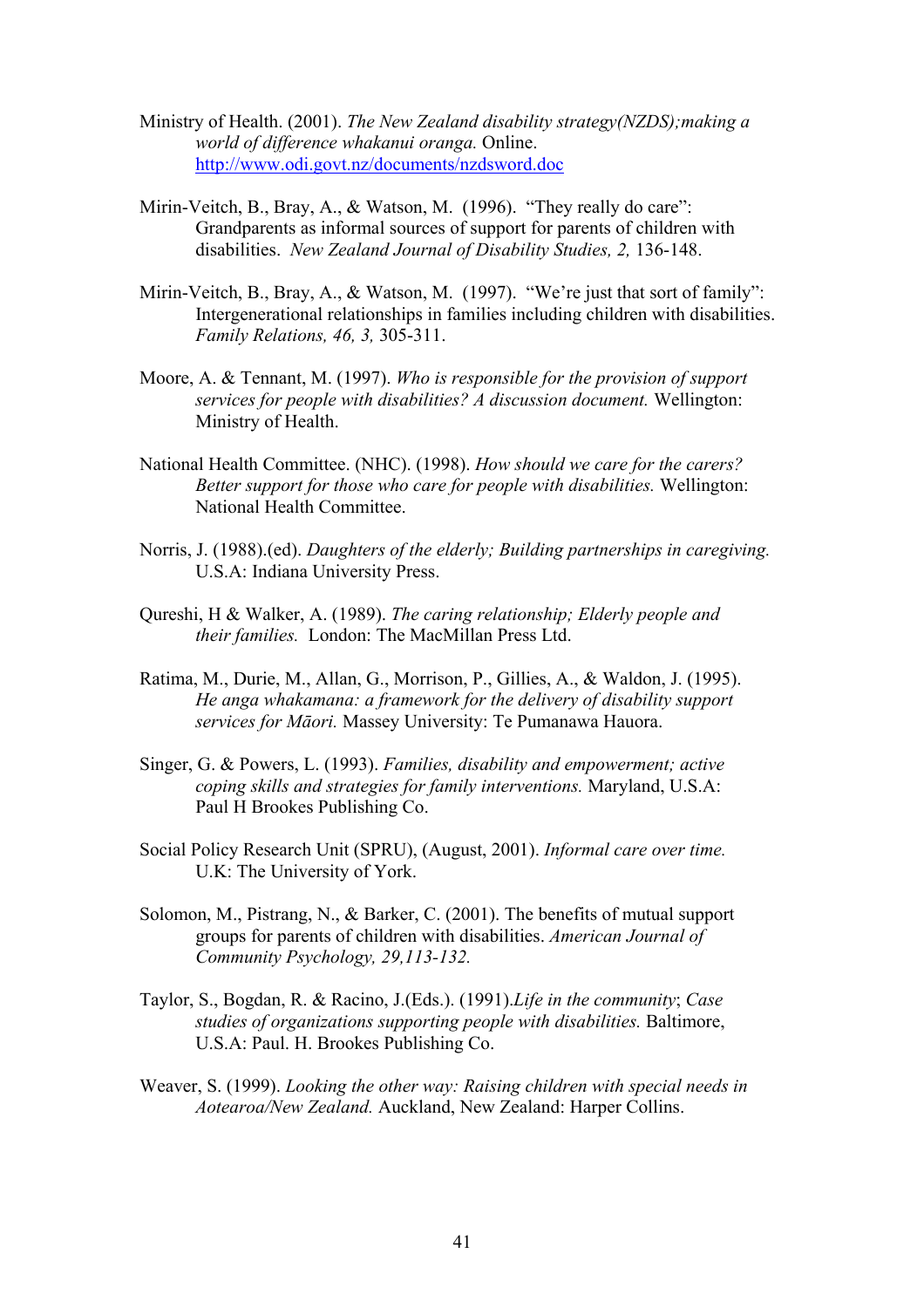# **8.0 APPENDICES**

#### *Appendix 1: Information Sheet*

**Contact:** 

**Research Team:**  Allanah Ashwell Phone: 07 838 4466 ext 8155 Email: lana@waikato.ac.nz

**Project Supervisor:**  Bridgette Masters Phone: 07 838 4466 ext 8298 Email: bridge@waikato.ac.nz



*Tēnā rawa atu koutou*

*He mihi mahana ki a koutou katoa i tēnei wā. Ko Allanah, ko Sally, ā, ko Keri ā mātou ingoa. Nō Te Whare Wānanga o Waikato mātou.* 

#### *Why are we here?*

The Ministry of Health has contracted several different community-based service providers throughout New Zealand to deliver training programmes to whānau caregivers. We are here to evaluate the Whānau Carers Training Programme to be delivered by LIFE Unlimited. Our findings will contribute to a wider report, which is being compiled by the Māori and Psychology Research Unit (MPRU) at the University of Waikato for the Ministry of Health.

#### *Evaluation Purpose:*

What we plan to do is evaluate the effectiveness of the whānau carers training programme. The objectives of the evaluation are to:

- Describe the unique nature of the programme
- Identify the critical success factors of the programme
- Identify any significant barriers to the success of the programme
- Make recommendations for improvements to the programme
- Address any other relevant issues

Evaluation forms will be given to each of the whānau carers to gain your perspectives on the programme. Therefore we would be very appreciative of any input you might have.

#### *Information collecting:*

Attached to this information sheet is the evaluation form which will give us insight into your views in a confidential way. The anonymity of all whānau carers will be respected at all times. Follow-up telephone calls will be made to those who consent. Please note, you are free to withdraw from this research process at any time, and that there will be no penalty or loss of benefits that you would otherwise be entitled to, if you choose to withdraw.

Thank you all for your contributions.

Noho ora mai i raro i te manaakitanga o te Atua. Pai marire.

Nä Allanah Ashwell, Sally Ridley and Keri Thompson.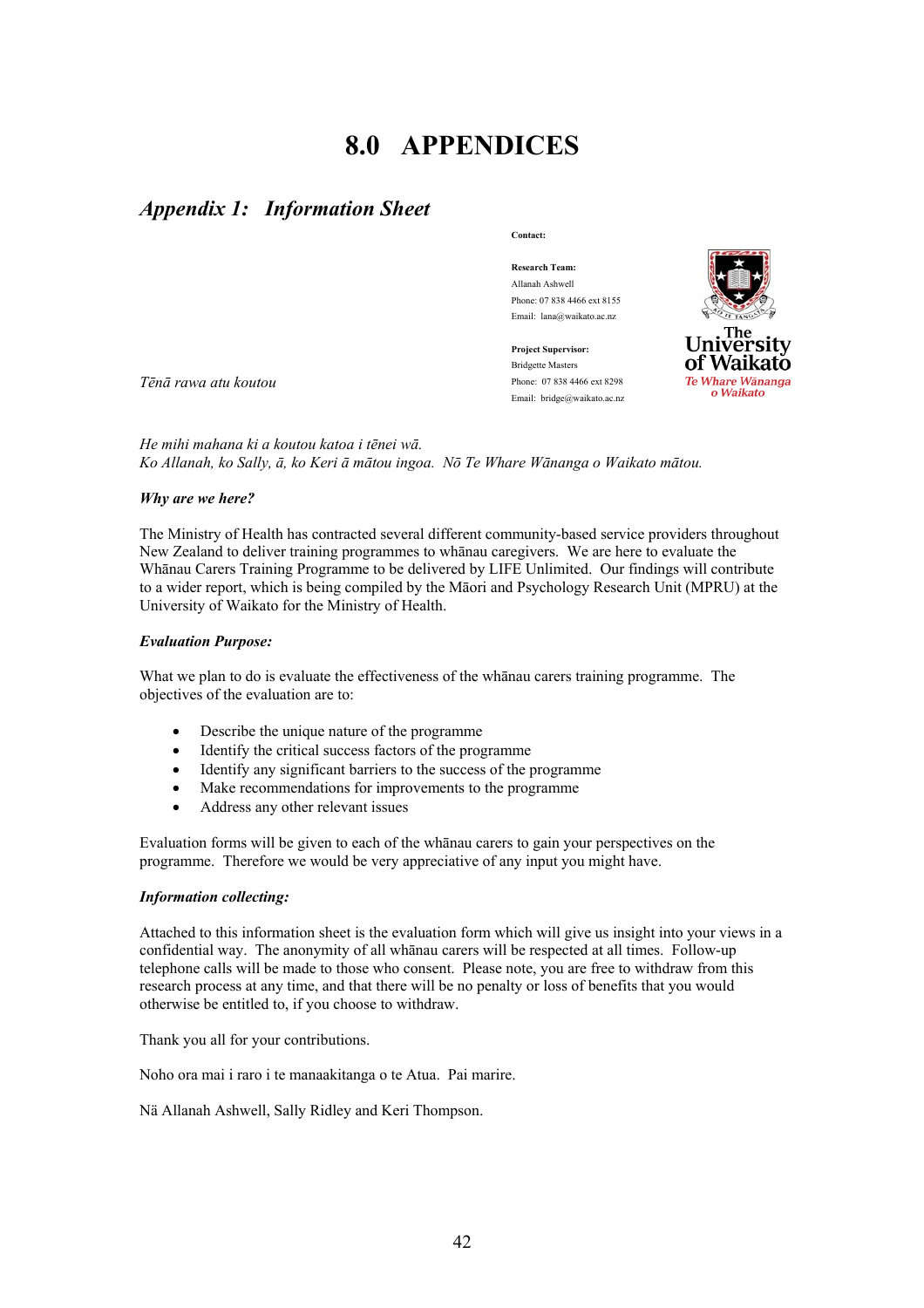### *Appendix 2: Written questionnaire*

Whānau Carers Support Training Programme

Evaluation Appraisal Questionnaire

The evaluation team would appreciate your feedback concerning all aspects of this *Whānau Carers Training Programme.* We value your views about the programme, the facilitation process and your own experiences and learning. The evaluation report will include a summary of your feedback for the purpose of maintaining and modifying aspects of the training programme. The evaluation research team will hold the questionnaires forms.

1. What did you find most useful in this workshop? (Please refer to the phrases at the bottom of the page for examples).

 $\_$  , and the contribution of the contribution of  $\mathcal{L}_\mathcal{A}$  , and the contribution of  $\mathcal{L}_\mathcal{A}$ 

 $\_$  , and the contribution of the contribution of  $\mathcal{L}_\mathcal{A}$  , and the contribution of  $\mathcal{L}_\mathcal{A}$ 

 $\mathcal{L}_\text{max} = \frac{1}{2} \sum_{i=1}^n \mathcal{L}_\text{max}(\mathbf{z}_i - \mathbf{z}_i)$ 

 $\_$  , and the contribution of the contribution of  $\mathcal{L}_\mathcal{A}$  , and the contribution of  $\mathcal{L}_\mathcal{A}$ 

 $\_$  , and the contribution of the contribution of  $\mathcal{L}_\mathcal{A}$  , and the contribution of  $\mathcal{L}_\mathcal{A}$ 

 $\_$  , and the contribution of the contribution of  $\mathcal{L}_\mathcal{A}$  , and the contribution of  $\mathcal{L}_\mathcal{A}$ 

 $\mathcal{L}_\text{max} = \frac{1}{2} \sum_{i=1}^n \mathcal{L}_\text{max}(\mathbf{z}_i - \mathbf{z}_i)$ 

 $\_$  , and the contribution of the contribution of  $\mathcal{L}_\mathcal{A}$  , and the contribution of  $\mathcal{L}_\mathcal{A}$ 

2. What did you find least useful in this workshop?

3. Please circle any of the following phrases that you believe apply to this workshop:

- Too much information
- Friendly and relaxed
- Not enough group discussion
- Very useful information
- It was just what I needed
- I found it difficult to understand
- I would recommend it to others
- The presenters were good
- Too much group discussion
- Too many complicated terms
- I feel more informed about disability services

*Please continue over page…*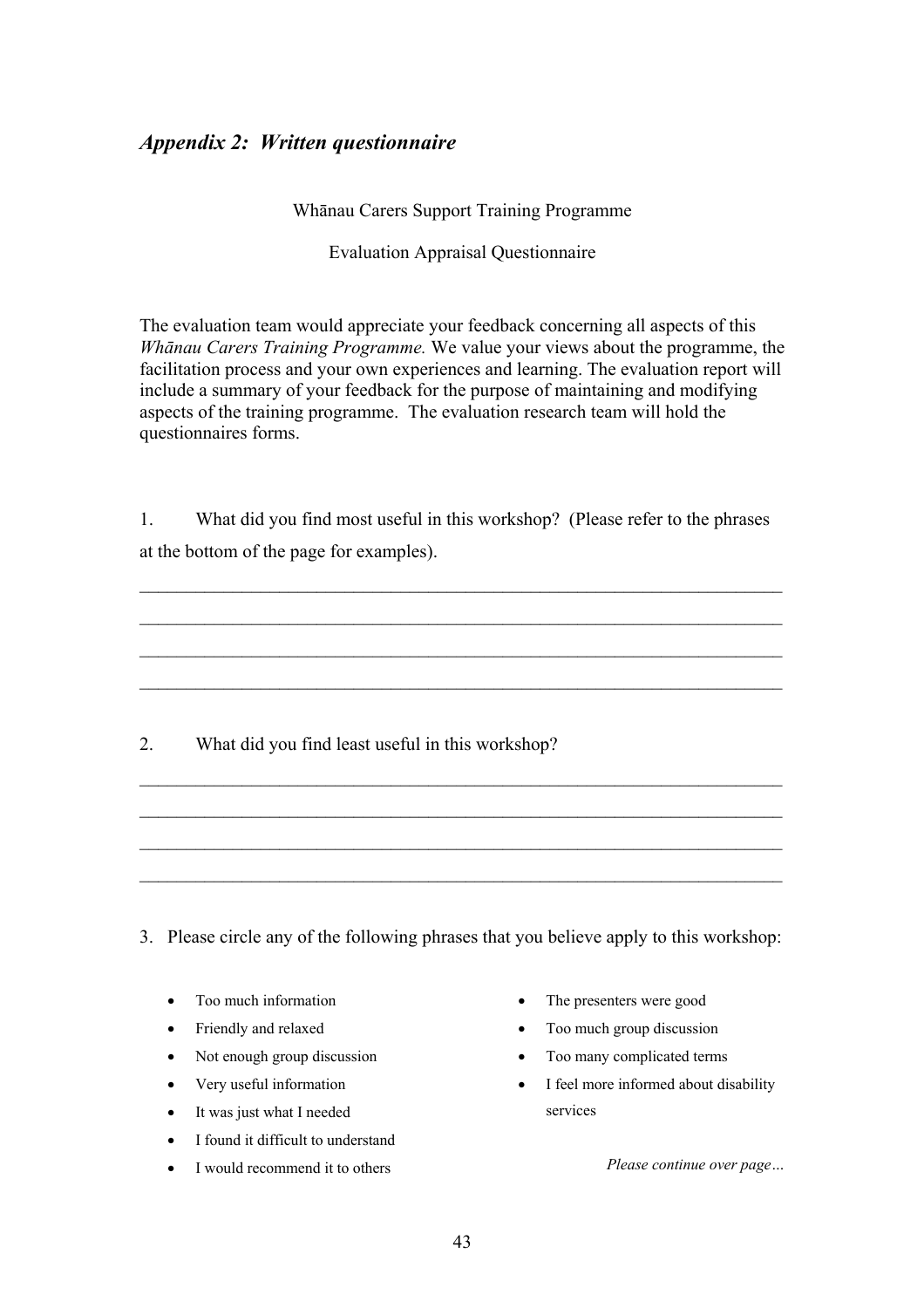| 4.  |              | On a scale of 1 to 5, how would you rate the workshop? (Please circle a number that<br>best suits how you feel): |                                                                                |                |           |  |  |  |
|-----|--------------|------------------------------------------------------------------------------------------------------------------|--------------------------------------------------------------------------------|----------------|-----------|--|--|--|
|     | Poor         | Not that good                                                                                                    | Good                                                                           | Very good      | Excellent |  |  |  |
|     | $\mathbf{1}$ | $\overline{2}$                                                                                                   | 3                                                                              | $\overline{4}$ | 5         |  |  |  |
| 4b. |              |                                                                                                                  | Please write down your reasons for the number you chose:                       |                |           |  |  |  |
| 5.  |              |                                                                                                                  | Did you feel like you were encouraged to share your ideas during the workshop? |                |           |  |  |  |
|     | Always       | Usually                                                                                                          | Sometimes                                                                      | Seldom         | Never     |  |  |  |
|     | 1            | $\overline{2}$                                                                                                   | 3                                                                              | $\overline{4}$ | 5         |  |  |  |
| 6.  |              |                                                                                                                  | How would you change the workshop if you could?                                |                |           |  |  |  |
|     |              |                                                                                                                  |                                                                                |                |           |  |  |  |
|     |              |                                                                                                                  |                                                                                |                |           |  |  |  |
|     |              |                                                                                                                  |                                                                                |                |           |  |  |  |
| 7.  |              |                                                                                                                  | What other areas would you have liked the facilitators to cover?               |                |           |  |  |  |
|     |              |                                                                                                                  |                                                                                |                |           |  |  |  |
|     |              |                                                                                                                  |                                                                                |                |           |  |  |  |
|     |              |                                                                                                                  |                                                                                |                |           |  |  |  |
|     |              |                                                                                                                  |                                                                                |                |           |  |  |  |

*Please continue over page…*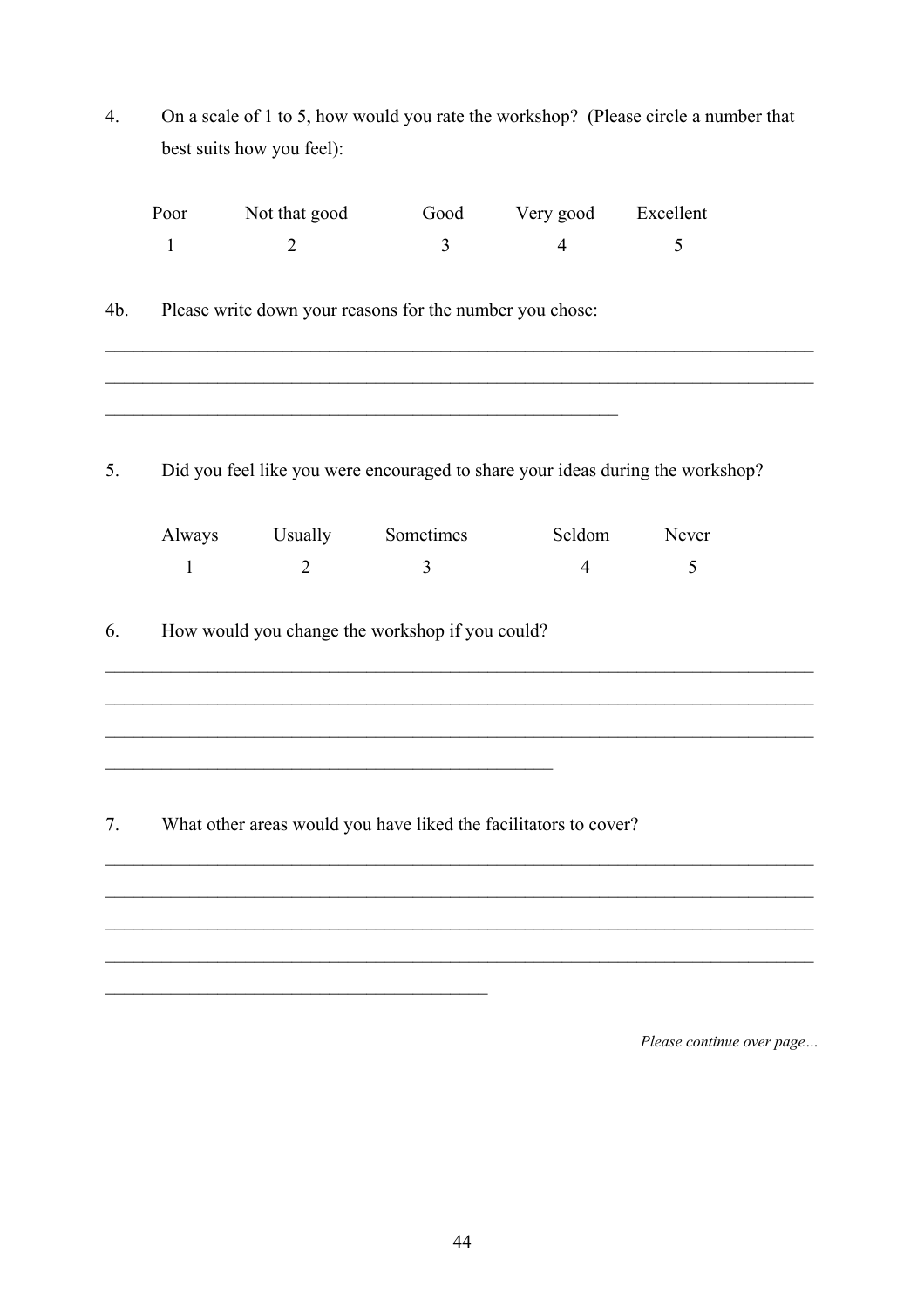8. In what ways, if any, do you think attending this workshop might impact on the mahi that you do?

 $\mathcal{L}_\mathcal{L} = \{ \mathcal{L}_\mathcal{L} = \{ \mathcal{L}_\mathcal{L} = \{ \mathcal{L}_\mathcal{L} = \{ \mathcal{L}_\mathcal{L} = \{ \mathcal{L}_\mathcal{L} = \{ \mathcal{L}_\mathcal{L} = \{ \mathcal{L}_\mathcal{L} = \{ \mathcal{L}_\mathcal{L} = \{ \mathcal{L}_\mathcal{L} = \{ \mathcal{L}_\mathcal{L} = \{ \mathcal{L}_\mathcal{L} = \{ \mathcal{L}_\mathcal{L} = \{ \mathcal{L}_\mathcal{L} = \{ \mathcal{L}_\mathcal{$ 

 $\mathcal{L}_\mathcal{L} = \{ \mathcal{L}_\mathcal{L} = \{ \mathcal{L}_\mathcal{L} = \{ \mathcal{L}_\mathcal{L} = \{ \mathcal{L}_\mathcal{L} = \{ \mathcal{L}_\mathcal{L} = \{ \mathcal{L}_\mathcal{L} = \{ \mathcal{L}_\mathcal{L} = \{ \mathcal{L}_\mathcal{L} = \{ \mathcal{L}_\mathcal{L} = \{ \mathcal{L}_\mathcal{L} = \{ \mathcal{L}_\mathcal{L} = \{ \mathcal{L}_\mathcal{L} = \{ \mathcal{L}_\mathcal{L} = \{ \mathcal{L}_\mathcal{$ 

 $\mathcal{L}_\mathcal{L} = \{ \mathcal{L}_\mathcal{L} = \{ \mathcal{L}_\mathcal{L} = \{ \mathcal{L}_\mathcal{L} = \{ \mathcal{L}_\mathcal{L} = \{ \mathcal{L}_\mathcal{L} = \{ \mathcal{L}_\mathcal{L} = \{ \mathcal{L}_\mathcal{L} = \{ \mathcal{L}_\mathcal{L} = \{ \mathcal{L}_\mathcal{L} = \{ \mathcal{L}_\mathcal{L} = \{ \mathcal{L}_\mathcal{L} = \{ \mathcal{L}_\mathcal{L} = \{ \mathcal{L}_\mathcal{L} = \{ \mathcal{L}_\mathcal{$ 

- 9. Which of the following are the ways that you heard about the workshop? Please circle one or more of the following:
- Letters
- Fliers
- Whānau
- Health workers
- Notices in newsletters
- Ministry of Health
- Iwi service providers
- Friends
- Radio
- Unsure/can't remember
- Training programme provider
- Other (please specify) \_\_\_\_\_\_\_\_\_\_\_\_\_\_\_\_\_\_\_\_\_\_\_\_\_\_\_\_\_\_
- 10. Please write any other comments you would like to make:

 $\mathcal{L}_\text{max}$  , and the contribution of the contribution of the contribution of the contribution of the contribution of the contribution of the contribution of the contribution of the contribution of the contribution of t

\_\_\_\_\_\_\_\_\_\_\_\_\_\_\_\_\_\_\_\_\_\_\_\_\_\_\_\_\_\_\_\_\_\_\_\_\_\_\_\_\_\_\_\_\_\_\_\_

#### **Please detach this questionnaire and return it by mail in the self-addressed freepost envelope.**

 $\mathcal{L}_\mathcal{L} = \{ \mathcal{L}_\mathcal{L} = \{ \mathcal{L}_\mathcal{L} = \{ \mathcal{L}_\mathcal{L} = \{ \mathcal{L}_\mathcal{L} = \{ \mathcal{L}_\mathcal{L} = \{ \mathcal{L}_\mathcal{L} = \{ \mathcal{L}_\mathcal{L} = \{ \mathcal{L}_\mathcal{L} = \{ \mathcal{L}_\mathcal{L} = \{ \mathcal{L}_\mathcal{L} = \{ \mathcal{L}_\mathcal{L} = \{ \mathcal{L}_\mathcal{L} = \{ \mathcal{L}_\mathcal{L} = \{ \mathcal{L}_\mathcal{$ 

 $\mathcal{L}_\mathcal{L} = \{ \mathcal{L}_\mathcal{L} = \{ \mathcal{L}_\mathcal{L} = \{ \mathcal{L}_\mathcal{L} = \{ \mathcal{L}_\mathcal{L} = \{ \mathcal{L}_\mathcal{L} = \{ \mathcal{L}_\mathcal{L} = \{ \mathcal{L}_\mathcal{L} = \{ \mathcal{L}_\mathcal{L} = \{ \mathcal{L}_\mathcal{L} = \{ \mathcal{L}_\mathcal{L} = \{ \mathcal{L}_\mathcal{L} = \{ \mathcal{L}_\mathcal{L} = \{ \mathcal{L}_\mathcal{L} = \{ \mathcal{L}_\mathcal{$ 

 $\mathcal{L}_\mathcal{L} = \{ \mathcal{L}_\mathcal{L} = \{ \mathcal{L}_\mathcal{L} = \{ \mathcal{L}_\mathcal{L} = \{ \mathcal{L}_\mathcal{L} = \{ \mathcal{L}_\mathcal{L} = \{ \mathcal{L}_\mathcal{L} = \{ \mathcal{L}_\mathcal{L} = \{ \mathcal{L}_\mathcal{L} = \{ \mathcal{L}_\mathcal{L} = \{ \mathcal{L}_\mathcal{L} = \{ \mathcal{L}_\mathcal{L} = \{ \mathcal{L}_\mathcal{L} = \{ \mathcal{L}_\mathcal{L} = \{ \mathcal{L}_\mathcal{$ 

We would appreciate your feedback in a couple of month's time regarding the usefulness of the training programme in your mahi. If you consent, we would contact you by phone with some simple questions regarding the way in which the training programme has or has not benefited you and your whānau. Should you consent to be part of this follow up interview, please provide your name and contact details on the separate piece of paper provided and return it by mail to us in the second freepost envelope provided.

*Please continue over page…*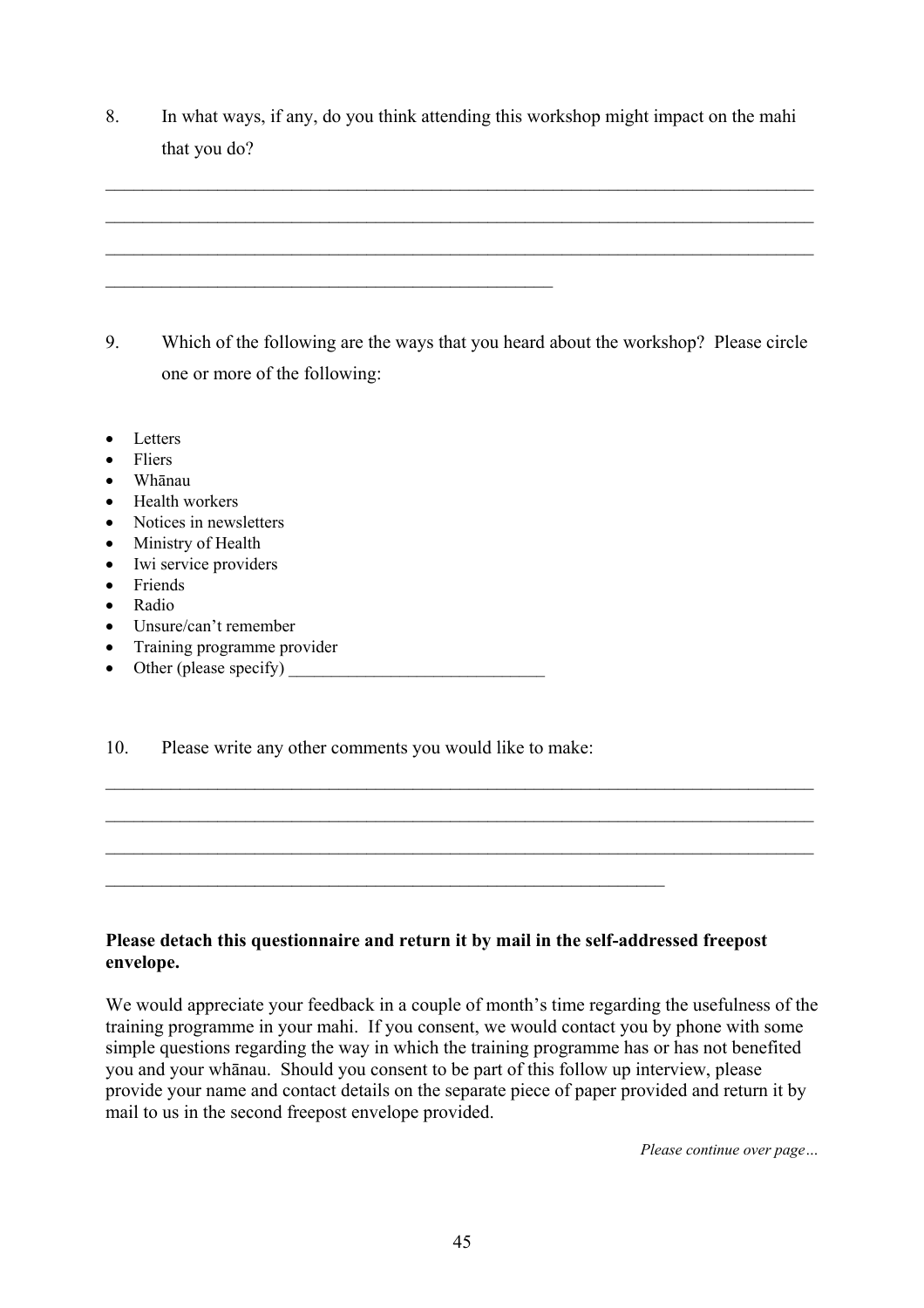#### **TELEPHONE INTERVIEW CONSENT FORM**

Evaluation of the whānau carers training programme:

NAME: ………………………………………………………………………………

Location of workshop: ………………………………………………………………

When would you prefer to be contacted? (Please circle)

|     | Morning | Lunch |       | Afternoon | Evening |     |
|-----|---------|-------|-------|-----------|---------|-----|
| Mon | Tues    | Wed   | Thurs | Friday    | Sat     | Sun |

#### *Please consider the following information:*

We will contact you by phone with some simple questions regarding the way in which the training programme has or has not benefited you and your whānau. By filling out this form, your consent for participating in this follow-up process will be given. However, you have the right to withdraw from this process at any time. If you have any queries you can contact the project researchers through Allanah Ashwell at **07 838 4466 ext 8155.** 

Alternatively, if you have any concerns regarding the follow up interviews, you can contact the project supervisor, Bridgette Masters, at **07 838 4466 ext 8298**.

Thank you for your contribution to this research project.

Allanah, Keri and Sally

#### **Please detach this sheet and return in the self addressed envelope provided.**